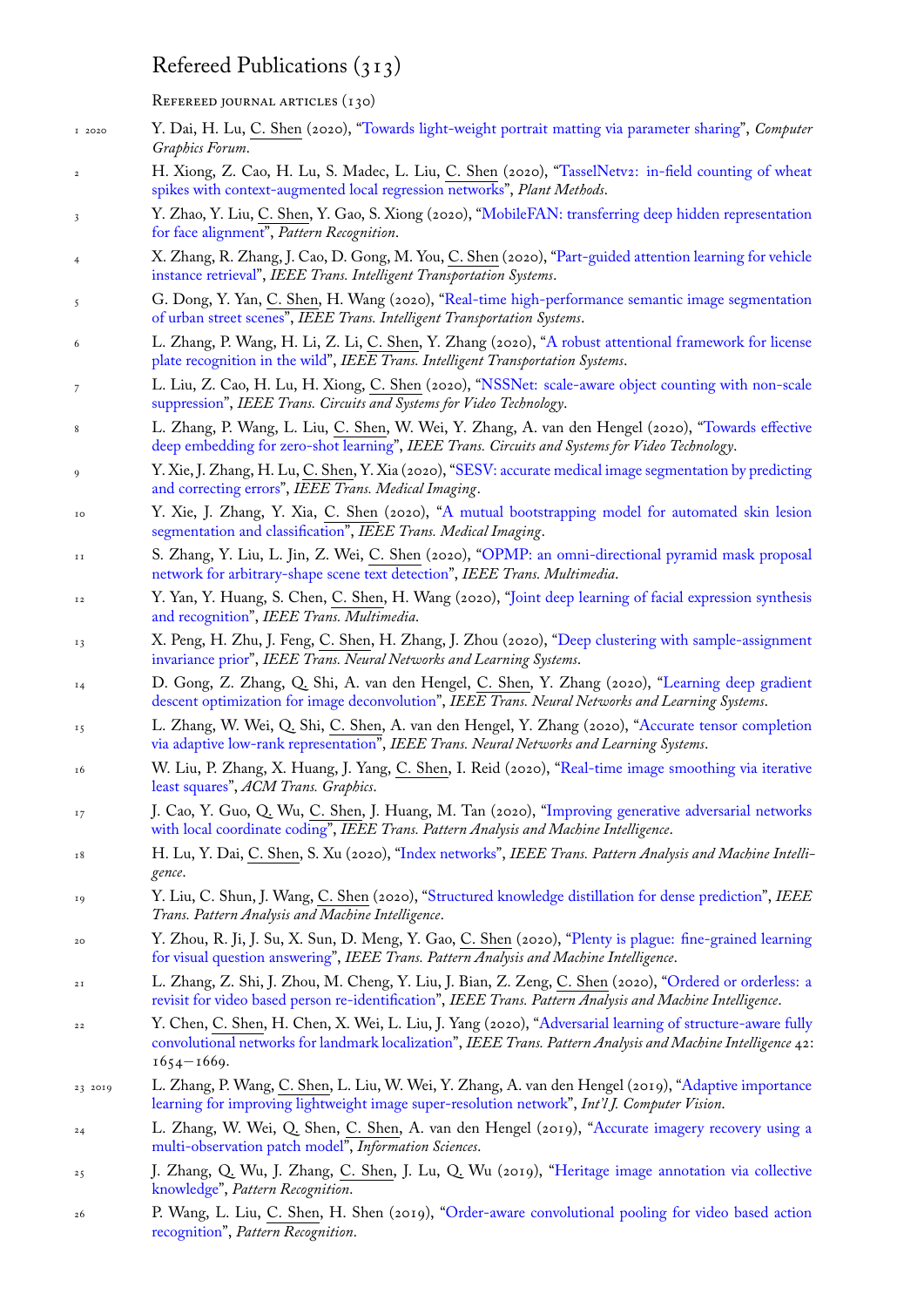- recognition", *Pattern Recognition*.
- 28 Y. Zhao, C. Shen, H. Wang, S. Chen (2019), "Structural analysis of attributes for vehicle re-identification and retrieval", *IEEE Trans. Intelligent Transportation Systems*.
- 29 X. Wang, C. Shen, H. Li, S. Xu (2019), "Huma[n detection aided by deeply learned semantic masks",](http://www.google.com/search?lr=&ie=UTF-8&oe=UTF-8&q=Wider+or+Deeper:+Revisiting+the+ResNet+Model+for+Visual+Recognition+Wu,+Zifeng+and+Shen,+Chunhua+and+van+den+Hengel,+Anton) *IEEE [Trans. Circu](http://www.google.com/search?lr=&ie=UTF-8&oe=UTF-8&q=Wider+or+Deeper:+Revisiting+the+ResNet+Model+for+Visual+Recognition+Wu,+Zifeng+and+Shen,+Chunhua+and+van+den+Hengel,+Anton)its and Systems for Video Technology*.
- 30 L. Liu, H. Lu, H. Xiong, K. Xian, Z. Cao, C. [Shen \(2019\), "Counting objects by blockwise classification",](http://www.google.com/search?lr=&ie=UTF-8&oe=UTF-8&q=Structural+Analysis+of+Attributes+for+Vehicle+Re-identification+and+Retrieval+Zhao,+Yanzhu+and+Shen,+Chunhua+and+Wang,+Huibing+and+Chen,+Shengyong) *[IEEE Trans.](http://www.google.com/search?lr=&ie=UTF-8&oe=UTF-8&q=Structural+Analysis+of+Attributes+for+Vehicle+Re-identification+and+Retrieval+Zhao,+Yanzhu+and+Shen,+Chunhua+and+Wang,+Huibing+and+Chen,+Shengyong) Circuits and Systems for Video Technology*.
- 31 W. Liu, P. Zhang, X. Chen, C. Shen, X. [Huang, J. Yang \(2019\), "Embedding bilateral filter in least](http://www.google.com/search?lr=&ie=UTF-8&oe=UTF-8&q=Human+Detection+Aided+by+Deeply+Learned+Semantic+Masks+Wang,+Xinyu+and+Shen,+Chunhua+and+Li,+Hanxi+and+Xu,+Shugong) squares for efficient edge-preserving image smoothing", *IEEE Trans. Circuits and Systems for Video Technology*.
- 32 H. Zhang, Y. Li, Y. Jiang, P. Wang, Q. Shen, C. Shen ([2019\), "Hyperspectral classification based on](http://www.google.com/search?lr=&ie=UTF-8&oe=UTF-8&q=Counting+Objects+by+Blockwise+Classification+Liu,+Liang+and+Lu,+Hao+and+Xiong,+Haipeng+and+Xian,+Ke+and+Cao,+Zhiguo+and+Shen,+Chunhua) lightweight 3D-CNN with transfer learning", *IEEE Trans. Geoscience and Remote Sensing*.
- <sup>33</sup> X. Wei, P. Wang, L. Liu, C. Shen, J. Wu (2019), "Piecewisec[lassifier mappings: learning fine-grained](http://www.google.com/search?lr=&ie=UTF-8&oe=UTF-8&q=Embedding+Bilateral+Filter+in+Least+Squares+for+Efficient+Edge-preserving+Image+Smoothing+Liu,+Wei+and+Zhang,+Pingping+and+Chen,+Xiaogang+and+Shen,+Chunhua+and+Huang,+Xiaolin+and+Yang,+Jie) [learners for novel categories with few examples](http://www.google.com/search?lr=&ie=UTF-8&oe=UTF-8&q=Embedding+Bilateral+Filter+in+Least+Squares+for+Efficient+Edge-preserving+Image+Smoothing+Liu,+Wei+and+Zhang,+Pingping+and+Chen,+Xiaogang+and+Shen,+Chunhua+and+Huang,+Xiaolin+and+Yang,+Jie)", *IEEE Trans. Image Processing*.
- 34 P. Zhang, W. Liu, H. Lu, C. Shen (2019), "Salient object detecti[on with lossless feature reflection and](http://www.google.com/search?lr=&ie=UTF-8&oe=UTF-8&q=Hyperspectral+Classification+Based+on+Lightweight+3D-CNN+With+Transfer+Learning+Zhang,+Haokui+and+Li,+Ying+and+Jiang,+Yenan+and+Wang,+Peng+and+Shen,+Qiang+and+Shen,+Chunhua) [weighted structural loss",](http://www.google.com/search?lr=&ie=UTF-8&oe=UTF-8&q=Hyperspectral+Classification+Based+on+Lightweight+3D-CNN+With+Transfer+Learning+Zhang,+Haokui+and+Li,+Ying+and+Jiang,+Yenan+and+Wang,+Peng+and+Shen,+Qiang+and+Shen,+Chunhua) *IEEE Trans. Image Processing*.
- 35 X. Wei, H. Ye, X. Mu, J. Wu, C. Shen, Z. Zhou (20[19\), "Multiple instance learning with emerging novel](http://www.google.com/search?lr=&ie=UTF-8&oe=UTF-8&q=Piecewise+classifier+mappings:+Learning+fine-grained+learners+for+novel+categories+with+few+examples+Wei,+Xiu-Shen+and+Wang,+Peng+and+Liu,+Lingqiao+and+Shen,+Chunhua+and+Wu,+Jianxin) class", *[IEEE Trans. Knowledge and Data Engine](http://www.google.com/search?lr=&ie=UTF-8&oe=UTF-8&q=Piecewise+classifier+mappings:+Learning+fine-grained+learners+for+novel+categories+with+few+examples+Wei,+Xiu-Shen+and+Wang,+Peng+and+Liu,+Lingqiao+and+Shen,+Chunhua+and+Wu,+Jianxin)ering*.
- 36 J. Zhang, Y. Xie, Y. Xia, C. Shen (2019), "At[tention residual learning for skin lesion classification",](http://www.google.com/search?lr=&ie=UTF-8&oe=UTF-8&q=Salient+Object+Detection+with+Lossless+Feature+Reflection+and+Weighted+Structural+Loss+Zhang,+Pingping+and+Liu,+Wei+and+Lu,+Huchuan+and+Shen,+Chunhua) *IEEE [Trans. Medical Imaging](http://www.google.com/search?lr=&ie=UTF-8&oe=UTF-8&q=Salient+Object+Detection+with+Lossless+Feature+Reflection+and+Weighted+Structural+Loss+Zhang,+Pingping+and+Liu,+Wei+and+Lu,+Huchuan+and+Shen,+Chunhua)*.
- 37 T. Zhang, G. Lin, J. Cai, T. Shen, C. Shen, A. Kot (2019)[, "Decoupled spatial neural attention for weakly](http://www.google.com/search?lr=&ie=UTF-8&oe=UTF-8&q=Multiple+Instance+Learning+with+Emerging+Novel+Class+Wei,+Xiu-Shen+and+Ye,+Han-Jia+and+Mu,+Xin+and+Wu,+Jianxin+and+Shen,+Chunhua+and+Zhou,+Zhi-Hua) [super](http://www.google.com/search?lr=&ie=UTF-8&oe=UTF-8&q=Multiple+Instance+Learning+with+Emerging+Novel+Class+Wei,+Xiu-Shen+and+Ye,+Han-Jia+and+Mu,+Xin+and+Wu,+Jianxin+and+Shen,+Chunhua+and+Zhou,+Zhi-Hua)vised semantic segmentation", *IEEE Trans. Multimedia*.
- <sup>38</sup> G. Lin, F. Liu, A. Milan, C. Shen, I. Reid [\(2019\), "RefineNet: multi-path refinement networks fo](http://www.google.com/search?lr=&ie=UTF-8&oe=UTF-8&q=Attention+residual+learning+for+skin+lesion+classification+Zhang,+Jianpeng+and+Xie,+Yutong+and+Xia,+Yong+and+Shen,+Chunhua)r dense prediction", *IEEE Trans. Pattern Analysis and Machine Intelligence*.
- 39 2018 L. Zhang, W. Wei, Y. Zhang, C. Shen, A. van den Heng[el, Q. Shi \(2018\), "Cluster sparsity field: an](http://www.google.com/search?lr=&ie=UTF-8&oe=UTF-8&q=Decoupled+Spatial+Neural+Attention+for+Weakly+Supervised+Semantic+Segmentation+Zhang,+Tianyi+and+Lin,+Guosheng+and+Cai,+Jianfei+and+Shen,+Tong+and+Shen,+Chunhua+and+Kot,+Alex+C.) [internal hyperspectral imagery prio](http://www.google.com/search?lr=&ie=UTF-8&oe=UTF-8&q=Decoupled+Spatial+Neural+Attention+for+Weakly+Supervised+Semantic+Segmentation+Zhang,+Tianyi+and+Lin,+Guosheng+and+Cai,+Jianfei+and+Shen,+Tong+and+Shen,+Chunhua+and+Kot,+Alex+C.)r for reconstruction", *Int'l J. Computer Vision*.
- <sup>40</sup> H. Li, P. Wang, M. You, C. Shen (2018), "Reading [car license plates using deep neural networks",](http://www.google.com/search?lr=&ie=UTF-8&oe=UTF-8&q=RefineNet:+Multi-Path+Refinement+Networks+for+Dense+Prediction+Lin,+Guosheng+and+Liu,+Fayao+and+Milan,+Anton+and+Shen,+Chunhua+and+Reid,+Ian) *Image [and Vision](http://www.google.com/search?lr=&ie=UTF-8&oe=UTF-8&q=RefineNet:+Multi-Path+Refinement+Networks+for+Dense+Prediction+Lin,+Guosheng+and+Liu,+Fayao+and+Milan,+Anton+and+Shen,+Chunhua+and+Reid,+Ian) Computing*.
- <sup>41</sup> X. Wei, C. Zhang, J. Wu, C. Shen, Z. Zhou (2018), "Unsupervised object discov[ery and co-localization by](http://www.google.com/search?lr=&ie=UTF-8&oe=UTF-8&q=Cluster+Sparsity+Field:+An+Internal+Hyperspectral+Imagery+Prior+for+Reconstruction+Zhang,+Lei+and+Wei,+Wei+and+Zhang,+Yanning+and+Shen,+Chunhua+and+van+den+Hengel,+Anton+and+Shi,+Qinfeng) [deep descriptor transforming",](http://www.google.com/search?lr=&ie=UTF-8&oe=UTF-8&q=Cluster+Sparsity+Field:+An+Internal+Hyperspectral+Imagery+Prior+for+Reconstruction+Zhang,+Lei+and+Wei,+Wei+and+Zhang,+Yanning+and+Shen,+Chunhua+and+van+den+Hengel,+Anton+and+Shi,+Qinfeng) *Pattern Recognition*.
- <sup>42</sup> N. Zhuang, Y. Yan, S. Chen, H. Wang, C. [Shen \(2018\), "Multi-label learning based deep transfe](http://www.google.com/search?lr=&ie=UTF-8&oe=UTF-8&q=Reading+Car+License+Plates+Using+Deep+Neural+Networks+Li,+Hui+and+Wang,+Peng+and+You,+Mingyu+and+Shen,+Chunhua)r neural network for facial attribute classification", *Pattern Recognition*.
- <sup>43</sup> H. Li, P. Wang, C. Shen (2018), "Towards end-to-[end car license plates detection and recognition with](http://www.google.com/search?lr=&ie=UTF-8&oe=UTF-8&q=Unsupervised+Object+Discovery+and+Co-Localization+by+Deep+Descriptor+Transforming+Wei,+Xiu-Shen+and+Zhang,+Chen-Lin+and+Wu,+Jianxin+and+Shen,+Chunhua+and+Zhou,+Zhi-Hua) [deep neural networks",](http://www.google.com/search?lr=&ie=UTF-8&oe=UTF-8&q=Unsupervised+Object+Discovery+and+Co-Localization+by+Deep+Descriptor+Transforming+Wei,+Xiu-Shen+and+Zhang,+Chen-Lin+and+Wu,+Jianxin+and+Shen,+Chunhua+and+Zhou,+Zhi-Hua) *IEEE Trans. Intelligent Transportation Systems*.
- <sup>44</sup> M. You, Y. Zhang, C. Shen, X. Zhang (2018), "An exte[nded filtered channel framework for pedestrian](http://www.google.com/search?lr=&ie=UTF-8&oe=UTF-8&q=Multi-label+Learning+Based+Deep+Transfer+Neural+Network+for+Facial+Attribute+Classification+Zhuang,+Ni+and+Yan,+Yan+and+Chen,+Si+and+Wang,+Hanzi+and+Shen,+Chunhua) detection", *[IEEE Trans. Intelligent Trans](http://www.google.com/search?lr=&ie=UTF-8&oe=UTF-8&q=Multi-label+Learning+Based+Deep+Transfer+Neural+Network+for+Facial+Attribute+Classification+Zhuang,+Ni+and+Yan,+Yan+and+Chen,+Si+and+Wang,+Hanzi+and+Shen,+Chunhua)portation Systems* 19: 1640*−*1651.
- <sup>45</sup> R. Yao, G. Lin, C. Shen, Y. Zhang[, Q. Shi \(2018\), "Semantics-aware visual object tracking",](http://www.google.com/search?lr=&ie=UTF-8&oe=UTF-8&q=Towards+End-to-End+Car+License+Plates+Detection+and+Recognition+with+Deep+Neural+Networks+Li,+Hui+and+Wang,+Peng+and+Shen,+Chunhua) *IEEE Trans. [Circuits and Systems fo](http://www.google.com/search?lr=&ie=UTF-8&oe=UTF-8&q=Towards+End-to-End+Car+License+Plates+Detection+and+Recognition+with+Deep+Neural+Networks+Li,+Hui+and+Wang,+Peng+and+Shen,+Chunhua)r Video Technology*.
- <sup>46</sup> L. Zhang, P. Wang, W. Wei, H. Lu, C. Shen, A. v[an den Hengel, Y. Zhang \(2018\), "Unsupervised domain](http://www.google.com/search?lr=&ie=UTF-8&oe=UTF-8&q=An+extended+filtered+channel+framework+for+pedestrian+detection+You,+Minyu+and+Zhang,+Yubin+and+Shen,+Chunhua+and+Zhang,+Xinyu) [adaptation](http://www.google.com/search?lr=&ie=UTF-8&oe=UTF-8&q=An+extended+filtered+channel+framework+for+pedestrian+detection+You,+Minyu+and+Zhang,+Yubin+and+Shen,+Chunhua+and+Zhang,+Xinyu) using robust class-wise matching", *IEEE Trans. Circuits and Systems for Video Technology*.
- <sup>47</sup> Q. Hu, P. Wang, C. Shen, A. van den Hengel, F. [Porikli \(2018\), "Pushing the limits of d](http://www.google.com/search?lr=&ie=UTF-8&oe=UTF-8&q=Semantics-Aware+Visual+Object+Tracking+Yao,+Rui+and+Lin,+Guosheng+and+Shen,+Chunhua+and+Zhang,+Yanning+and+Shi,+Qinfeng)eep CNNs for pedestrian detection", *IEEE Trans. Circuits and Systems for Video Technology* 28.
- <sup>48</sup> H. Lu, C. Shen, Z. Cao, Y. Xiao, A. van den Hengel (2018), "An embarrassingly si[mple approach to visual](http://www.google.com/search?lr=&ie=UTF-8&oe=UTF-8&q=Unsupervised+Domain+Adaptation+Using+Robust+Class-Wise+Matching+Zhang,+Lei+and+Wang,+Peng+and+Wei,+Wei+and+Lu,+Hao+and+Shen,+Chunhua+and+van+den+Hengel,+Anton+and+Zhang,+Yanning) domain adaptation", *[IEEE Trans. Image Proc](http://www.google.com/search?lr=&ie=UTF-8&oe=UTF-8&q=Unsupervised+Domain+Adaptation+Using+Robust+Class-Wise+Matching+Zhang,+Lei+and+Wang,+Peng+and+Wei,+Wei+and+Lu,+Hao+and+Shen,+Chunhua+and+van+den+Hengel,+Anton+and+Zhang,+Yanning)essing* 27: 3403*−*3417.
- <sup>49</sup> J. Zhang, Q. Wu, C. Shen, J. Zhang, J. Lu (2018), "Multi-label i[mage classification with regional latent](http://www.google.com/search?lr=&ie=UTF-8&oe=UTF-8&q=Pushing+the+Limits+of+Deep+CNNs+for+Pedestrian+Detection+Hu,+Qichang+and+Wang,+Peng+and+Shen,+Chunhua+and+van+den+Hengel,+Anton+and+Porikli,+Fatih) [semantic dependenci](http://www.google.com/search?lr=&ie=UTF-8&oe=UTF-8&q=Pushing+the+Limits+of+Deep+CNNs+for+Pedestrian+Detection+Hu,+Qichang+and+Wang,+Peng+and+Shen,+Chunhua+and+van+den+Hengel,+Anton+and+Porikli,+Fatih)es", *IEEE Trans. Multimedia*.
- <sup>50</sup> G. Guo, H. Wang, C. Shen, Y. Yan, H. Liao (2018), "Au[tomatic image cropping for visual aesthetic](http://www.google.com/search?lr=&ie=UTF-8&oe=UTF-8&q=An+Embarrassingly+Simple+Approach+to+Visual+Domain+Adaptation+Lu,+Hao+and+Shen,+Chunhua+and+Cao,+Zhiguo+and+Xiao,+Yang+and+van+den+Hengel,+Anton) [enhancement using](http://www.google.com/search?lr=&ie=UTF-8&oe=UTF-8&q=An+Embarrassingly+Simple+Approach+to+Visual+Domain+Adaptation+Lu,+Hao+and+Shen,+Chunhua+and+Cao,+Zhiguo+and+Xiao,+Yang+and+van+den+Hengel,+Anton) deep neural networks and cascaded regression", *IEEE Trans. Multimedia*.
- <sup>51</sup> H. Liu, R. Ji, J. Wang, C. Shen (2018), "Ordinal cons[traint binary coding for approximate nearest neighbor](http://www.google.com/search?lr=&ie=UTF-8&oe=UTF-8&q=Multi-Label+Image+Classification+with+Regional+Latent+Semantic+Dependencies+Zhang,+Junjie+and+Wu,+Qi+and+Shen,+Chunhua+and+Zhang,+Jian+and+Lu,+Jianfeng) search", *[IEEE Trans. P](http://www.google.com/search?lr=&ie=UTF-8&oe=UTF-8&q=Multi-Label+Image+Classification+with+Regional+Latent+Semantic+Dependencies+Zhang,+Junjie+and+Wu,+Qi+and+Shen,+Chunhua+and+Zhang,+Jian+and+Lu,+Jianfeng)attern Analysis and Machine Intelligence*.
- <sup>52</sup> P. Wang, Q. Wu, C. Shen, A. Dick, A. van den Hengel (2[018\), "FVQA: fact-based visual question answer](http://www.google.com/search?lr=&ie=UTF-8&oe=UTF-8&q=Automatic+image+cropping+for+visual+aesthetic+enhancement+using+deep+neural+networks+and+cascaded+regression+Guo,+Guanjun+and+Wang,+Hanzi+and+Shen,+Chunhua+and+Yan,+Yan+and+Liao,+Hong-Yuan)ing", *[IEEE Trans. Pattern Analysis and Machine Intelligence](http://www.google.com/search?lr=&ie=UTF-8&oe=UTF-8&q=Automatic+image+cropping+for+visual+aesthetic+enhancement+using+deep+neural+networks+and+cascaded+regression+Guo,+Guanjun+and+Wang,+Hanzi+and+Shen,+Chunhua+and+Yan,+Yan+and+Liao,+Hong-Yuan)* 40: 2413*−*2427.
- 53 2017 G. Lin, F. Liu, C. Shen, J. Wu, H. She[n \(2017\), "Structured learning of binary codes with column genera](http://www.google.com/search?lr=&ie=UTF-8&oe=UTF-8&q=Ordinal+Constraint+Binary+Coding+for+Approximate+Nearest+Neighbor+Search+Liu,+Hong+and+Ji,+Rongrong+and+Wang,+Jingdong+and+Shen,+Chunhua)[tion fo](http://www.google.com/search?lr=&ie=UTF-8&oe=UTF-8&q=Ordinal+Constraint+Binary+Coding+for+Approximate+Nearest+Neighbor+Search+Liu,+Hong+and+Ji,+Rongrong+and+Wang,+Jingdong+and+Shen,+Chunhua)r optimizing ranking measures", *Int'l J. Computer Vision*.
- <sup>54</sup> Y. Li, W. Li, C. Shen (2017), "Removal of optically thick clo[uds from high-resolution satellite imagery](http://www.google.com/search?lr=&ie=UTF-8&oe=UTF-8&q=FVQA:+Fact-based+Visual+Question+Answering+Wang,+Peng+and+Wu,+Qi+and+Shen,+Chunhua+and+Dick,+Anthony+and+van+den+Hengel,+Anton) [usin](http://www.google.com/search?lr=&ie=UTF-8&oe=UTF-8&q=FVQA:+Fact-based+Visual+Question+Answering+Wang,+Peng+and+Wu,+Qi+and+Shen,+Chunhua+and+Dick,+Anthony+and+van+den+Hengel,+Anton)g dictionary group learning and interdictionary nonlocal joint sparse coding", *IEEE J. Selected Topics in*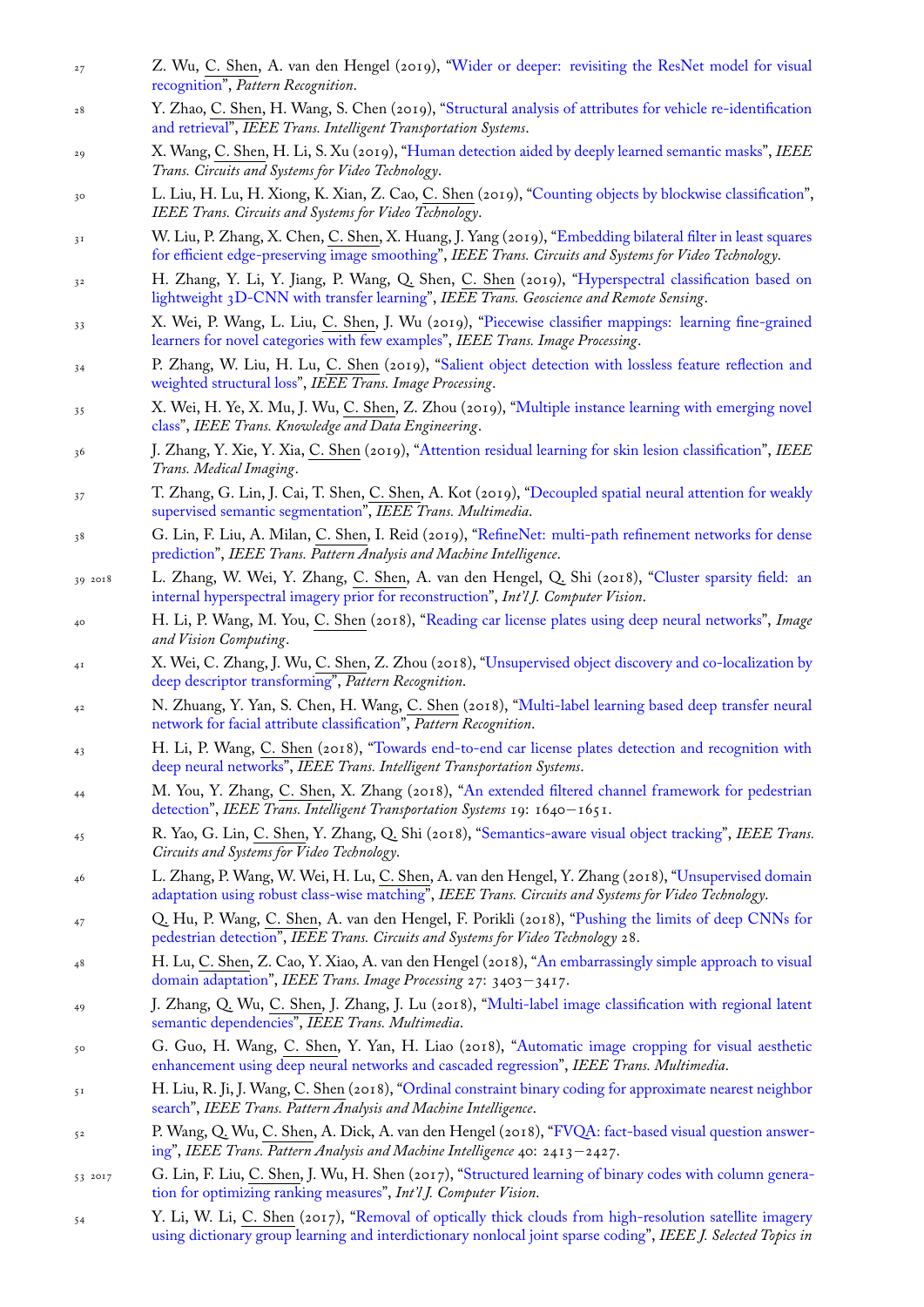- 55 H. Lu, Z. Cao, Y. Xiao, B. Zhuang, C. Shen (2017), "TasselNet: counting maize tassels in the wild via local counts regression network", *Plant Methods*.
- 56 X. Wei, C. Xie, J. Wu, C. Shen (2017), "Mask-CNN: localizing parts and selecting descriptors for bird species categorization", *Pattern Recognition*.
- 57 R. Qiao, L. Liu, C. Shen, A. van den Hengel (2017),"[Learning discriminative trajectorylet detector sets](http://www.google.com/search?lr=&ie=UTF-8&oe=UTF-8&q=TasselNet:+Counting+maize+tassels+in+the+wild+via+local+counts+regression+network+Lu,+Hao+and+Cao,+Zhiguo+and+Xiao,+Yang+and+Zhuang,+Bohan+and+Shen,+Chunhua) [for accurate skeleton-based actio](http://www.google.com/search?lr=&ie=UTF-8&oe=UTF-8&q=TasselNet:+Counting+maize+tassels+in+the+wild+via+local+counts+regression+network+Lu,+Hao+and+Cao,+Zhiguo+and+Xiao,+Yang+and+Zhuang,+Bohan+and+Shen,+Chunhua)n recognition", *Pattern Recognition*.
- 58 L. Wu, C. Shen, A. van den Hengel (2017)[, "Deep linear discriminant analysis on Fisher networks: a hybrid](http://www.google.com/search?lr=&ie=UTF-8&oe=UTF-8&q=Mask-CNN:+Localizing+parts+and+selecting+descriptors+for+bird+species+categorization+Wei,+Xiu-Shen+and+Xie,+Chen-Wei+and+Wu,+Jianxin+and+Shen,+Chunhua) [architecture for person](http://www.google.com/search?lr=&ie=UTF-8&oe=UTF-8&q=Mask-CNN:+Localizing+parts+and+selecting+descriptors+for+bird+species+categorization+Wei,+Xiu-Shen+and+Xie,+Chen-Wei+and+Wu,+Jianxin+and+Shen,+Chunhua) re-identification", *Pattern Recognition*.
- 59 Q. Hu, H. Wang, T. Li, C. Shen (2017), "Deep CNNs [with spatially weighted pooling for fine-grained car](http://www.google.com/search?lr=&ie=UTF-8&oe=UTF-8&q=Learning+discriminative+trajectorylet+detector+sets+for+accurate+skeleton-based+action+recognition+Qiao,+Ruizhi+and+Liu,+Lingqiao+and+Shen,+Chunhua+and+van+den+Hengel,+Anton) recognition", *[IEEE Trans. Intelligent Transport](http://www.google.com/search?lr=&ie=UTF-8&oe=UTF-8&q=Learning+discriminative+trajectorylet+detector+sets+for+accurate+skeleton-based+action+recognition+Qiao,+Ruizhi+and+Liu,+Lingqiao+and+Shen,+Chunhua+and+van+den+Hengel,+Anton)ation Systems*.
- 60 Y. Cao, Z. Wu, C. Shen (2017), "Estimating [depth from monocular images as classification using deep fully](http://www.google.com/search?lr=&ie=UTF-8&oe=UTF-8&q=Deep+Linear+Discriminant+Analysis+on+Fisher+Networks:+A+Hybrid+Architecture+for+Person+Re-identification+Wu,+Lin+and+Shen,+Chunhua+and+van+den+Hengel,+Anton) [convolutional residual networks",](http://www.google.com/search?lr=&ie=UTF-8&oe=UTF-8&q=Deep+Linear+Discriminant+Analysis+on+Fisher+Networks:+A+Hybrid+Architecture+for+Person+Re-identification+Wu,+Lin+and+Shen,+Chunhua+and+van+den+Hengel,+Anton) *IEEE Trans. Circuits and Systems for Video Technology*.
- 61 B. Sheng, C. Shen, G. Lin, J. Li, W. Yan[g, C. Sun \(2017\), "Crowd counting via weighted VLAD on dense](http://www.google.com/search?lr=&ie=UTF-8&oe=UTF-8&q=Deep+CNNs+with+Spatially+Weighted+Pooling+for+Fine-grained+Car+Recognition+Hu,+Qichang+and+Wang,+Huibing+and+Li,+Teng+and+Shen,+Chunhua) [attribute fea](http://www.google.com/search?lr=&ie=UTF-8&oe=UTF-8&q=Deep+CNNs+with+Spatially+Weighted+Pooling+for+Fine-grained+Car+Recognition+Hu,+Qichang+and+Wang,+Huibing+and+Li,+Teng+and+Shen,+Chunhua)ture maps", *IEEE Trans. Circuits and Systems for Video Technology*.
- <sup>62</sup> F. Liu, G. Lin, C. Shen (2017), ["Discriminative training of deep fully-connected continuous CRF with](http://www.google.com/search?lr=&ie=UTF-8&oe=UTF-8&q=Estimating+Depth+from+Monocular+Images+as+Classification+Using+Deep+Fully+Convolutional+Residual+Networks+Cao,+Yuanzhouhan+and+Wu,+Zifeng+and+Shen,+Chunhua) [task-specific loss",](http://www.google.com/search?lr=&ie=UTF-8&oe=UTF-8&q=Estimating+Depth+from+Monocular+Images+as+Classification+Using+Deep+Fully+Convolutional+Residual+Networks+Cao,+Yuanzhouhan+and+Wu,+Zifeng+and+Shen,+Chunhua) *IEEE Trans. Image Processing*.
- 63 Y. Cao, C. Shen, H. Shen (2017), "Exploiting depth from si[ngle monocular images for object detection and](http://www.google.com/search?lr=&ie=UTF-8&oe=UTF-8&q=Crowd+Counting+via+Weighted+VLAD+on+Dense+Attribute+Feature+Maps+Sheng,+Biyun+and+Shen,+Chunhua+and+Lin,+Guosheng+and+Li,+Jun+and+Yang,+Wankou+and+Sun,+Changyin) [semantic segmentation](http://www.google.com/search?lr=&ie=UTF-8&oe=UTF-8&q=Crowd+Counting+via+Weighted+VLAD+on+Dense+Attribute+Feature+Maps+Sheng,+Biyun+and+Shen,+Chunhua+and+Lin,+Guosheng+and+Li,+Jun+and+Yang,+Wankou+and+Sun,+Changyin)", *IEEE Trans. Image Processing*.
- 64 [F. Liu, G. Lin, R](http://www.google.com/search?lr=&ie=UTF-8&oe=UTF-8&q=Discriminative+Training+of+Deep+Fully-connected+Continuous+CRF+with+Task-specific+Loss+Liu,+Fayao+and+Lin,+Guosheng+and+Shen,+Chunhua). Qiao, C. Shen([2017\), "Structured learning of tree potentials in CRF for image segmen](http://www.google.com/search?lr=&ie=UTF-8&oe=UTF-8&q=Discriminative+Training+of+Deep+Fully-connected+Continuous+CRF+with+Task-specific+Loss+Liu,+Fayao+and+Lin,+Guosheng+and+Shen,+Chunhua)tation", *IEEE Trans. Neural Networks and Learning Systems*.
- <sup>65</sup> G. Lin, C. Shen, A. van den Hen[gel, I. Reid \(2017\), "Exploring context with deep structured models for](http://www.google.com/search?lr=&ie=UTF-8&oe=UTF-8&q=Exploiting+Depth+from+Single+Monocular+Images+for+Object+Detection+and+Semantic+Segmentation+Cao,+Yuanzhouhan+and+Shen,+Chunhua+and+Shen,+Heng+Tao) [semantic segmentation](http://www.google.com/search?lr=&ie=UTF-8&oe=UTF-8&q=Exploiting+Depth+from+Single+Monocular+Images+for+Object+Detection+and+Semantic+Segmentation+Cao,+Yuanzhouhan+and+Shen,+Chunhua+and+Shen,+Heng+Tao)", *IEEE Trans. Pattern Analysis and Machine Intelligence*.
- <sup>66</sup> Q. Wu, C. Shen, P. Wang, A. Dick, A. va[n den Hengel \(2017\), "Image captioning and visual question an](http://www.google.com/search?lr=&ie=UTF-8&oe=UTF-8&q=Structured+Learning+of+Tree+Potentials+in+CRF+for+Image+Segmentation+Liu,+Fayao+and+Lin,+Guosheng+and+Qiao,+Ruizhi+and+Shen,+Chunhua)[swerin](http://www.google.com/search?lr=&ie=UTF-8&oe=UTF-8&q=Structured+Learning+of+Tree+Potentials+in+CRF+for+Image+Segmentation+Liu,+Fayao+and+Lin,+Guosheng+and+Qiao,+Ruizhi+and+Shen,+Chunhua)g based on attributes and external knowledge", *IEEE Trans. Pattern Analysis and Machine Intelligence*.
- <sup>67</sup> L. Liu, P. Wang, C. Shen, L. Wang, A. van den Henge[l, C. Wang, H. Shen \(2017\), "Compositional model](http://www.google.com/search?lr=&ie=UTF-8&oe=UTF-8&q=Exploring+Context+with+Deep+Structured+models+for+Semantic+Segmentation+Lin,+Guosheng+and+Shen,+Chunhua+and+van+den+Hengel,+Anton+and+Reid,+Ian) [based Fisher vector cod](http://www.google.com/search?lr=&ie=UTF-8&oe=UTF-8&q=Exploring+Context+with+Deep+Structured+models+for+Semantic+Segmentation+Lin,+Guosheng+and+Shen,+Chunhua+and+van+den+Hengel,+Anton+and+Reid,+Ian)ing for image classification", *IEEE Trans. Pattern Analysis and Machine Intelligence*.
- <sup>68</sup> L. Liu, C. Shen, A. van den Hengel (2017), "Cross-convolutio[nal-layer pooling for image recognition",](http://www.google.com/search?lr=&ie=UTF-8&oe=UTF-8&q=Image+Captioning+and+Visual+Question+Answering+Based+on+Attributes+and+External+Knowledge+Wu,+Qi+and+Shen,+Chunhua+and+Wang,+Peng+and+Dick,+Anthony+and+van+den+Hengel,+Anton) *[IEEE Trans. Pattern Analysis and Machine Intelligen](http://www.google.com/search?lr=&ie=UTF-8&oe=UTF-8&q=Image+Captioning+and+Visual+Question+Answering+Based+on+Attributes+and+External+Knowledge+Wu,+Qi+and+Shen,+Chunhua+and+Wang,+Peng+and+Dick,+Anthony+and+van+den+Hengel,+Anton)ce* 39: 2305*−*2313.
- 69 2016 S. Paisitkriangkrai, L. Wu, C. Shen, A. van den Hengel (2016), "Structured learnin[g of metric ensembles](http://www.google.com/search?lr=&ie=UTF-8&oe=UTF-8&q=Compositional+Model+based+Fisher+Vector+Coding+for+Image+Classification+Liu,+Lingqiao+and+Wang,+Peng+and+Shen,+Chunhua+and+Wang,+Lei+and+van+den+Hengel,+Anton+and+Wang,+Chao+and+Shen,+Heng+Tao) [with application to person re-identification",](http://www.google.com/search?lr=&ie=UTF-8&oe=UTF-8&q=Compositional+Model+based+Fisher+Vector+Coding+for+Image+Classification+Liu,+Lingqiao+and+Wang,+Peng+and+Shen,+Chunhua+and+Wang,+Lei+and+van+den+Hengel,+Anton+and+Wang,+Chao+and+Shen,+Heng+Tao) *Computer Vision and Image Understanding*.
- <sup>70</sup> Y. Li, L. Liu, C. Shen, A. van den Hengel ([2016\), "Mining mid-level visual patterns with deep CNN](http://www.google.com/search?lr=&ie=UTF-8&oe=UTF-8&q=Cross-convolutional-layer+Pooling+for+Image+Recognition+Liu,+Lingqiao+and+Shen,+Chunhua+and+van+den+Hengel,+Anton) activations", *Int'l J. Computer Vision*.
- <sup>71</sup> P. Wang, C. Shen, A. van den Hengel, P. Torr (2016), "Efficient [semidefinite branch-and-cut for MAP-](http://www.google.com/search?lr=&ie=UTF-8&oe=UTF-8&q=Structured+learning+of+metric+ensembles+with+application+to+person+re-identification+Paisitkriangkrai,+Sakrapee+and+Wu,+Lin+and+Shen,+Chunhua+and+van+den+Hengel,+Anton)MRF inference", *[Int'l J. Computer Vision](http://www.google.com/search?lr=&ie=UTF-8&oe=UTF-8&q=Structured+learning+of+metric+ensembles+with+application+to+person+re-identification+Paisitkriangkrai,+Sakrapee+and+Wu,+Lin+and+Shen,+Chunhua+and+van+den+Hengel,+Anton)* 117: 269*−*289.
- <sup>72</sup> C. Zhang, C. Shen, T. Shen (2016), "Unsupervised [feature learning for dense correspondences across](http://www.google.com/search?lr=&ie=UTF-8&oe=UTF-8&q=Mining+Mid-level+Visual+Patterns+with+Deep+CNN+Activations+Li,+Yao+and+Liu,+Lingqiao+and+Shen,+Chunhua+and+van+den+Hengel,+Anton) [scenes",](http://www.google.com/search?lr=&ie=UTF-8&oe=UTF-8&q=Mining+Mid-level+Visual+Patterns+with+Deep+CNN+Activations+Li,+Yao+and+Liu,+Lingqiao+and+Shen,+Chunhua+and+van+den+Hengel,+Anton) *Int'l J. Computer Vision* 116: 90*−*107.
- <sup>73</sup> F. Liu, C. Shen, I. Reid, A. van den Hengel (2016), ["Online unsupervised feature learning for visual](http://www.google.com/search?lr=&ie=UTF-8&oe=UTF-8&q=Efficient+Semidefinite+Branch-and-Cut+for+MAP-MRF+Inference+Wang,+Peng+and+Shen,+Chunhua+and+van+den+Hengel,+Anton+and+Torr,+Philip) [tracking",](http://www.google.com/search?lr=&ie=UTF-8&oe=UTF-8&q=Efficient+Semidefinite+Branch-and-Cut+for+MAP-MRF+Inference+Wang,+Peng+and+Shen,+Chunhua+and+van+den+Hengel,+Anton+and+Torr,+Philip) *Image and Vision Computing*.
- <sup>74</sup> S. Wang, J. Lu, X. Gu, C. Shen, R. Xia, [J. Yang \(2016\), "Canonical principal angles correlation analysis for](http://www.google.com/search?lr=&ie=UTF-8&oe=UTF-8&q=Unsupervised+Feature+Learning+for+Dense+Correspondences+across+Scenes+Zhang,+Chao+and+Shen,+Chunhua+and+Shen,+Tingzhi) [two-vi](http://www.google.com/search?lr=&ie=UTF-8&oe=UTF-8&q=Unsupervised+Feature+Learning+for+Dense+Correspondences+across+Scenes+Zhang,+Chao+and+Shen,+Chunhua+and+Shen,+Tingzhi)ew data", *J. Visual Communication and Image Representation*.
- <sup>75</sup> H. Li, F. Shen, C. Shen, Y. Yang, Y. Gao (2016), "Face r[ecognition using linear representation ensembles",](http://www.google.com/search?lr=&ie=UTF-8&oe=UTF-8&q=Online+Unsupervised+Feature+Learning+for+Visual+Tracking+Liu,+Fayao+and+Shen,+Chunhua+and+Reid,+Ian+and+van+den+Hengel,+Anton) *[Pattern R](http://www.google.com/search?lr=&ie=UTF-8&oe=UTF-8&q=Online+Unsupervised+Feature+Learning+for+Visual+Tracking+Liu,+Fayao+and+Shen,+Chunhua+and+Reid,+Ian+and+van+den+Hengel,+Anton)ecognition*.
- <sup>76</sup> F. Shen, C. Shen, X. Zhou, Y. Yang, H. Shen (2016), "[Face image classification by pooling raw features",](http://www.google.com/search?lr=&ie=UTF-8&oe=UTF-8&q=Canonical+principal+angles+correlation+analysis+for+two-view+data+Wang,+Sheng+and+Lu,+Jianfeng+and+Gu,+Xingjian+and+Shen,+Chunhua+and+Xia,+Rui+and+Yang,+Jingyu) *[Pattern Recogn](http://www.google.com/search?lr=&ie=UTF-8&oe=UTF-8&q=Canonical+principal+angles+correlation+analysis+for+two-view+data+Wang,+Sheng+and+Lu,+Jianfeng+and+Gu,+Xingjian+and+Shen,+Chunhua+and+Xia,+Rui+and+Yang,+Jingyu)ition* 54: 94*−*103.
- <sup>77</sup> Q. Hu, S. Paisitkriangkrai, C. Shen, A. van den He[ngel, F. Porikli \(2016\), "Fast detection of multiple object](http://www.google.com/search?lr=&ie=UTF-8&oe=UTF-8&q=Face+Recognition+Using+Linear+Representation+Ensembles+Li,+Hanxi+and+Shen,+Fumin+and+Shen,+Chunhua+and+Yang,+Yang+and+Gao,+Yongsheng)s in traffic scenes with a common detection framework", *IEEE Trans. Intelligent Transportation Systems* 17: 1002*−*1014.
- <sup>78</sup> P. Wang, Y. Cao, C. Shen, L. Liu, H. Shen (2016), "Temporal pyramid pooling based convolutional neural network for action recognition", *IEEE Trans. Circuits and Systems for Vide[o Technology](http://www.google.com/search?lr=&ie=UTF-8&oe=UTF-8&q=Fast+Detection+of+Multiple+Objects+in+Traffic+Scenes+with+a+Common+Detection+Framework+Hu,+Qichang+and+Paisitkriangkrai,+Sakrapee+and+Shen,+Chunhua+and+van+den+Hengel,+Anton+and+Porikli,+Fatih)*.
- <sup>79</sup> R. Yao, Q. Shi, C. [Shen, Y. Zhang, A. van den Heng](http://www.google.com/search?lr=&ie=UTF-8&oe=UTF-8&q=Fast+Detection+of+Multiple+Objects+in+Traffic+Scenes+with+a+Common+Detection+Framework+Hu,+Qichang+and+Paisitkriangkrai,+Sakrapee+and+Shen,+Chunhua+and+van+den+Hengel,+Anton+and+Porikli,+Fatih)el (2016), "Part-based robust tracking using online latent structured learning", *IEEE Trans. Circuits and Systems for Video Technology*.
- <sup>80</sup> L. Zhang, W. Wei, Y. Zhang, C. Shen, A. van [den Hengel, Q. Shi \(2016\), "Dictionary learning for](http://www.google.com/search?lr=&ie=UTF-8&oe=UTF-8&q=Temporal+Pyramid+Pooling+Based+Convolutional+Neural+Network+for+Action+Recognition+Wang,+Peng+and+Cao,+Yuanzhouhan+and+Shen,+Chunhua+and+Liu,+Lingqiao+and+Shen,+Heng+Tao) [promoting structured sparsity](http://www.google.com/search?lr=&ie=UTF-8&oe=UTF-8&q=Temporal+Pyramid+Pooling+Based+Convolutional+Neural+Network+for+Action+Recognition+Wang,+Peng+and+Cao,+Yuanzhouhan+and+Shen,+Chunhua+and+Liu,+Lingqiao+and+Shen,+Heng+Tao) in hyerpsectral compressive sensing", *IEEE Trans. Geoscience and Remote Sensing* 54: 7223*−*7235.
- <sup>81</sup> [X. Zhao, X. Li, Z. Zhang](http://www.google.com/search?lr=&ie=UTF-8&oe=UTF-8&q=Part-based+robust+tracking+using+online+latent+structured+learning+Yao,+Rui+and+Shi,+Qinfeng+and+Shen,+Chunhua+and+Zhang,+Yanning+and+van+den+Hengel,+Anton), C. Shen, L. Gao, X. Li (2016), "Scalable linear visual feature learning via online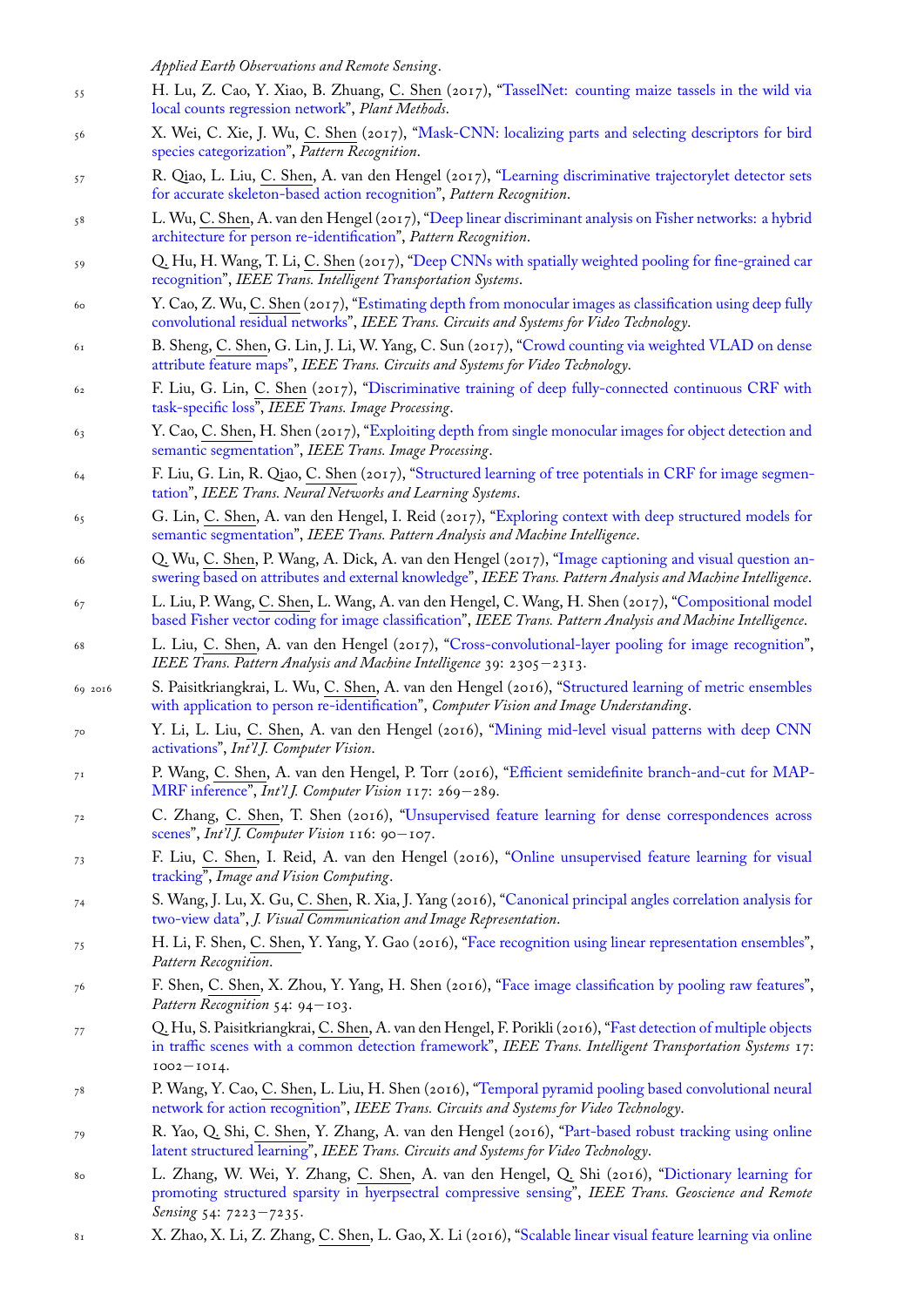- 82 P. Wang, C. Shen, A. van den Hengel, P. Torr (2016), "Large-scale binary quadratic optimization using semidefinite relaxation and applications", *IEEE Trans. Pattern Analysis and Machine Intelligence*.
- 83 F. Liu, C. Shen, G. Lin, I. Reid (2016), "Learning depth from single monocular images using deep convo[lutional neural fields",](http://www.google.com/search?lr=&ie=UTF-8&oe=UTF-8&q=Scalable+Linear+Visual+Feature+Learning+via+Online+Parallel+Nonnegative+Matrix+Factorization+Zhao,+Xueyi+and+Li,+Xi+and+Zhang,+Zhongfei+and+Shen,+Chunhua+and+Gao,+Lixin+and+Li,+Xuelong) *IEEE Trans. Pattern Analysis and Machine Intelligence*.
- 84 X. Li, C. Shen, A. Dick, Z. Zhang, Y. Zhuang (2016), "[Online metric-weighted linear representations for](http://www.google.com/search?lr=&ie=UTF-8&oe=UTF-8&q=Large-scale+Binary+Quadratic+Optimization+Using+Semidefinite+Relaxation+and+Applications+Wang,+Peng+and+Shen,+Chunhua+and+van+den+Hengel,+Anton+and+Torr,+Philip+H.+S.) [robust visual tracking",](http://www.google.com/search?lr=&ie=UTF-8&oe=UTF-8&q=Large-scale+Binary+Quadratic+Optimization+Using+Semidefinite+Relaxation+and+Applications+Wang,+Peng+and+Shen,+Chunhua+and+van+den+Hengel,+Anton+and+Torr,+Philip+H.+S.) *IEEE Trans. Pattern Analysis and Machine Intelligence* 38: 931*−*950.
- 85 S. Paisitkriangkrai, C. Shen, A. van den [Hengel \(2016\), "Pedestrian detection with spatially pooled features](http://www.google.com/search?lr=&ie=UTF-8&oe=UTF-8&q=Learning+Depth+from+Single+Monocular+Images+Using+Deep+Convolutional+Neural+Fields+Liu,+Fayao+and+Shen,+Chunhua+and+Lin,+Guosheng+and+Reid,+Ian) [and structured ensem](http://www.google.com/search?lr=&ie=UTF-8&oe=UTF-8&q=Learning+Depth+from+Single+Monocular+Images+Using+Deep+Convolutional+Neural+Fields+Liu,+Fayao+and+Shen,+Chunhua+and+Lin,+Guosheng+and+Reid,+Ian)ble learning", *IEEE Trans. Pattern Analysis and Machine Intelligence* 38: 1243*−*1257.
- 86 L. Liu, L. Wang, C. Shen (2016), "A generalized proba[bilistic framework for compact codebook creation",](http://www.google.com/search?lr=&ie=UTF-8&oe=UTF-8&q=Online+Metric-Weighted+Linear+Representations+for+Robust+Visual+Tracking+Li,+Xi+and+Shen,+Chunhua+and+Dick,+Anthony+and+Zhang,+Zhongfei+and+Zhuang,+Yueting) *[IEEE Trans. Pattern A](http://www.google.com/search?lr=&ie=UTF-8&oe=UTF-8&q=Online+Metric-Weighted+Linear+Representations+for+Robust+Visual+Tracking+Li,+Xi+and+Shen,+Chunhua+and+Dick,+Anthony+and+Zhang,+Zhongfei+and+Zhuang,+Yueting)nalysis and Machine Intelligence* 38: 224*−*237.
- 87 2015 M. Harandi, R. Hartley, C. Shen, B. Lovell, C. Sand[erson \(2015\), "Extrinsic methods for coding and](http://www.google.com/search?lr=&ie=UTF-8&oe=UTF-8&q=Pedestrian+Detection+with+Spatially+Pooled+Features+and+Structured+Ensemble+Learning+Paisitkriangkrai,+Sakrapee+and+Shen,+Chunhua+and+van+den+Hengel,+Anton) [dictionary learning on Grassmann](http://www.google.com/search?lr=&ie=UTF-8&oe=UTF-8&q=Pedestrian+Detection+with+Spatially+Pooled+Features+and+Structured+Ensemble+Learning+Paisitkriangkrai,+Sakrapee+and+Shen,+Chunhua+and+van+den+Hengel,+Anton) manifolds", *Int'l J. Computer Vision* 114: 113*−*136.
- 88 F. Liu, G. Lin, C. Shen (2015), ["CRF learning with CNN features for image segmentation",](http://www.google.com/search?lr=&ie=UTF-8&oe=UTF-8&q=A+Generalized+Probabilistic+Framework+for+Compact+Codebook+Creation+Liu,+Lingqiao+and+Wang,+Lei+and+Shen,+Chunhua) *Pattern Recognition* 48: 2983*−*2992.
- 89 F. Shen, C. Shen, Q. Shi, A. van den Hengel, Z. Tang, H. Shen (2015), ["Hashing on nonlinear manifolds",](http://www.google.com/search?lr=&ie=UTF-8&oe=UTF-8&q=Extrinsic+Methods+for+Coding+and+Dictionary+Learning+on+Grassmann+Manifolds+Harandi,+Mehrtash+and+Hartley,+Richard+and+Shen,+Chunhua+and+Lovell,+Brian+and+Sanderson,+Conrad) *[IEEE Trans. Image Processing](http://www.google.com/search?lr=&ie=UTF-8&oe=UTF-8&q=Extrinsic+Methods+for+Coding+and+Dictionary+Learning+on+Grassmann+Manifolds+Harandi,+Mehrtash+and+Hartley,+Richard+and+Shen,+Chunhua+and+Lovell,+Brian+and+Sanderson,+Conrad)* 24: 1839*−*1851.
- <sup>90</sup> H. Li, C. Shen, A. van den Heng[el, Q. Shi \(2015\), "Worst-case linear discriminant analysis a](http://www.google.com/search?lr=&ie=UTF-8&oe=UTF-8&q=CRF+Learning+with+CNN+Features+for+Image+Segmentation+Liu,+Fayao+and+Lin,+Guosheng+and+Shen,+Chunhua)s scalable semidefinite feasibility problems", *IEEE Trans. Image Processing* 24: 2382*−*2392.
- 91 L. Luo, C. Shen, X. Liu, C. Zhang (2015), "A computational model o[f the short-cut rule for 2D shap](http://www.google.com/search?lr=&ie=UTF-8&oe=UTF-8&q=Hashing+on+Nonlinear+Manifolds+Shen,+Fumin+and+Shen,+Chunhua+and+Shi,+Qinfeng+and+van+den+Hengel,+Anton+and+Tang,+Zhenmin+and+Shen,+Heng+Tao)e decomposition", *IEEE Trans. Image Processing* 24.
- <sup>92</sup> G. Lin, C. Shen, A. van den Hengel (2015), "Supervi[sed hashing using graph cuts and boosted decision](http://www.google.com/search?lr=&ie=UTF-8&oe=UTF-8&q=Worst-Case+Linear+Discriminant+Analysis+as+Scalable+Semidefinite+Feasibility+Problems+Li,+Hui+and+Shen,+Chunhua+and+van+den+Hengel,+Anton+and+Shi,+Qinfeng) trees", *[IEEE Trans. Pattern Anal](http://www.google.com/search?lr=&ie=UTF-8&oe=UTF-8&q=Worst-Case+Linear+Discriminant+Analysis+as+Scalable+Semidefinite+Feasibility+Problems+Li,+Hui+and+Shen,+Chunhua+and+van+den+Hengel,+Anton+and+Shi,+Qinfeng)ysis and Machine Intelligence* 37: 2317*−*2331.
- 93 2014 F. Shen, C. Shen, R. Hill, A. van den He[ngel, Z. Tang \(2014\), "Fast approximate](http://www.google.com/search?lr=&ie=UTF-8&oe=UTF-8&q=A+Computational+Model+of+the+Short-Cut+Rule+for+2D+Shape+Decomposition+Luo,+Lei+and+Shen,+Chunhua+and+Liu,+Xinwang+and+Zhang,+Chunyuan) *l<sup>∞</sup>* minimization: [Speeding up ro](http://www.google.com/search?lr=&ie=UTF-8&oe=UTF-8&q=A+Computational+Model+of+the+Short-Cut+Rule+for+2D+Shape+Decomposition+Luo,+Lei+and+Shen,+Chunhua+and+Liu,+Xinwang+and+Zhang,+Chunyuan)bust regression", *Computational Statistics and Data Analysis* 77: 25*−*37.
- <sup>94</sup> F. Liu, L. Zhou, C. Shen, J. Yin (2014), "Multi[ple kernel learning in the primal for multi-modal Alzheimer's](http://www.google.com/search?lr=&ie=UTF-8&oe=UTF-8&q=Supervised+Hashing+Using+Graph+Cuts+and+Boosted+Decision+Trees+Lin,+Guosheng+and+Shen,+Chunhua+and+van+den+Hengel,+Anton) [disea](http://www.google.com/search?lr=&ie=UTF-8&oe=UTF-8&q=Supervised+Hashing+Using+Graph+Cuts+and+Boosted+Decision+Trees+Lin,+Guosheng+and+Shen,+Chunhua+and+van+den+Hengel,+Anton)se classification", *IEEE J. Biomedical and Health Informatics*.
- <sup>95</sup> [Y. Lu, L. Wang, J. Lu, J. Ya](http://www.google.com/search?lr=&ie=UTF-8&oe=UTF-8&q=Fast+approximate+$L_\infty $+minimization:+Speeding+up+robust+regression+Shen,+Fumin+and+Shen,+Chunhua+and+Hill,+Rhys+and+van+den+Hengel,+Anton+and+Tang,+Zhenmin)ng, C. Shen (2014), "Multiple kernel [clustering based on centered kernel](http://www.google.com/search?lr=&ie=UTF-8&oe=UTF-8&q=Fast+approximate+$L_\infty $+minimization:+Speeding+up+robust+regression+Shen,+Fumin+and+Shen,+Chunhua+and+Hill,+Rhys+and+van+den+Hengel,+Anton+and+Tang,+Zhenmin) alignment", *Pattern Recognition* 47: 3656*−*3664.
- <sup>96</sup> S. Paisitkriangkrai, C. Shen, A. van den [Hengel \(2014\), "Large-margin learning of compact binary image](http://www.google.com/search?lr=&ie=UTF-8&oe=UTF-8&q=Multiple+Kernel+Learning+in+the+Primal+for+Multi-modal+Alzheimer) [encodings",](http://www.google.com/search?lr=&ie=UTF-8&oe=UTF-8&q=Multiple+Kernel+Learning+in+the+Primal+for+Multi-modal+Alzheimer) *IEEE Trans. Image Processing* 23: 4041*−*4054.
- <sup>97</sup> Y. Yan, C. Shen, H. Wang (2014), "Efficient semide[finite spectral clustering via Lagrange duality",](http://www.google.com/search?lr=&ie=UTF-8&oe=UTF-8&q=Multiple+kernel+clustering+based+on+centered+kernel+alignment+Lu,+Yanting+and+Wang,+Liantao+and+Lu,+Jianfeng+and+Yang,+Jingyu+and+Shen,+Chunhua) *IEEE [Trans. Ima](http://www.google.com/search?lr=&ie=UTF-8&oe=UTF-8&q=Multiple+kernel+clustering+based+on+centered+kernel+alignment+Lu,+Yanting+and+Wang,+Liantao+and+Lu,+Jianfeng+and+Yang,+Jingyu+and+Shen,+Chunhua)ge Processing* 23: 3522*−*3534.
- <sup>98</sup> Y. Li, W. Jia, C. Shen, A. van den Hengel (2014), "Chara[cterness: An indicator of text in the wild",](http://www.google.com/search?lr=&ie=UTF-8&oe=UTF-8&q=Large-margin+Learning+of+Compact+Binary+Image+Encodings+Paisitkriangkrai,+Sakrapee+and+Shen,+Chunhua+and+van+den+Hengel,+Anton) *IEEE [Trans. Ima](http://www.google.com/search?lr=&ie=UTF-8&oe=UTF-8&q=Large-margin+Learning+of+Compact+Binary+Image+Encodings+Paisitkriangkrai,+Sakrapee+and+Shen,+Chunhua+and+van+den+Hengel,+Anton)ge Processing* 23: 1666*−*1677.
- <sup>99</sup> X. Li, W. Hu, C. Shen, A. Dick, [Z. Zhang \(2014\), "Context-aware hypergraph construction fo](http://www.google.com/search?lr=&ie=UTF-8&oe=UTF-8&q=Efficient+Semidefinite+Spectral+Clustering+via+Lagrange+Duality+Yan,+Yan+and+Shen,+Chunhua+and+Wang,+Hanzi)r robust spectral clustering", *IEEE Trans. Knowledge and Data Engineering* 26: 2588*−*2597.
- <sup>100</sup> S. Paisitkriangkrai, C. Shen, A. van den Hengel (2[014\), "Asymmetric pruning for learning cascad](http://www.google.com/search?lr=&ie=UTF-8&oe=UTF-8&q=Characterness:+An+Indicator+of+Text+in+the+Wild+Li,+Yao+and+Jia,+Wenjing+and+Shen,+Chunhua+and+van+den+Hengel,+Anton)e detectors", *IEEE Trans. Multimedia* 16: 1254*−*1267.
- <sup>101</sup> C. Shen, J. Kim, F. Liu, L. Wang, A. van den Hengel [\(2014\), "Efficient dual approach to distance metric](http://www.google.com/search?lr=&ie=UTF-8&oe=UTF-8&q=Context-aware+hypergraph+construction+for+robust+spectral+clustering+Li,+Xi+and+Hu,+Weiming+and+Shen,+Chunhua+and+Dick,+Anthony+and+Zhang,+Zhongfei) [learning",](http://www.google.com/search?lr=&ie=UTF-8&oe=UTF-8&q=Context-aware+hypergraph+construction+for+robust+spectral+clustering+Li,+Xi+and+Hu,+Weiming+and+Shen,+Chunhua+and+Dick,+Anthony+and+Zhang,+Zhongfei) *IEEE Trans. Neural Networks and Learning Systems* 25: 394*−*406.
- <sup>102</sup> S. Paisitkriangkrai, C. Shen, A. van den Hengel (2014), ["A scalable stage-wise approach to large-margin](http://www.google.com/search?lr=&ie=UTF-8&oe=UTF-8&q=Asymmetric+pruning+for+learning+cascade+detectors+Paisitkriangkrai,+Sakrapee+and+Shen,+Chunhua+and+van+den+Hengel,+Anton) [mul](http://www.google.com/search?lr=&ie=UTF-8&oe=UTF-8&q=Asymmetric+pruning+for+learning+cascade+detectors+Paisitkriangkrai,+Sakrapee+and+Shen,+Chunhua+and+van+den+Hengel,+Anton)ti-class loss based boosting", *IEEE Trans. Neural Networks and Learning Systems* 25: 1002*−*1013.
- <sup>103</sup> S. Paisitkriangkrai, C. Shen, Q. Shi, A. van den Hengel (201[4\), "RandomBoost: Simplified multi-class](http://www.google.com/search?lr=&ie=UTF-8&oe=UTF-8&q=Efficient+Dual+Approach+to+Distance+Metric+Learning+Shen,+Chunhua+and+Kim,+Junae+and+Liu,+Fayao+and+Wang,+Lei+and+van+den+Hengel,+Anton) [boosting](http://www.google.com/search?lr=&ie=UTF-8&oe=UTF-8&q=Efficient+Dual+Approach+to+Distance+Metric+Learning+Shen,+Chunhua+and+Kim,+Junae+and+Liu,+Fayao+and+Wang,+Lei+and+van+den+Hengel,+Anton) through randomization", *IEEE Trans. Neural Networks and Learning Systems* 25: 764*−*779.
- <sup>104</sup> C. [Shen, G. Lin, A. van den](http://www.google.com/search?lr=&ie=UTF-8&oe=UTF-8&q=A+scalable+stage-wise+approach+to+large-margin+multi-class+loss+based+boosting+Paisitkriangkrai,+Sakrapee+and+Shen,+Chunhua+and+van+den+Hengel,+Anton) Hengel (2014), "StructBo[ost: Boosting methods for predicting structured](http://www.google.com/search?lr=&ie=UTF-8&oe=UTF-8&q=A+scalable+stage-wise+approach+to+large-margin+multi-class+loss+based+boosting+Paisitkriangkrai,+Sakrapee+and+Shen,+Chunhua+and+van+den+Hengel,+Anton) output variables", *IEEE Trans. Pattern Analysis and Machine Intelligence* 36: 2089*−*2103.
- <sup>105</sup> L. Wang, L. Zhou, C. Shen, L. Liu, H. Liu (2014), "A hierarchi[cal word-merging algorithm with class](http://www.google.com/search?lr=&ie=UTF-8&oe=UTF-8&q=RandomBoost:+Simplified+Multi-class+Boosting+through+Randomization+Paisitkriangkrai,+Sakrapee+and+Shen,+Chunhua+and+Shi,+Qinfeng+and+van+den+Hengel,+Anton) [separability measure",](http://www.google.com/search?lr=&ie=UTF-8&oe=UTF-8&q=RandomBoost:+Simplified+Multi-class+Boosting+through+Randomization+Paisitkriangkrai,+Sakrapee+and+Shen,+Chunhua+and+Shi,+Qinfeng+and+van+den+Hengel,+Anton) *IEEE Trans. Pattern Analysis and Machine Intelligence* 36: 417*−*435.
- 106 2013 C. Shen, P. Wang, S. Paisitkriangkrai, A. van [den Hengel \(2013\), "Training effective node classifiers for](http://www.google.com/search?lr=&ie=UTF-8&oe=UTF-8&q=StructBoost:+Boosting+Methods+for+Predicting+Structured+Output+Variables+Shen,+Chunhua+and+Lin,+Guosheng+and+van+den+Hengel,+Anton) [cascade classifica](http://www.google.com/search?lr=&ie=UTF-8&oe=UTF-8&q=StructBoost:+Boosting+Methods+for+Predicting+Structured+Output+Variables+Shen,+Chunhua+and+Lin,+Guosheng+and+van+den+Hengel,+Anton)tion", *Int'l J. Computer Vision* 103: 326*−*347.
- <sup>107</sup> C. Shen, H. Li, A. van den Hengel (2013), "Fully corre[ctive boosting with arbitrary loss and regularization",](http://www.google.com/search?lr=&ie=UTF-8&oe=UTF-8&q=A+Hierarchical+Word-merging+Algorithm+with+Class+Separability+Measure+Wang,+Lei+and+Zhou,+Luping+and+Shen,+Chunhua+and+Liu,+Lingqiao+and+Liu,+Huan) *[Neural Networks](http://www.google.com/search?lr=&ie=UTF-8&oe=UTF-8&q=A+Hierarchical+Word-merging+Algorithm+with+Class+Separability+Measure+Wang,+Lei+and+Zhou,+Luping+and+Shen,+Chunhua+and+Liu,+Lingqiao+and+Liu,+Huan)* 48: 44*−*58.
- <sup>108</sup> X. Li, A. Dick, C. Shen, Z. Zhang, A. van den Hengel, H. Wang [\(2013\), "Visual tracking with spatio](http://www.google.com/search?lr=&ie=UTF-8&oe=UTF-8&q=Training+Effective+Node+Classifiers+for+Cascade+Classification+Shen,+Chunhua+and+Wang,+Peng+and+Paisitkriangkrai,+Sakrapee+and+van+den+Hengel,+Anton)[temporal Dempster-S](http://www.google.com/search?lr=&ie=UTF-8&oe=UTF-8&q=Training+Effective+Node+Classifiers+for+Cascade+Classification+Shen,+Chunhua+and+Wang,+Peng+and+Paisitkriangkrai,+Sakrapee+and+van+den+Hengel,+Anton)hafer information fusion", *IEEE Trans. Image Processing* 22: 3028*−*3040.
- <sup>109</sup> F. Shen, C. Shen, A. van den Hengel, Z. T[ang \(2013\), "Approximate least trimmed sum of squares fittin](http://www.google.com/search?lr=&ie=UTF-8&oe=UTF-8&q=Fully+Corrective+Boosting+with+Arbitrary+Loss+and+Regularization+Shen,+Chunhua+and+Li,+Hanxi+and+van+den+Hengel,+Anton)g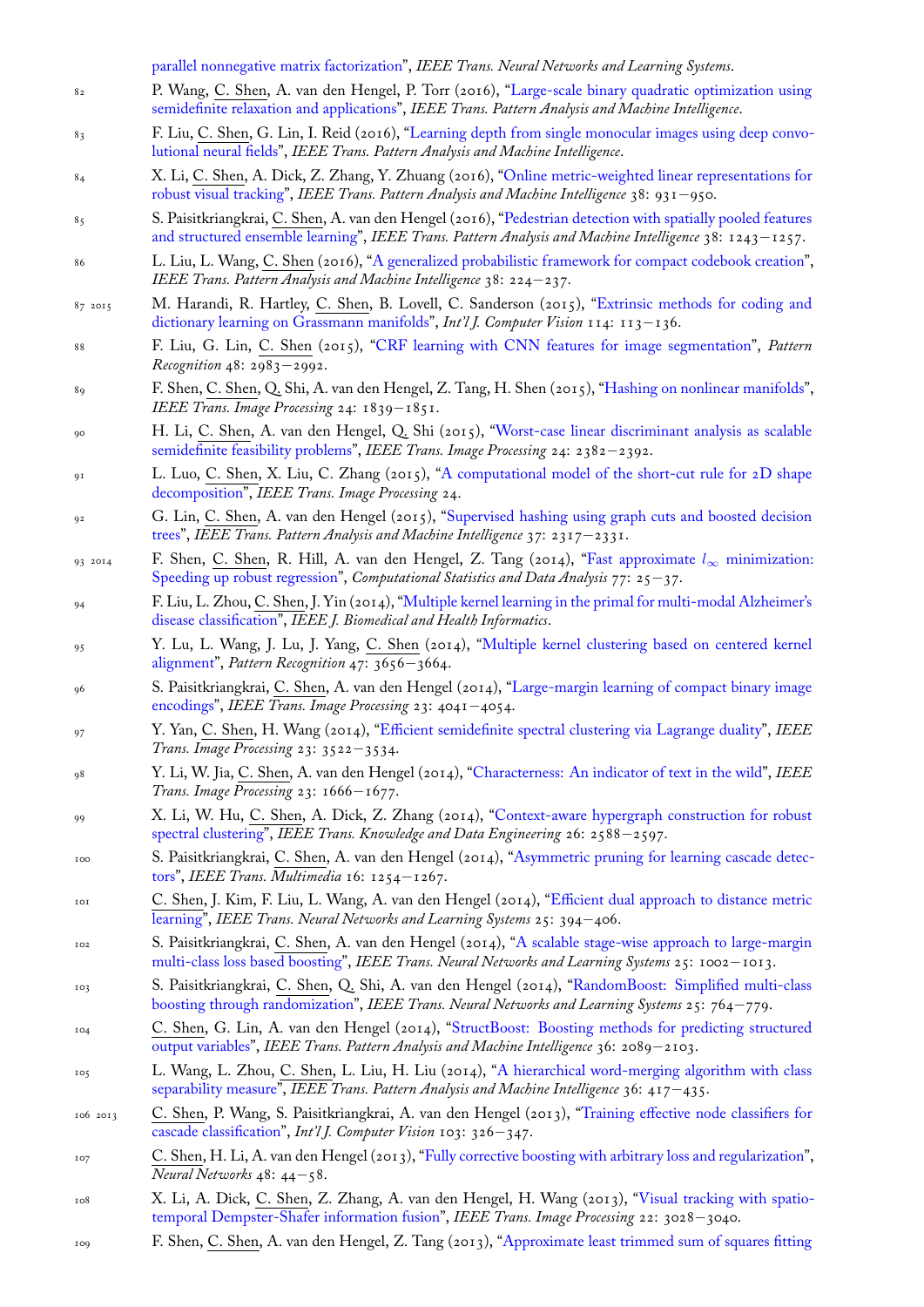- 110 X. Li, W. Hu, C. Shen, Z. Zhang, A. Dick, A. van den Hengel (2013), "A survey of appearance models in visual object tracking", *ACM Trans. Intelligent Systems and Technology* 4.
- 111 L. Luo, C. Shen, C. Zhang, A. van den Hengel (2013), "Shape similarity analysis by self-tuning locally [constrained mixed-diffusion",](http://www.google.com/search?lr=&ie=UTF-8&oe=UTF-8&q=Approximate+Least+Trimmed+Sum+of+Squares+Fitting+and+Applications+in+Image+Analysis+Shen,+Fumin+and+Shen,+Chunhua+and+van+den+Hengel,+Anton+and+Tang,+Zhenmin) *IEEE Trans. Multimedia* 15: 1174*−*1183.
- $112$  X. Li, A. Dick, C. Shen, A. van den Hengel, H. Wang (2013), "Incre[mental learning of 3D-DCT com](http://www.google.com/search?lr=&ie=UTF-8&oe=UTF-8&q=A+Survey+of+Appearance+Models+in+Visual+Object+Tracking+Li,+Xi+and+Hu,+Weiming+and+Shen,+Chunhua+and+Zhang,+Zhongfei+and+Dick,+Anthony+and+van+den+Hengel,+Anton)[pact representations f](http://www.google.com/search?lr=&ie=UTF-8&oe=UTF-8&q=A+Survey+of+Appearance+Models+in+Visual+Object+Tracking+Li,+Xi+and+Hu,+Weiming+and+Shen,+Chunhua+and+Zhang,+Zhongfei+and+Dick,+Anthony+and+van+den+Hengel,+Anton)or robust visual tracking", *IEEE Trans. Pattern Analysis and Machine Intelligence* 35: 863*−*881.
- 113 2012 C. [Shen, J. Kim, L. Wang, A](http://www.google.com/search?lr=&ie=UTF-8&oe=UTF-8&q=Shape+Similarity+Analysis+by+Self-Tuning+Locally+Constrained+Mixed-Diffusion+Luo,+Lei+and+Shen,+Chunhua+and+Zhang,+Chunyuan+and+van+den+Hengel,+Anton). van den Hengel (2012), "Positive semidefinite metric learning using boostinglike algorithms", *J. Machine Learning Research* 13: 1007*−*1036.
- 114 P. Wang, C. [Shen, N. Barnes, H. Zheng \(2012](http://www.google.com/search?lr=&ie=UTF-8&oe=UTF-8&q=Incremental+Learning+of+3D-DCT+Compact+Representations+for+Robust+Visual+Tracking+Li,+Xi+and+Dick,+Anthony+and+Shen,+Chunhua+and+van+den+Hengel,+Anton+and+Wang,+Hanzi)), "Fast and robust object detection using asymmetric totallycorrective boosting", *IEEE Trans. Neural Networks and Learning Systems* 23: 33*−*46.
- 115 C. Shen, P. Wang, F. Shen, H. Wang (2012), "UBoost: [Boosting with the Universum",](http://www.google.com/search?lr=&ie=UTF-8&oe=UTF-8&q=Positive+Semidefinite+Metric+Learning+Using+Boosting-like+Algorithms+Shen,+Chunhua+and+Kim,+Junae+and+Wang,+Lei+and+van+den+Hengel,+Anton) *IEEE Trans. Pattern [Analysis and Ma](http://www.google.com/search?lr=&ie=UTF-8&oe=UTF-8&q=Positive+Semidefinite+Metric+Learning+Using+Boosting-like+Algorithms+Shen,+Chunhua+and+Kim,+Junae+and+Wang,+Lei+and+van+den+Hengel,+Anton)chine Intelligence* 34: 825*−*832.
- 116 2011 C. Shen, S. Paisitkriangkrai, J. Zhang (2011), "[Efficiently learning a detection cascade with sparse eigen](http://www.google.com/search?lr=&ie=UTF-8&oe=UTF-8&q=Fast+and+Robust+Object+Detection+Using+Asymmetric+Totally-corrective+Boosting+Wang,+Peng+and+Shen,+Chunhua+and+Barnes,+Nick+and+Zheng,+Hong)vectors", *[IEEE Tra](http://www.google.com/search?lr=&ie=UTF-8&oe=UTF-8&q=Fast+and+Robust+Object+Detection+Using+Asymmetric+Totally-corrective+Boosting+Wang,+Peng+and+Shen,+Chunhua+and+Barnes,+Nick+and+Zheng,+Hong)ns. Image Processing* 20: 22*−*35.
- 117 S. Paisitkriangkrai, C. Shen, J. Zhang (2011), ["Incremental training of a detector usin](http://www.google.com/search?lr=&ie=UTF-8&oe=UTF-8&q=UBoost:+Boosting+with+the+Universum+Shen,+Chunhua+and+Wang,+Peng+and+Shen,+Fumin+and+Wang,+Hanzi)g online sparse eigendecomposition", *IEEE Trans. Image Processing* 20: 213*−*226.
- 118 2010 H. Li, C. Shen (2010), "Interactive color imag[e segmentation with linear programming",](http://www.google.com/search?lr=&ie=UTF-8&oe=UTF-8&q=Efficiently+Learning+a+Detection+Cascade+with+Sparse+Eigenvectors+Shen,+Chunhua+and+Paisitkriangkrai,+Sakrapee+and+Zhang,+Jian) *Machine Vision [and Ap](http://www.google.com/search?lr=&ie=UTF-8&oe=UTF-8&q=Efficiently+Learning+a+Detection+Cascade+with+Sparse+Eigenvectors+Shen,+Chunhua+and+Paisitkriangkrai,+Sakrapee+and+Zhang,+Jian)plications* 21: 403*−*412.
- 119 C. Shen, J. Kim, H. Wang (2010), "Generali[zed kernel-based visual tracking",](http://www.google.com/search?lr=&ie=UTF-8&oe=UTF-8&q=Incremental+Training+of+a+Detector+Using+Online+Sparse+Eigen-decomposition+Paisitkriangkrai,+Sakrapee+and+Shen,+Chunhua+and+Zhang,+Jian) *IEEE Trans. Circuits and [Systems for Vide](http://www.google.com/search?lr=&ie=UTF-8&oe=UTF-8&q=Incremental+Training+of+a+Detector+Using+Online+Sparse+Eigen-decomposition+Paisitkriangkrai,+Sakrapee+and+Shen,+Chunhua+and+Zhang,+Jian)o Technology* 20: 119*−*130.
- <sup>120</sup> C. Shen, J. Kim, L. Wa[ng \(2010\), "Scalable large-margin Mahalanobis distance metric](http://www.google.com/search?lr=&ie=UTF-8&oe=UTF-8&q=Interactive+Color+Image+Segmentation+with+Linear+Programming+Li,+Hongdong+and+Shen,+Chunhua) learning", *IEEE Trans. Neural Networks* 21: 1524*−*1530.
- <sup>121</sup> L. Zhou, L. Wang, C. Shen (2010)[, "Feature selection with redundancy-con](http://www.google.com/search?lr=&ie=UTF-8&oe=UTF-8&q=Generalized+Kernel-based+Visual+Tracking+Shen,+Chunhua+and+Kim,+Junae+and+Wang,+Hanzi)strained class separability", *IEEE Trans. Neural Networks* 21: 853*−*858.
- <sup>122</sup> C. Shen, H. Li (2010), "Boosting [through optimization of margin distributions",](http://www.google.com/search?lr=&ie=UTF-8&oe=UTF-8&q=Scalable+Large-Margin+Mahalanobis+Distance+Metric+Learning+Shen,+Chunhua+and+Kim,+Junae+and+Wang,+Lei) *IEEE Trans. Neural Networks* 21: 659*−*666.
- <sup>123</sup> C. Shen, H. Li (2010), "On the dual for[mulation of boosting algorithms",](http://www.google.com/search?lr=&ie=UTF-8&oe=UTF-8&q=Feature+Selection+With+Redundancy-Constrained+Class+Separability+Zhou,+Luping+and+Wang,+Lei+and+Shen,+Chunhua) *IEEE Trans. Pattern Analysis and Machine Intelligence* 32: 2216*−*2231.
- 124 2008 S. Paisitkriangkrai, C. She[n, J. Zhang \(2008\), "Performance evaluation of local featu](http://www.google.com/search?lr=&ie=UTF-8&oe=UTF-8&q=Boosting+through+optimization+of+margin+distributions+Shen,+Chunhua+and+Li,+Hanxi)res in human classification and detection", *IET Computer Vision* 2: 236*−*246.
- <sup>125</sup> C. Shen, H. Li, M. Br[ooks \(2008\), "Supervised dimensionality reducti](http://www.google.com/search?lr=&ie=UTF-8&oe=UTF-8&q=On+the+Dual+Formulation+of+Boosting+Algorithms+Shen,+Chunhua+and+Li,+Hanxi)on via sequential semidefinite programming", *Pattern Recognition* 41: 3644*−*3652.
- <sup>126</sup> S. Paisitkriangkrai, C. Shen, J. Zhang (2008), ["Fast pedestrian detection using a cascade of boosted covari](http://www.google.com/search?lr=&ie=UTF-8&oe=UTF-8&q=Performance+Evaluation+of+Local+Features+in+Human+Classification+and+Detection+Paisitkriangkrai,+Sakrapee+and+Shen,+Chunhua+and+Zhang,+Jian)[ance features",](http://www.google.com/search?lr=&ie=UTF-8&oe=UTF-8&q=Performance+Evaluation+of+Local+Features+in+Human+Classification+and+Detection+Paisitkriangkrai,+Sakrapee+and+Shen,+Chunhua+and+Zhang,+Jian) *IEEE Trans. Circuits and Systems for Video Technology* 18: 1140*−*1151.
- 127 2007 C. Shen, M. Brooks, A. van den He[ngel \(2007\), "Fast global kernel density mode seeking: applications to](http://www.google.com/search?lr=&ie=UTF-8&oe=UTF-8&q=Supervised+Dimensionality+Reduction+via+Sequential+Semidefinite+Programming+Shen,+Chunhua+and+Li,+Hongdong+and+Brooks,+Michael+J.) [localization](http://www.google.com/search?lr=&ie=UTF-8&oe=UTF-8&q=Supervised+Dimensionality+Reduction+via+Sequential+Semidefinite+Programming+Shen,+Chunhua+and+Li,+Hongdong+and+Brooks,+Michael+J.) and tracking", *IEEE Trans. Image Processing* 16: 1457*−*1469.
- <sup>128</sup> H. Wang, D. Suter, K. Schindler, C. Shen (20[07\), "Adaptive object tracking based on an effective appear](http://www.google.com/search?lr=&ie=UTF-8&oe=UTF-8&q=Fast+Pedestrian+Detection+Using+a+Cascade+of+Boosted+Covariance+Features+Paisitkriangkrai,+Sakrapee+and+Shen,+Chunhua+and+Zhang,+Jian)[ance filter",](http://www.google.com/search?lr=&ie=UTF-8&oe=UTF-8&q=Fast+Pedestrian+Detection+Using+a+Cascade+of+Boosted+Covariance+Features+Paisitkriangkrai,+Sakrapee+and+Shen,+Chunhua+and+Zhang,+Jian) *IEEE Trans. Pattern Analysis and Machine Intelligence* 29: 1661*−*1667.
- 129 2004 Z. Lin, J. Lu, C. Shen, X. Qiu, B. Xu (2004), "Acti[ve control of radiation from a piston set in a rigid sphere",](http://www.google.com/search?lr=&ie=UTF-8&oe=UTF-8&q=Fast+global+kernel+density+mode+seeking:+applications+to+localization+and+tracking+Shen,+Chunhua+and+Brooks,+Michael+J.+and+van+den+Hengel,+Anton) *[J. Acoustical Society of Ame](http://www.google.com/search?lr=&ie=UTF-8&oe=UTF-8&q=Fast+global+kernel+density+mode+seeking:+applications+to+localization+and+tracking+Shen,+Chunhua+and+Brooks,+Michael+J.+and+van+den+Hengel,+Anton)rica* 115: 2954*−*2963.

130 2003 J. Lu, C. Shen, X. Qiu, B. Xu (2003), "Lattice for[m adaptive infinite impulse response filtering algorithm](http://www.google.com/search?lr=&ie=UTF-8&oe=UTF-8&q=Adaptive+object+tracking+based+on+an+effective+appearance+filter+Wang,+Hanzi+and+Suter,+David+and+Schindler,+Konrad+and+Shen,+Chunhua) [for active](http://www.google.com/search?lr=&ie=UTF-8&oe=UTF-8&q=Adaptive+object+tracking+based+on+an+effective+appearance+filter+Wang,+Hanzi+and+Suter,+David+and+Schindler,+Konrad+and+Shen,+Chunhua) noise control", *J. Acoustical Society of America* 113: 327*[−](http://www.google.com/search?lr=&ie=UTF-8&oe=UTF-8&q=Active+control+of+radiation+from+a+piston+set+in+a+rigid+sphere+Lin,+Zhibin+and+Lu,+Jing+and+Shen,+Chunhua+and+Qiu,+Xiaojun+and+Xu,+Boling)*335.

REFEREED TOP CONFERENCE ARTICLES [IN COMPUTER VISION AND MACHINE LEARNING \(118\)](http://www.google.com/search?lr=&ie=UTF-8&oe=UTF-8&q=Lattice+form+adaptive+infinite+impulse+response+filtering+algorithm+for+active+noise+control+Lu,+Jing+and+Shen,+Chunhua+and+Qiu,+Xiaojun+and+Xu,+Boling)

- *[Proc. Annual Conf. N](http://www.google.com/search?lr=&ie=UTF-8&oe=UTF-8&q=Lattice+form+adaptive+infinite+impulse+response+filtering+algorithm+for+active+noise+control+Lu,+Jing+and+Shen,+Chunhua+and+Qiu,+Xiaojun+and+Xu,+Boling)eural Information Processing Systems* (*NeurIPS*)
- *Proc. Int. Conf. Machine Learning* (*ICML*)
- *Proc. IEEE Conf. Computer Vision & Pattern Recognition* (*CVPR*)
- *Proc. Int. Conf. Computer Vision* (*ICCV* )
- *Proc. European Conf. Computer Vision* (*ECCV* )
- 1 2020 Y. Qi, Q. Wu, P. Anderson, X. Wang, W. Wang, C. Shen, A. van den Hengel (2020), "REVERIE: remote embodied visual referring expression in real indoor environments", In: *Proc. IEEE Conf. Computer Vision and Pattern Recognition* (*CVPR'20*).
- <sup>2</sup> C. Yu, J. Wang, C. Gao, G. Yu, C. Shen, N. Sang (2020), "Context prior for scene segmentation", In: *Proc. IEEE Conf. Computer Vision and Pattern Recognition* (*CVPR'20*).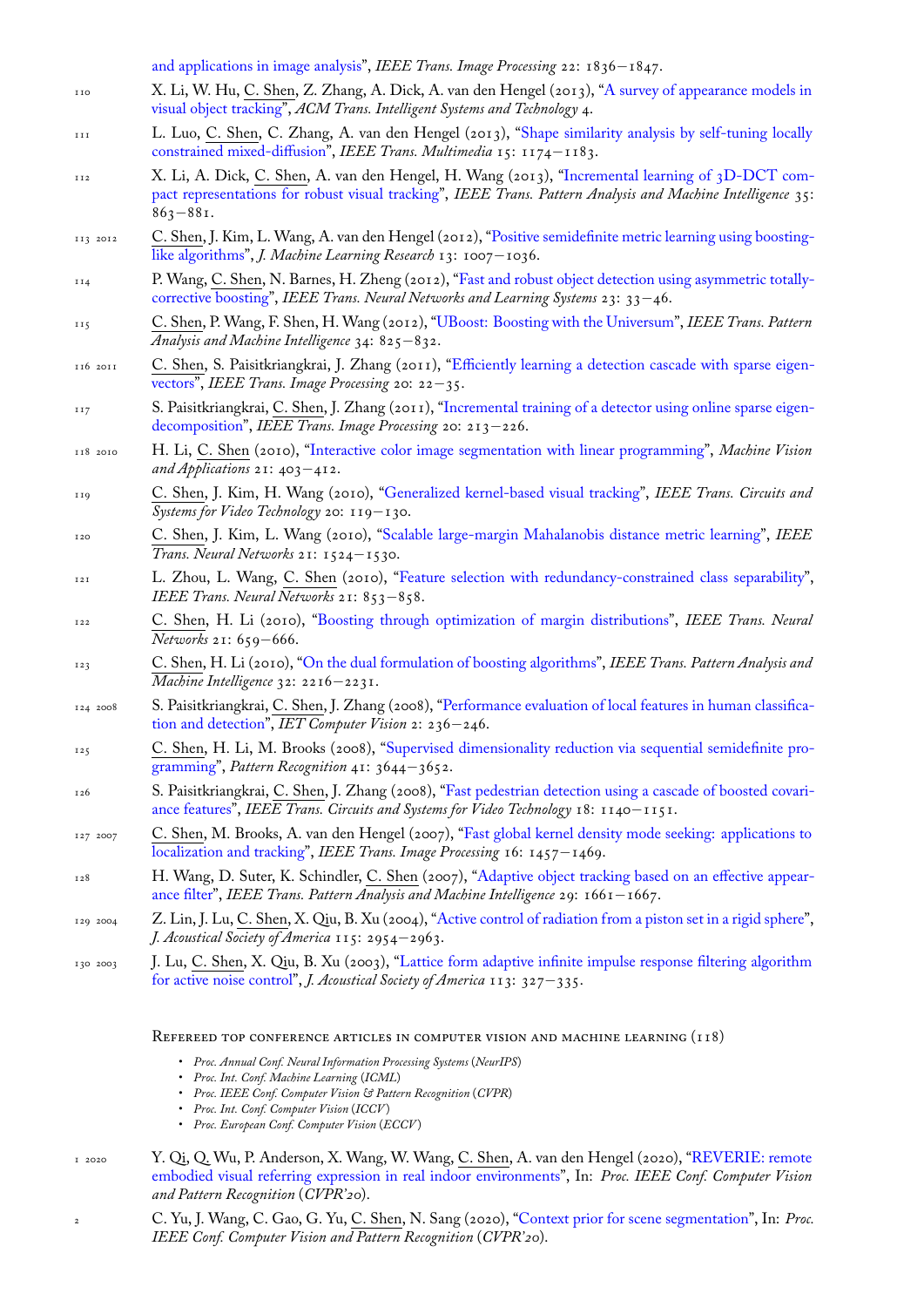- In: *Proc. IEEE Conf. Computer Vision and Pattern Recognition* (*CVPR'20*).
- 4 X. Wang, Y. Liu, C. Shen, C. Ng, C. Luo, L. Jin, C. Chan, A. van den Hengel, L. Wang (2020), "On the general value of evidence, and bilingual scene-text visual question answering", In: *Proc. IEEE Conf. Computer Vision and Pattern Recognition* (*CVPR'20*).
- 5 B. Zhuang, L. Liu, M. Tan, C. Shen, I. Reid (2020), "Training quantized neural networks with a fullprecision auxiliary module", In: *Proc. IEEE Conf. Computer Vision and Pattern Recognition* (*CVPR'20*).
- 6 Y. Liu, H. Chen, C. [Shen, T. He, L. Jin, L. Wang \(2020\), "ABCNet: arbitr](http://www.google.com/search?lr=&ie=UTF-8&oe=UTF-8&q=On+the+General+Value+of+Evidence,+and+Bilingual+Scene-Text+Visual+Question+Answering+Wang,+Xinyu+and+Liu,+Yuliang+and+Shen,+Chunhua+and+Ng,+Chun+Chet+and+Luo,+Canjie+and+Jin,+Lianwen+and+Chan,+Chee+Seng+and+van+den+Hengel,+Anton+and+Wang,+Liangwei)arily-shaped scene text spotting with adaptive Bezier-curve network in real time", In: *Proc. IEEE Conf. Computer Vision and Pattern Recognition* (*CVPR'20*).
- 7 [H. Chen, K. Sun, Z. Tian](http://www.google.com/search?lr=&ie=UTF-8&oe=UTF-8&q=Training+Quantized+Neural+Networks+with+a+Full-precision+Auxiliary+Module+Zhuang,+Bohan+and+Liu,+Lingqiao+and+Tan,+Mingkui+and+Shen,+Chunhua+and+Reid,+Ian), C. Shen, Y. Huang, Y. Yan (2020), "BlendMask: top-down meets bottom-up for instance segmentation", In: *Proc. IEEE Conf. Computer Vision [and Pattern Recognition](http://www.google.com/search?lr=&ie=UTF-8&oe=UTF-8&q=ABCNet:+Arbitrarily-Shaped+Scene+Text+Spotting+with+Adaptive+Bezier-Curve+Network+in+Real+Time+Liu,+Yuliang+and+Chen,+Hao+and+Shen,+Chunhua+and+He,+Tong+and+Jin,+Lianwen+and+Wang,+Liangwei)* (*CVPR'20*).
- 8 [E. Xie, P. Sun, X. Song, W. Wang, X. Liu, D. Lian](http://www.google.com/search?lr=&ie=UTF-8&oe=UTF-8&q=ABCNet:+Arbitrarily-Shaped+Scene+Text+Spotting+with+Adaptive+Bezier-Curve+Network+in+Real+Time+Liu,+Yuliang+and+Chen,+Hao+and+Shen,+Chunhua+and+He,+Tong+and+Jin,+Lianwen+and+Wang,+Liangwei)g, C. Shen, P. Luo (2020), "PolarMask: single shot instance segmentation with polar representation", In: *Proc. IEEE Conf. Computer Vision and Pattern Recognition* (*CVPR'20*).
- 9 [C. Zhang, Y. Cai, G. Lin](http://www.google.com/search?lr=&ie=UTF-8&oe=UTF-8&q=BlendMask:+Top-Down+Meets+Bottom-Up+for+Instance+Segmentation+Chen,+Hao+and+Sun,+Kunyang+and+Tian,+Zhi+and+Shen,+Chunhua+and+Huang,+Yongming+and+Yan,+Youliang), C. Shen (2020), "DeepEMD: few-shot image classification with differentiable earth mover's distance and structured classifiers", In: *Proc. IEEE Conf. Computer Vision [and Pattern Recogni](http://www.google.com/search?lr=&ie=UTF-8&oe=UTF-8&q=PolarMask:+Single+Shot+Instance+Segmentation+with+Polar+Representation+Xie,+Enze+and+Sun,+Peize+and+Song,+Xiaoge+and+Wang,+Wenhai+and+Liu,+Xuebo+and+Liang,+Ding+and+Shen,+Chunhua+and+Luo,+Ping)tion* (*[CVPR'20](http://www.google.com/search?lr=&ie=UTF-8&oe=UTF-8&q=PolarMask:+Single+Shot+Instance+Segmentation+with+Polar+Representation+Xie,+Enze+and+Sun,+Peize+and+Song,+Xiaoge+and+Wang,+Wenhai+and+Liu,+Xuebo+and+Liang,+Ding+and+Shen,+Chunhua+and+Luo,+Ping)*).
- 10 N. Wang, Y. Gao, H. Chen, P. Wang, Z. Tian, C. Shen, Y. Zhang (2020), "NAS-FCOS: fast neural architecture search for object detection", In: *[Proc. IEEE Conf. Computer Vision and Pattern Recognition](http://www.google.com/search?lr=&ie=UTF-8&oe=UTF-8&q=DeepEMD:+Few-Shot+Image+Classification+with+Differentiable+Earth+Mover)* (*[CVPR'20](http://www.google.com/search?lr=&ie=UTF-8&oe=UTF-8&q=DeepEMD:+Few-Shot+Image+Classification+with+Differentiable+Earth+Mover)*).
- 11 H. Zhang, Y. Li, H. Chen, C. Shen (2020), "Memory-efficient hierarchical neural architecture search for image denoising", In: *Proc. IEEE Conf. Computer Vision and Pattern Recognition* (*[CVPR'20](http://www.google.com/search?lr=&ie=UTF-8&oe=UTF-8&q=NAS-FCOS:+Fast+Neural+Architecture+Search+for+Object+Detection+Wang,+Ning+and+Gao,+Yang+and+Chen,+Hao+and+Wang,+Peng+and+Tian,+Zhi+and+Shen,+Chunhua+and+Zhang,+Yanning)*).
- <sup>12</sup> G. Pang, C. Yan, C. [Shen, A. van den H](http://www.google.com/search?lr=&ie=UTF-8&oe=UTF-8&q=NAS-FCOS:+Fast+Neural+Architecture+Search+for+Object+Detection+Wang,+Ning+and+Gao,+Yang+and+Chen,+Hao+and+Wang,+Peng+and+Tian,+Zhi+and+Shen,+Chunhua+and+Zhang,+Yanning)engel, X. Bai (2020), "Self-trained deep ordinal regression for endto-end video anomaly detection", In: *Proc. IEEE Conf. Computer Vision and Pattern Recognition* (*CVPR'20*).
- <sup>13</sup> H. Wang, Q. Wu, C. Shen (2020), "Soft exp[ert reward learning for vision-and-language navigation", In:](http://www.google.com/search?lr=&ie=UTF-8&oe=UTF-8&q=Memory-Efficient+Hierarchical+Neural+Architecture+Search+for+Image+Denoising+Zhang,+Haokui+and+Li,+Ying+and+Chen,+Hao+and+Shen,+Chunhua) *[Proc. European C](http://www.google.com/search?lr=&ie=UTF-8&oe=UTF-8&q=Memory-Efficient+Hierarchical+Neural+Architecture+Search+for+Image+Denoising+Zhang,+Haokui+and+Li,+Ying+and+Chen,+Hao+and+Shen,+Chunhua)onf. Computer Vision* (*ECCV '20*).
- <sup>14</sup> W. Wang, E. Xie, X. Liu, W. Wang, D. Liang, C. Shen, X. Ba[i \(2020\), "Scene text image super-resolution](http://www.google.com/search?lr=&ie=UTF-8&oe=UTF-8&q=Self-trained+Deep+Ordinal+Regression+for+End-to-End+Video+Anomaly+Detection+Pang,+Guansong+and+Yan,+Cheng+and+Shen,+Chunhua+and+van+den+Hengel,+Anton+and+Bai,+Xiao) [in the wild", In:](http://www.google.com/search?lr=&ie=UTF-8&oe=UTF-8&q=Self-trained+Deep+Ordinal+Regression+for+End-to-End+Video+Anomaly+Detection+Pang,+Guansong+and+Yan,+Cheng+and+Shen,+Chunhua+and+van+den+Hengel,+Anton+and+Bai,+Xiao) *Proc. European Conf. Computer Vision* (*ECCV '20*).
- <sup>15</sup> W. Wang, X. Liu, X. Ji, E. Xie, D. Liang, Z. Yang, T. Lu, C. [Shen, P. Luo \(2020\), "AE TextSpo](http://www.google.com/search?lr=&ie=UTF-8&oe=UTF-8&q=Soft+Expert+Reward+Learning+for+Vision-and-Language+Navigation+Wang,+Hu+and+Wu,+Qi+and+Shen,+Chunhua)tter: learning visual and linguistic representation for ambiguous text spotting", In: *Proc. European Conf. Computer Vision* (*ECCV '20*).
- <sup>16</sup> [E. Xie, W.](http://www.google.com/search?lr=&ie=UTF-8&oe=UTF-8&q=Scene+Text+Image+Super-Resolution+in+the+Wild+Wang,+Wenjia+and+Xie,+Enze+and+Liu,+Xuebo+and+Wang,+Wenhai+and+Liang,+Ding+and+Shen,+Chunhua+and+Bai,+Xiang) Wang, W. Wang, M. Ding, C. Shen, P. Luo (2020), "Segmenting transparent objects in the wild", In: *Proc. European Conf. Computer Vision* (*ECCV '20*).
- <sup>17</sup> Z. Tian, C. [Shen, H. Chen \(2020\), "Conditional convolutions for inst](http://www.google.com/search?lr=&ie=UTF-8&oe=UTF-8&q=AE+TextSpotter:+Learning+Visual+and+Linguistic+Representation+for+Ambiguous+Text+Spotting+Wang,+Wenhai+and+Liu,+Xuebo+and+Ji,+Xiaozhong+and+Xie,+Enze+and+Liang,+Ding+and+Yang,+ZhiBo+and+Lu,+Tong+and+Shen,+Chunhua+and+Luo,+Ping)ance segmentation", In: *Proc. European Conf. Computer Vision* (*ECCV '20*).
- <sup>18</sup> X. Wang, T. Kong, C. Shen, Y. Jiang, L. Li (2020), "SOLO: seg[menting objects by locations", In:](http://www.google.com/search?lr=&ie=UTF-8&oe=UTF-8&q=Segmenting+Transparent+Objects+in+the+Wild+Xie,+Enze+and+Wang,+Wenjia+and+Wang,+Wenhai+and+Ding,+Mingyu+and+Shen,+Chunhua+and+Luo,+Ping) *Proc. [Euro](http://www.google.com/search?lr=&ie=UTF-8&oe=UTF-8&q=Segmenting+Transparent+Objects+in+the+Wild+Xie,+Enze+and+Wang,+Wenjia+and+Wang,+Wenhai+and+Ding,+Mingyu+and+Shen,+Chunhua+and+Luo,+Ping)pean Conf. Computer Vision* (*ECCV '20*).
- <sup>19</sup> T. He, D. Gong, Z. Tian, C. Shen [\(2020\), "Learning and memorizing representative pr](http://www.google.com/search?lr=&ie=UTF-8&oe=UTF-8&q=Conditional+Convolutions+for+Instance+Segmentation+Tian,+Zhi+and+Shen,+Chunhua+and+Chen,+Hao)ototypes for 3D point cloud semantic and instance segmentation", In: *Proc. European Conf. Computer Vision* (*ECCV '20*).
- <sup>20</sup> C. Yu, Y. Liu, C. Gao, C. Shen, N. Sang (2020), "Repr[esentative graph neural network", In:](http://www.google.com/search?lr=&ie=UTF-8&oe=UTF-8&q=SOLO:+Segmenting+Objects+by+Locations+Wang,+Xinlong+and+Kong,+Tao+and+Shen,+Chunhua+and+Jiang,+Yuning+and+Li,+Lei) *Proc. European Conf. Computer Vision* (*ECCV '20*).
- <sup>21</sup> L. Liu, H. Lu, H. Zou, H. Xiong, Z. Cao, C. [Shen \(2020\), "Weighing counts: sequential crowd counting](http://www.google.com/search?lr=&ie=UTF-8&oe=UTF-8&q=Learning+and+Memorizing+Representative+Prototypes+for+3D+Point+Cloud+Semantic+and+Instance+Segmentation+He,+Tong+and+Gong,+Dong+and+Tian,+Zhi+and+Shen,+Chunhua) [by reinforcement learning", In:](http://www.google.com/search?lr=&ie=UTF-8&oe=UTF-8&q=Learning+and+Memorizing+Representative+Prototypes+for+3D+Point+Cloud+Semantic+and+Instance+Segmentation+He,+Tong+and+Gong,+Dong+and+Tian,+Zhi+and+Shen,+Chunhua) *Proc. European Conf. Computer Vision* (*ECCV '20*).
- <sup>22</sup> Y. Liu, C. Shen, C. Yu, J. Wang (2020), "Efficien[t semantic video segmentation with p](http://www.google.com/search?lr=&ie=UTF-8&oe=UTF-8&q=Representative+Graph+Neural+Network+Yu,+Changqian+and+Liu,+Yifan+and+Gao,+Changxin+and+Shen,+Chunhua+and+Sang,+Nong)er-frame inference", In: *Proc. European Conf. Computer Vision* (*ECCV '20*).
- <sup>23</sup> T. He, Y. Liu, C. Shen, X. Wang, C. Sun (2020), "Instanc[e-aware embedding for point cloud instance](http://www.google.com/search?lr=&ie=UTF-8&oe=UTF-8&q=Weighing+Counts:+Sequential+Crowd+Counting+by+Reinforcement+Learning+Liu,+Liang+and+Lu,+Hao+and+Zou,+Hongwei+and+Xiong,+Haipeng+and+Cao,+Zhiguo+and+Shen,+Chunhua) [segmentation", In:](http://www.google.com/search?lr=&ie=UTF-8&oe=UTF-8&q=Weighing+Counts:+Sequential+Crowd+Counting+by+Reinforcement+Learning+Liu,+Liang+and+Lu,+Hao+and+Zou,+Hongwei+and+Xiong,+Haipeng+and+Cao,+Zhiguo+and+Shen,+Chunhua) *Proc. European Conf. Computer Vision* (*ECCV '20*).
- <sup>24</sup> X. Wang, R. Zhang, T. Kong, L. Li, C. [Shen \(2020\), "SOLOv2: dynamic, faster and stronger", In:](http://www.google.com/search?lr=&ie=UTF-8&oe=UTF-8&q=Efficient+Semantic+Video+Segmentation+with+Per-frame+Inference+Liu,+Yifan+and+Shen,+Chunhua+and+Yu,+Changqian+and+Wang,+Jingdong) *Proc. Advances in Neural Information Processing Systems* (*NeurIPS'20*).
- 25 2019 P. Wang, Q. Wu, J. Cao, C. Shen, L. Gao, A. vand[en Hengel \(2019\), "Neighbourhood watch: referring](http://www.google.com/search?lr=&ie=UTF-8&oe=UTF-8&q=Instance-Aware+Embedding+for+Point+Cloud+Instance+Segmentation+He,+Tong+and+Liu,+Yifan+and+Shen,+Chunhua+and+Wang,+Xinlong+and+Sun,+Changming) [expression com](http://www.google.com/search?lr=&ie=UTF-8&oe=UTF-8&q=Instance-Aware+Embedding+for+Point+Cloud+Instance+Segmentation+He,+Tong+and+Liu,+Yifan+and+Shen,+Chunhua+and+Wang,+Xinlong+and+Sun,+Changming)prehension via language-guided graph attention networks", In: *Proc. IEEE Conf. Computer Vision and Pattern Recognition* (*CVPR'19*).
- <sup>26</sup> V. Nekrasov, H. Chen, C. Shen, I. Reid (2019), "Fast neural architecture search of compact semantic segmentation models via auxiliary cells", In: *Proc. IEEE Conf. Comput[er Vision and Pattern Recognition](http://www.google.com/search?lr=&ie=UTF-8&oe=UTF-8&q=Neighbourhood+Watch:+Referring+Expression+Comprehension+via+Language-guided+Graph+Attention+Networks+Wang,+Peng+and+Wu,+Qi+and+Cao,+Jiewei+and+Shen,+Chunhua+and+Gao,+Lianli+and+vanden+Hengel,+Anton)* (*[CVPR'19](http://www.google.com/search?lr=&ie=UTF-8&oe=UTF-8&q=Neighbourhood+Watch:+Referring+Expression+Comprehension+via+Language-guided+Graph+Attention+Networks+Wang,+Peng+and+Wu,+Qi+and+Cao,+Jiewei+and+Shen,+Chunhua+and+Gao,+Lianli+and+vanden+Hengel,+Anton)*).
- <sup>27</sup> H. Li, P. Wang, C. Shen, A. van den Hengel (2019), "Visual question answering as reading comprehension",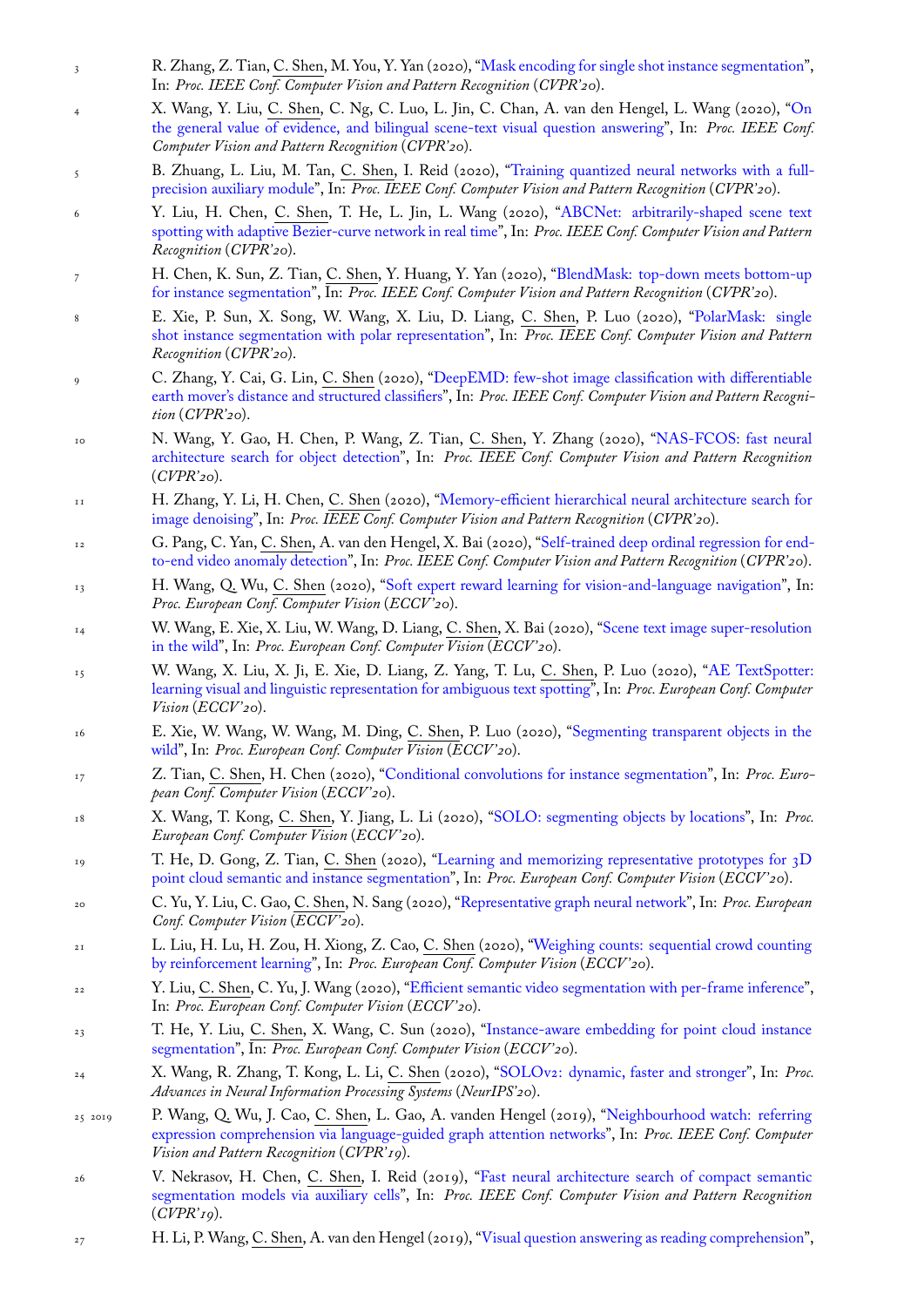- 28 B. Zhuang, C. Shen, M. Tan, L. Liu, I. Reid (2019), "Structured binary neural networks for accurate image classification and semantic segmentation", In: *Proc. IEEE Conf. Computer Vision and Pattern Recognition* (*CVPR'19*).
- 29 X. Wang, S. Liu, X. Shen, C. Shen, J. Jia (2019), "Associatively segmenting instances and semantics in point clouds", In: *Proc. IEEE Conf. Computer Vision a[nd Pattern Recognition](http://www.google.com/search?lr=&ie=UTF-8&oe=UTF-8&q=Structured+Binary+Neural+Networks+for+Accurate+Image+Classification+and+Semantic+Segmentation+Zhuang,+Bohan+and+Shen,+Chunhua+and+Tan,+Mingkui+and+Liu,+Lingqiao+and+Reid,+Ian)* (*CVPR'19*).
- 30 [C. Zhang, G. Lin, F. Liu, R. Yao,](http://www.google.com/search?lr=&ie=UTF-8&oe=UTF-8&q=Structured+Binary+Neural+Networks+for+Accurate+Image+Classification+and+Semantic+Segmentation+Zhuang,+Bohan+and+Shen,+Chunhua+and+Tan,+Mingkui+and+Liu,+Lingqiao+and+Reid,+Ian) C. Shen (2019), "CANet: class-agnostic segmentation networks with iterative refinement and attentive few-shot learning", In: *Proc. IEEE Conf. Computer Vision and Pattern Recognition* (*CVPR'19*).
- 31 [J. Zhang, Q.](http://www.google.com/search?lr=&ie=UTF-8&oe=UTF-8&q=Associatively+Segmenting+Instances+and+Semantics+in+Point+Clouds+Wang,+Xinlong+and+Liu,+Shu+and+Shen,+Xiaoyong+and+Shen,+Chunhua+and+Jia,+Jiaya) Wu, J. Zhang, C. Shen, J. Lu (2019), "Mind your neighbours: image annotation with metadata neighbourhood graph co-attention networks", In: *Proc[. IEEE Conf. Computer Vision and Pattern Recognition](http://www.google.com/search?lr=&ie=UTF-8&oe=UTF-8&q=CANet:+Class-Agnostic+Segmentation+Networks+with+Iterative+Refinement+and+Attentive+Few-Shot+Learning+Zhang,+Chi+and+Lin,+Guosheng+and+Liu,+Fayao+and+Yao,+Rui+and+Shen,+Chunhua)* (*[CVPR'19](http://www.google.com/search?lr=&ie=UTF-8&oe=UTF-8&q=CANet:+Class-Agnostic+Segmentation+Networks+with+Iterative+Refinement+and+Attentive+Few-Shot+Learning+Zhang,+Chi+and+Lin,+Guosheng+and+Liu,+Fayao+and+Yao,+Rui+and+Shen,+Chunhua)*).
- 32 Z. Tian, T. He, C. Shen, Y. Yan (2019), "Decoders matter for semantic segmentation: data-dependent decoding enables flexible feature aggregation", In: *[Proc. IEEE Conf. Computer Vision and Pattern Recognition](http://www.google.com/search?lr=&ie=UTF-8&oe=UTF-8&q=Mind+Your+Neighbours:+Image+Annotation+with+Metadata+Neighbourhood+Graph+Co-Attention+Networks+Zhang,+Junjie+and+Wu,+Qi+and+Zhang,+Jian+and+Shen,+Chunhua+and+Lu,+Jianfeng)* (*[CVPR'19](http://www.google.com/search?lr=&ie=UTF-8&oe=UTF-8&q=Mind+Your+Neighbours:+Image+Annotation+with+Metadata+Neighbourhood+Graph+Co-Attention+Networks+Zhang,+Junjie+and+Wu,+Qi+and+Zhang,+Jian+and+Shen,+Chunhua+and+Lu,+Jianfeng)*).
- 33 T. He, C. Shen, Z. Tian, D. Gong, C. Sun, Y. Yan (2019), "Knowledge adaptation for efficient semantic segmentation", In: *Proc. IEEE Conf. Compu[ter Vision and Pattern Recognition](http://www.google.com/search?lr=&ie=UTF-8&oe=UTF-8&q=Decoders+Matter+for+Semantic+Segmentation:+Data-Dependent+Decoding+Enables+Flexible+Feature+Aggregation+Tian,+Zhi+and+He,+Tong+and+Shen,+Chunhua+and+Yan,+Youliang)* (*CVPR'19*).
- 34 [Q. Yan, D. Gong, Q. Shi, A. van den Hen](http://www.google.com/search?lr=&ie=UTF-8&oe=UTF-8&q=Decoders+Matter+for+Semantic+Segmentation:+Data-Dependent+Decoding+Enables+Flexible+Feature+Aggregation+Tian,+Zhi+and+He,+Tong+and+Shen,+Chunhua+and+Yan,+Youliang)gel, C. Shen, I. Reid, Y. Zhang (2019), "Attention-guided network for ghost-free high dynamic range imaging", In: *Proc. IEEE Conf. Computer Vision and Pattern Recognition* (*CVPR'19*).
- 35 [W. Wang, E.](http://www.google.com/search?lr=&ie=UTF-8&oe=UTF-8&q=Knowledge+Adaptation+for+Efficient+Semantic+Segmentation+He,+Tong+and+Shen,+Chunhua+and+Tian,+Zhi+and+Gong,+Dong+and+Sun,+Changming+and+Yan,+Youliang) Xie, X. Song, Y. Zang, W. Wang, T. Lu, G. Yu, C. Shen (2019), "Efficient and accurate arbitrary-shaped text detection with pixel aggregation network", In: *Proc. IEEE Int'l Con[f. Computer Vision](http://www.google.com/search?lr=&ie=UTF-8&oe=UTF-8&q=Attention-guided+Network+for+Ghost-free+High+Dynamic+Range+Imaging+Yan,+Qingsen+and+Gong,+Dong+and+Shi,+Qinfeng+and+van+den+Hengel,+Anton+and+Shen,+Chunhua+and+Reid,+Ian+and+Zhang,+Yanning)* (*[ICCV '19](http://www.google.com/search?lr=&ie=UTF-8&oe=UTF-8&q=Attention-guided+Network+for+Ghost-free+High+Dynamic+Range+Imaging+Yan,+Qingsen+and+Gong,+Dong+and+Shi,+Qinfeng+and+van+den+Hengel,+Anton+and+Shen,+Chunhua+and+Reid,+Ian+and+Zhang,+Yanning)*).
- <sup>36</sup> H. Lu, Y. Dai, C. Shen, S. Xu (2019), "Indices matter: learning to index for deep image matting", In: *Proc. IEEE Int'l Conf. Computer Vision* (*ICCV '19*).
- <sup>37</sup> X. Zhang, J. Cao, C. [Shen, M. You \(2019\), "Self-training with](http://www.google.com/search?lr=&ie=UTF-8&oe=UTF-8&q=Efficient+and+Accurate+Arbitrary-Shaped+Text+Detection+with+Pixel+Aggregation+Network+Wang,+Wenhai+and+Xie,+Enze+and+Song,+Xiaoge+and+Zang,+Yuhang+and+Wang,+Wenjia+and+Lu,+Tong+and+Yu,+Gang+and+Shen,+Chunhua) progressive augmentation for unsupervised cross-domain person re-identification", In: *Proc. IEEE Int'l Conf. Computer Vision* (*ICCV '19*).
- <sup>38</sup> W. Yin, Y. Liu, C. Shen, Y. Yan (20[19\), "Enforcing geometric constraints of virtual normal](http://www.google.com/search?lr=&ie=UTF-8&oe=UTF-8&q=Indices+Matter:+Learning+to+Index+for+Deep+Image+Matting+Lu,+Hao+and+Dai,+Yutong+and+Shen,+Chunhua+and+Xu,+Songcen) for depth prediction", In: *Proc. IEEE Int'l Conf. Computer Vision* (*ICCV '19*).
- <sup>39</sup> H. Zhang, C. Shen, Y. Li, Y. Cao, Y. Liu, [Y. Yan \(2019\), "Exploiting temporal consistency for real-time](http://www.google.com/search?lr=&ie=UTF-8&oe=UTF-8&q=Self-Training+with+Progressive+Augmentation+for+Unsupervised+Cross-Domain+Person+Re-Identification+Zhang,+Xinyu+and+Cao,+Jiewei+and+Shen,+Chunhua+and+You,+Mingyu) [video depth estimation", In:](http://www.google.com/search?lr=&ie=UTF-8&oe=UTF-8&q=Self-Training+with+Progressive+Augmentation+for+Unsupervised+Cross-Domain+Person+Re-Identification+Zhang,+Xinyu+and+Cao,+Jiewei+and+Shen,+Chunhua+and+You,+Mingyu) *Proc. IEEE Int'l Conf. Computer Vision* (*ICCV '19*).
- <sup>40</sup> Z. Tian, C. Shen, H. Chen, T. He (2019), "[FCOS: fully convolutional one-stage object detection", In:](http://www.google.com/search?lr=&ie=UTF-8&oe=UTF-8&q=Enforcing+geometric+constraints+of+virtual+normal+for+depth+prediction+Yin,+Wei+and+Liu,+Yifan+and+Shen,+Chunhua+and+Yan,+Youliang) *Proc. [IEEE Int'l](http://www.google.com/search?lr=&ie=UTF-8&oe=UTF-8&q=Enforcing+geometric+constraints+of+virtual+normal+for+depth+prediction+Yin,+Wei+and+Liu,+Yifan+and+Shen,+Chunhua+and+Yan,+Youliang) Conf. Computer Vision* (*ICCV '19*).
- <sup>41</sup> H. Xiong, H. Lu, C. Liu, L. Liu, Z. Cao, C. Shen (2019), ["From open set to closed set: counting objects](http://www.google.com/search?lr=&ie=UTF-8&oe=UTF-8&q=Exploiting+temporal+consistency+for+real-time+video+depth+estimation+Zhang,+Haokui+and+Shen,+Chunhua+and+Li,+Ying+and+Cao,+Yuanzhouhan+and+Liu,+Yu+and+Yan,+Youliang) [by spatial divide-and-co](http://www.google.com/search?lr=&ie=UTF-8&oe=UTF-8&q=Exploiting+temporal+consistency+for+real-time+video+depth+estimation+Zhang,+Haokui+and+Shen,+Chunhua+and+Li,+Ying+and+Cao,+Yuanzhouhan+and+Liu,+Yu+and+Yan,+Youliang)nquer", In: *Proc. IEEE Int'l Conf. Computer Vision* (*ICCV '19*).
- <sup>42</sup> J. Bian, Z. Li, N. Wang, H. Zhan, C. Sh[en, M. Cheng, I. Reid \(2019\), "Unsupervised scale-](http://www.google.com/search?lr=&ie=UTF-8&oe=UTF-8&q=FCOS:+Fully+Convolutional+One-Stage+Object+Detection+Tian,+Zhi+and+Shen,+Chunhua+and+Chen,+Hao+and+He,+Tong)consistent depth and ego-motion learning from monocular video", In: *Proc. Advances in Neural Information Processing Systems* (*NeurIPS'19*).
- <sup>43</sup> [J. Cao, L. Mo, Y. Zhang, K.](http://www.google.com/search?lr=&ie=UTF-8&oe=UTF-8&q=From+Open+Set+to+Closed+Set:+Counting+Objects+by+Spatial+Divide-and-Conquer+Xiong,+Haipeng+and+Lu,+Hao+and+Liu,+Chengxin+and+Liu,+Liang+and+Cao,+Zhiguo+and+Shen,+Chunhua) Jia, C. Shen, M. Tan (2019), "Multi-marginal wasserstein GAN", In: *Proc. Advances in Neural Information Processing Systems* (*NeurIPS'19*).
- 44 2018 T. Shen, G. Lin, C. [Shen, I. Reid \(2018\), "Bootstrap](http://www.google.com/search?lr=&ie=UTF-8&oe=UTF-8&q=Unsupervised+Scale-consistent+Depth+and+Ego-motion+Learning+from+Monocular+Video+Bian,+Jia-Wang+and+Li,+Zhichao+and+Wang,+Naiyan+and+Zhan,+Huangying+and+Shen,+Chunhua+and+Cheng,+Ming-Ming+and+Reid,+Ian)ping the performance of webly supervised semantic segmentation", In: *Proc. IEEE Conf. Computer Vision and Pattern Recognition* (*CVPR'18*).
- <sup>45</sup> K. Xian, C. Shen, Z. Cao, H. Lu, Y. Xiao, R. Li, Z. Luo (201[8\), "Monocular relative depth perce](http://www.google.com/search?lr=&ie=UTF-8&oe=UTF-8&q=Multi-marginal+Wasserstein+GAN+Cao,+Jiezhang+and+Mo,+Langyuan+and+Zhang,+Yifan+and+Jia,+Kui+and+Shen,+Chunhua+and+Tan,+Mingkui)ption with web stereo data supervision", In: *Proc. IEEE Conf. Computer Vision and Pattern Recognition* (*CVPR'18*).
- <sup>46</sup> Y. Song, C. Ma, X. Wu, L. Gong, L. Bao, W. Zuo, C. [Shen, R. Lau, M. Yang \(2018\), "VITAL: visual](http://www.google.com/search?lr=&ie=UTF-8&oe=UTF-8&q=Bootstrapping+the+Performance+of+Webly+Supervised+Semantic+Segmentation+Shen,+Tong+and+Lin,+Guosheng+and+Shen,+Chunhua+and+Reid,+Ian) [tracking via ad](http://www.google.com/search?lr=&ie=UTF-8&oe=UTF-8&q=Bootstrapping+the+Performance+of+Webly+Supervised+Semantic+Segmentation+Shen,+Tong+and+Lin,+Guosheng+and+Shen,+Chunhua+and+Reid,+Ian)versarial learning", In: *Proc. IEEE Conf. Computer Vision and Pattern Recognition* (*CVPR'18*).
- <sup>47</sup> T. He, Z. Tian, W. Huang, C. Shen, Y. Qiao, C. Sun (2018), ["An end-to-end textspotter with explicit](http://www.google.com/search?lr=&ie=UTF-8&oe=UTF-8&q=Monocular+Relative+Depth+Perception+with+Web+Stereo+Data+Supervision+Xian,+Ke+and+Shen,+Chunhua+and+Cao,+Zhiguo+and+Lu,+Hao+and+Xiao,+Yang+and+Li,+Ruibo+and+Luo,+Zhenbo) [alignment and attention", In](http://www.google.com/search?lr=&ie=UTF-8&oe=UTF-8&q=Monocular+Relative+Depth+Perception+with+Web+Stereo+Data+Supervision+Xian,+Ke+and+Shen,+Chunhua+and+Cao,+Zhiguo+and+Lu,+Hao+and+Xiao,+Yang+and+Li,+Ruibo+and+Luo,+Zhenbo): *Proc. IEEE Conf. Computer Vision and Pattern Recognition* (*CVPR'18*).
- <sup>48</sup> Q. Wu, P. Wang, C. Shen, I. Reid, A. van den Hengel (2018), "Are you talking to me? reason[ed visual dialog](http://www.google.com/search?lr=&ie=UTF-8&oe=UTF-8&q=VITAL:+VIsual+Tracking+via+Adversarial+Learning+Song,+Yibing+and+Ma,+Chao+and+Wu,+Xiaohe+and+Gong,+Lijun+and+Bao,+Linchao+and+Zuo,+Wangmeng+and+Shen,+Chunhua+and+Lau,+Rynson+and+Yang,+Ming-Hsuan) [generation through adversarial](http://www.google.com/search?lr=&ie=UTF-8&oe=UTF-8&q=VITAL:+VIsual+Tracking+via+Adversarial+Learning+Song,+Yibing+and+Ma,+Chao+and+Wu,+Xiaohe+and+Gong,+Lijun+and+Bao,+Linchao+and+Zuo,+Wangmeng+and+Shen,+Chunhua+and+Lau,+Rynson+and+Yang,+Ming-Hsuan) learning", In: *Proc. IEEE Conf. Computer Vision and Pattern Recognition* (*CVPR'18*).
- <sup>49</sup> [B. Zhuang, Q. Wu,](http://www.google.com/search?lr=&ie=UTF-8&oe=UTF-8&q=An+end-to-end+TextSpotter+with+Explicit+Alignment+and+Attention+He,+Tong+and+Tian,+Zhi+and+Huang,+Weilin+and+Shen,+Chunhua+and+Qiao,+Yu+and+Sun,+Changming) C. Shen, I. Reid, A. van den Hengel (2018), "Parallel attention: a unified framework for visual object discovery through dialogs and queries", In: *[Proc. IEEE Conf. Computer Vision and Pattern](http://www.google.com/search?lr=&ie=UTF-8&oe=UTF-8&q=Are+You+Talking+to+Me?+Reasoned+Visual+Dialog+Generation+through+Adversarial+Learning+Wu,+Qi+and+Wang,+Peng+and+Shen,+Chunhua+and+Reid,+Ian+and+van+den+Hengel,+Anton) [Recognition](http://www.google.com/search?lr=&ie=UTF-8&oe=UTF-8&q=Are+You+Talking+to+Me?+Reasoned+Visual+Dialog+Generation+through+Adversarial+Learning+Wu,+Qi+and+Wang,+Peng+and+Shen,+Chunhua+and+Reid,+Ian+and+van+den+Hengel,+Anton)* (*CVPR'18*).
- <sup>50</sup> B. Zhuang, C. Shen, M. Tan, L. Liu, I. Reid (2018), "Towards effective low-bitwidth convolutional neural networks", In: *Proc. IEEE Conf. Computer Vision and Pattern Recognition* (*[CVPR'18](http://www.google.com/search?lr=&ie=UTF-8&oe=UTF-8&q=Parallel+Attention:+A+Unified+Framework+for+Visual+Object+Discovery+through+Dialogs+and+Queries+Zhuang,+Bohan+and+Wu,+Qi+and+Shen,+Chunhua+and+Reid,+Ian+and+van+den+Hengel,+Anton)*).
- <sup>51</sup> C. Ma, C. [Shen, A. Dick, Q. Wu, P. Wang, A. van](http://www.google.com/search?lr=&ie=UTF-8&oe=UTF-8&q=Parallel+Attention:+A+Unified+Framework+for+Visual+Object+Discovery+through+Dialogs+and+Queries+Zhuang,+Bohan+and+Wu,+Qi+and+Shen,+Chunhua+and+Reid,+Ian+and+van+den+Hengel,+Anton) den Hengel, I. Reid (2018), "Visual question an-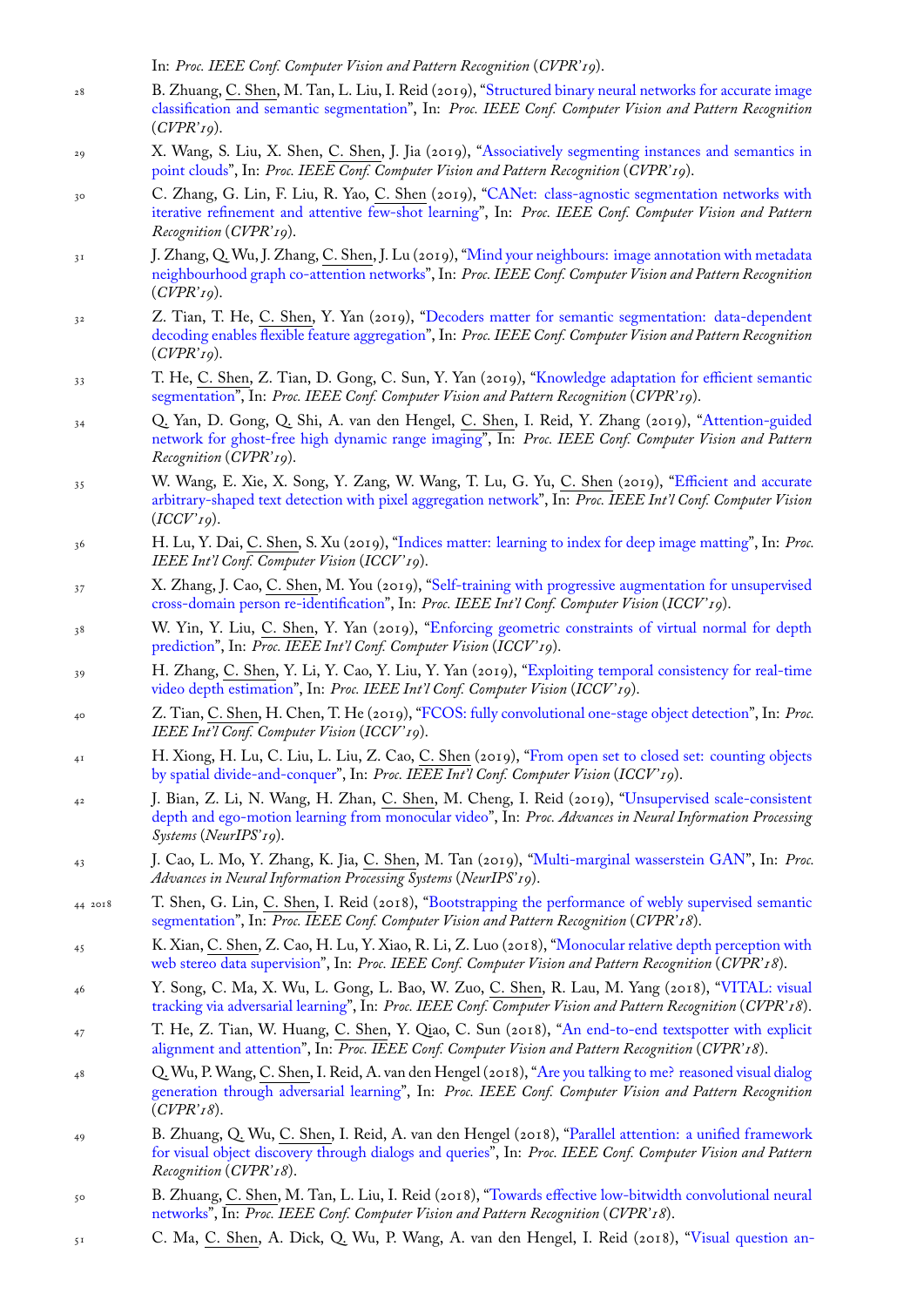- (*CVPR'18*).
- 52 X. Wang, T. Xiao, Y. Jiang, S. Shao, J. Sun, C. Shen (2018), "Repulsion loss: detecting pedestrians in a crowd", In: *Proc. IEEE Conf. Computer Vision and Pattern Recognition* (*CVPR'18*).
- 53 [Y. Chen, Y. Tai, X. Liu,](http://www.google.com/search?lr=&ie=UTF-8&oe=UTF-8&q=Visual+Question+Answering+with+Memory-Augmented+Networks+Ma,+Chao+and+Shen,+Chunhua+and+Dick,+Anthony+and+Wu,+Qi+and+Wang,+Peng+and+van+den+Hengel,+Anton+and+Reid,+Ian) C. Shen, J. Yang (2018), "FSRNet: end-to-end learning face super-resolution with facial priors", In: *Proc. IEEE Conf. Computer Vision and Pattern Recognition* (*CVPR'18*).
- 54 J. Zhang, Q. Wu, C. Shen, J. Zhang, J. Lu, A. van den Hen[gel \(2018\), "Goal-oriented visual question](http://www.google.com/search?lr=&ie=UTF-8&oe=UTF-8&q=Repulsion+Loss:+Detecting+Pedestrians+in+a+Crowd+Wang,+Xinlong+and+Xiao,+Tete+and+Jiang,+Yuning+and+Shao,+Shuai+and+Sun,+Jian+and+Shen,+Chunhua) [genera](http://www.google.com/search?lr=&ie=UTF-8&oe=UTF-8&q=Repulsion+Loss:+Detecting+Pedestrians+in+a+Crowd+Wang,+Xinlong+and+Xiao,+Tete+and+Jiang,+Yuning+and+Shao,+Shuai+and+Sun,+Jian+and+Shen,+Chunhua)tion via intermediate rewards", In: *Proc. European Conf. Computer Vision* (*ECCV '18*).
- 55 R. Deng, C. Shen, S. Liu, H. Wang, X. Liu ([2018\), "Learning to predict crisp boundaries", In:](http://www.google.com/search?lr=&ie=UTF-8&oe=UTF-8&q=FSRNet:+End-to-End+Learning+Face+Super-Resolution+with+Facial+Priors+Chen,+Yu+and+Tai,+Ying+and+Liu,+Xiaoming+and+Shen,+Chunhua+and+Yang,+Jian) *Proc. [European Co](http://www.google.com/search?lr=&ie=UTF-8&oe=UTF-8&q=FSRNet:+End-to-End+Learning+Face+Super-Resolution+with+Facial+Priors+Chen,+Yu+and+Tai,+Ying+and+Liu,+Xiaoming+and+Shen,+Chunhua+and+Yang,+Jian)nf. Computer Vision* (*ECCV '18*).
- 56 J. Cao, Y. Guo, Q. Wu, C. Shen, J. Huang, M. Tan (2018), "Adversarial [learning with local coordinate](http://www.google.com/search?lr=&ie=UTF-8&oe=UTF-8&q=Goal-Oriented+Visual+Question+Generation+via+Intermediate+Rewards+Zhang,+Junjie+and+Wu,+Qi+and+Shen,+Chunhua+and+Zhang,+Jian+and+Lu,+Jianfeng+and+van+den+Hengel,+Anton) coding", In: *[Proc. Int'l Conf. Machin](http://www.google.com/search?lr=&ie=UTF-8&oe=UTF-8&q=Goal-Oriented+Visual+Question+Generation+via+Intermediate+Rewards+Zhang,+Junjie+and+Wu,+Qi+and+Shen,+Chunhua+and+Zhang,+Jian+and+Lu,+Jianfeng+and+van+den+Hengel,+Anton)e Learning* (*ICML'18*).
- 57 2017 P. Wang, Q. Wu, C. Shen, A. van den Hengel (2017),"[The VQA-machine: learning how to u](http://www.google.com/search?lr=&ie=UTF-8&oe=UTF-8&q=Learning+to+Predict+Crisp+Boundaries+Deng,+Ruoxi+and+Shen,+Chunhua+and+Liu,+Shengjun+and+Wang,+Huibing+and+Liu,+Xinru)se existing vision algorithms to answer new questions", In: *Proc. IEEE Conf. Computer Vision and Pattern Recognition* (*CVPR'17*).
- 58 [G. Lin](http://www.google.com/search?lr=&ie=UTF-8&oe=UTF-8&q=Adversarial+Learning+with+Local+Coordinate+Coding+Cao,+Jiezhang+and+Guo,+Yong+and+Wu,+Qingyao+and+Shen,+Chunhua+and+Huang,+Junzhou+and+Tan,+Mingkui), A. Milan, C. Shen, I. Reid (2017), "RefineNet: multi-path refinement networks for high-resolution semantic segmentation", In: *Proc. IEEE Conf. Computer [Vision and Pattern Recognition](http://www.google.com/search?lr=&ie=UTF-8&oe=UTF-8&q=The+VQA-Machine:+Learning+How+to+Use+Existing+Vision+Algorithms+to+Answer+New+Questions+Wang,+Peng+and+Wu,+Qi+and+Shen,+Chunhua+and+van+den+Hengel,+Anton)* (*CVPR'17*).
- 59 [Y. Li, G. Lin, B. Zhuang, L. Liu,](http://www.google.com/search?lr=&ie=UTF-8&oe=UTF-8&q=The+VQA-Machine:+Learning+How+to+Use+Existing+Vision+Algorithms+to+Answer+New+Questions+Wang,+Peng+and+Wu,+Qi+and+Shen,+Chunhua+and+van+den+Hengel,+Anton) C. Shen, A. van den Hengel (2017), "Sequential person recognition in photo albums with a recurrent network", In: *Proc. IEEE Conf. Computer Vision and Pattern Recognition* (*CVPR'17*).
- 60 [D. Gong, J. Yang, L. L](http://www.google.com/search?lr=&ie=UTF-8&oe=UTF-8&q=RefineNet:+Multi-Path+Refinement+Networks+for+High-Resolution+Semantic+Segmentation+Lin,+Guosheng+and+Milan,+Anton+and+Shen,+Chunhua+and+Reid,+Ian)iu, Y. Zhang, I. Reid, C. Shen, A. van den Hengel, Q. Shi (2017), "From motion blur to motion flow: a deep learning solution for removing heterogeneous [motion blur", In:](http://www.google.com/search?lr=&ie=UTF-8&oe=UTF-8&q=Sequential+Person+Recognition+in+Photo+Albums+with+a+Recurrent+Network+Li,+Yao+and+Lin,+Guosheng+and+Zhuang,+Bohan+and+Liu,+Lingqiao+and+Shen,+Chunhua+and+van+den+Hengel,+Anton) *Proc. IEEE [Conf. Computer Vision and Pattern Recognit](http://www.google.com/search?lr=&ie=UTF-8&oe=UTF-8&q=Sequential+Person+Recognition+in+Photo+Albums+with+a+Recurrent+Network+Li,+Yao+and+Lin,+Guosheng+and+Zhuang,+Bohan+and+Liu,+Lingqiao+and+Shen,+Chunhua+and+van+den+Hengel,+Anton)ion* (*CVPR'17*).
- <sup>61</sup> B. Zhuang, L. Liu, Y. Li, C. Shen, I. Reid (2017), "Attend in groups: a weakly-supervised deep learning framework for learning from web data", In: *Proc. IEEE Conf. Computer Vision and Patter[n Recognition](http://www.google.com/search?lr=&ie=UTF-8&oe=UTF-8&q=From+Motion+Blur+to+Motion+Flow:+a+Deep+Learning+Solution+for+Removing+Heterogeneous+Motion+Blur+Gong,+Dong+and+Yang,+Jie+and+Liu,+Lingqiao+and+Zhang,+Yanning+and+Reid,+Ian+and+Shen,+Chunhua+and+van+den+Hengel,+Anton+and+Shi,+Qinfeng)* (*[CVPR'17](http://www.google.com/search?lr=&ie=UTF-8&oe=UTF-8&q=From+Motion+Blur+to+Motion+Flow:+a+Deep+Learning+Solution+for+Removing+Heterogeneous+Motion+Blur+Gong,+Dong+and+Yang,+Jie+and+Liu,+Lingqiao+and+Zhang,+Yanning+and+Reid,+Ian+and+Shen,+Chunhua+and+van+den+Hengel,+Anton+and+Shi,+Qinfeng)*).
- <sup>62</sup> P. Wang, L. Liu, C. Shen, Z. Huang, A. van den Hengel, H. Shen (2017), "Multi-attention network for one shot learning", In: *Proc. IEEE Conf. Computer Vi[sion and Pattern Recognition](http://www.google.com/search?lr=&ie=UTF-8&oe=UTF-8&q=Attend+in+groups:+a+weakly-supervised+deep+learning+framework+for+learning+from+web+data+Zhuang,+Bohan+and+Liu,+Lingqiao+and+Li,+Yao+and+Shen,+Chunhua+and+Reid,+Ian)* (*CVPR'17*).
- <sup>63</sup> [H. Lu, L. Zhang, Z. Cao, W. Wei, K.](http://www.google.com/search?lr=&ie=UTF-8&oe=UTF-8&q=Attend+in+groups:+a+weakly-supervised+deep+learning+framework+for+learning+from+web+data+Zhuang,+Bohan+and+Liu,+Lingqiao+and+Li,+Yao+and+Shen,+Chunhua+and+Reid,+Ian) Xian, C. Shen, A. van den Hengel (2017), "When unsupervised domain adaptation meets tensor representations", In: *Proc. IEEE Int'l Conf. Computer Vision* (*ICCV '17*).
- <sup>64</sup> B. Zhuang, L. Liu, C. Shen, I. Reid (2017), "Towards context-aware inter[action recognition", In:](http://www.google.com/search?lr=&ie=UTF-8&oe=UTF-8&q=Multi-attention+Network+for+One+Shot+Learning+Wang,+Peng+and+Liu,+Lingqiao+and+Shen,+Chunhua+and+Huang,+Zi+and+van+den+Hengel,+Anton+and+Shen,+Heng+Tao) *Proc. [IEEE Int'l Conf. C](http://www.google.com/search?lr=&ie=UTF-8&oe=UTF-8&q=Multi-attention+Network+for+One+Shot+Learning+Wang,+Peng+and+Liu,+Lingqiao+and+Shen,+Chunhua+and+Huang,+Zi+and+van+den+Hengel,+Anton+and+Shen,+Heng+Tao)omputer Vision* (*ICCV '17*).
- <sup>65</sup> Y. Chen, C. Shen, X. Wei, L. Liu, J. Yang (2017), "Adversarial PoseNet: a structure[-aware convolutional](http://www.google.com/search?lr=&ie=UTF-8&oe=UTF-8&q=When+Unsupervised+Domain+Adaptation+Meets+Tensor+Representations+Lu,+Hao+and+Zhang,+Lei+and+Cao,+Zhiguo+and+Wei,+Wei+and+Xian,+Ke+and+Shen,+Chunhua+and+van+den+Hengel,+Anton) [network for human pose estimation", In:](http://www.google.com/search?lr=&ie=UTF-8&oe=UTF-8&q=When+Unsupervised+Domain+Adaptation+Meets+Tensor+Representations+Lu,+Hao+and+Zhang,+Lei+and+Cao,+Zhiguo+and+Wei,+Wei+and+Xian,+Ke+and+Shen,+Chunhua+and+van+den+Hengel,+Anton) *Proc. IEEE Int'l Conf. Computer Vision* (*ICCV '17*).
- <sup>66</sup> W. Liu, X. Chen, C. Shen, Z. Liu, J. Yang (20[17\), "Semi-global weighted least squares in imag](http://www.google.com/search?lr=&ie=UTF-8&oe=UTF-8&q=Towards+Context-aware+Interaction+Recognition+Zhuang,+Bohan+and+Liu,+Lingqiao+and+Shen,+Chunhua+and+Reid,+Ian)e filtering", In: *Proc. IEEE Int'l Conf. Computer Vision* (*ICCV '17*).
- <sup>67</sup> H. Li, P. Wang, C. Shen (2017), "Towards end-to-[end text spotting with convolutional recurrent neural](http://www.google.com/search?lr=&ie=UTF-8&oe=UTF-8&q=Adversarial+PoseNet:+A+Structure-aware+Convolutional+Network+for+Human+Pose+Estimation+Chen,+Yu+and+Shen,+Chunhua+and+Wei,+Xiu-Shen+and+Liu,+Lingqiao+and+Yang,+Jian) networks", In: *[Proc. IEEE Int'l Conf](http://www.google.com/search?lr=&ie=UTF-8&oe=UTF-8&q=Adversarial+PoseNet:+A+Structure-aware+Convolutional+Network+for+Human+Pose+Estimation+Chen,+Yu+and+Shen,+Chunhua+and+Wei,+Xiu-Shen+and+Liu,+Lingqiao+and+Yang,+Jian). Computer Vision* (*ICCV '17*).
- 68 2016 Q. Wu, P. Wang, C. Shen, A. Dick, A. van den Hen[gel \(2016\), "Ask me anything: free-form visual question](http://www.google.com/search?lr=&ie=UTF-8&oe=UTF-8&q=Semi-Global+Weighted+Least+Squares+in+Image+Filtering+Liu,+Wei+and+Chen,+Xiaogang+and+Shen,+Chuanhua+and+Liu,+Zhi+and+Yang,+Jie) answering based on knowledge from external sources", In: *Proc. IEEE Conf. Computer Vision and Pattern Recognition* (*CVPR'16*).
- <sup>69</sup> [Q. Wu,](http://www.google.com/search?lr=&ie=UTF-8&oe=UTF-8&q=Towards+End-to-end+Text+Spotting+with+Convolutional+Recurrent+Neural+Networks+Li,+Hui+and+Wang,+Peng+and+Shen,+Chunhua) C. Shen, L. Liu, A. Dick, A. van den Hengel (2016), "What value do explicit high level concepts have in vision to language problems", In: *Proc. IEEE Co[nf. Computer Vision and Pattern Recognition](http://www.google.com/search?lr=&ie=UTF-8&oe=UTF-8&q=Ask+Me+Anything:+Free-form+Visual+Question+Answering+Based+on+Knowledge+from+External+Sources+Wu,+Qi+and+Wang,+Peng+and+Shen,+Chunhua+and+Dick,+Anthony+and+van+den+Hengel,+Anton)* (*[CVPR'16](http://www.google.com/search?lr=&ie=UTF-8&oe=UTF-8&q=Ask+Me+Anything:+Free-form+Visual+Question+Answering+Based+on+Knowledge+from+External+Sources+Wu,+Qi+and+Wang,+Peng+and+Shen,+Chunhua+and+Dick,+Anthony+and+van+den+Hengel,+Anton)*).
- <sup>70</sup> P. Wang, L. Liu, C. Shen, Z. Huang, A. van den Hengel, H. Shen (2016), "What's wrong with that object? identifying irregular object from images by modelling the detection [score distribution", In:](http://www.google.com/search?lr=&ie=UTF-8&oe=UTF-8&q=What+Value+Do+Explicit+High+Level+Concepts+Have+in+Vision+to+Language+Problems+Wu,+Qi+and+Shen,+Chunhua+and+Liu,+Lingqiao+and+Dick,+Anthony+and+van+den+Hengel,+Anton) *Proc. IEEE Conf. [Computer Vision and Pattern Recognition](http://www.google.com/search?lr=&ie=UTF-8&oe=UTF-8&q=What+Value+Do+Explicit+High+Level+Concepts+Have+in+Vision+to+Language+Problems+Wu,+Qi+and+Shen,+Chunhua+and+Liu,+Lingqiao+and+Dick,+Anthony+and+van+den+Hengel,+Anton)* (*CVPR'16*).
- <sup>71</sup> G. Lin, C. Shen, A. van dan Hengel, I. Reid (2016), "Efficient piecewise training of deep structured models for semantic segmentation", In: *Proc. IEEE Conf. Computer Vision and Patt[ern Recognition](http://www.google.com/search?lr=&ie=UTF-8&oe=UTF-8&q=What)* (*CVPR'16*).
- <sup>72</sup> B. Zhuang, G. Lin, C. [Shen, I. Reid \(2016\), "Fast training of triplet-based deep b](http://www.google.com/search?lr=&ie=UTF-8&oe=UTF-8&q=What)inary embedding networks", In: *Proc. IEEE Conf. Computer Vision and Pattern Recognition* (*CVPR'16*).
- <sup>73</sup> R. Qiao, L. Liu, C. Shen, A. van den Hengel (20[16\), "Less is more: zero-shot learning from online](http://www.google.com/search?lr=&ie=UTF-8&oe=UTF-8&q=Efficient+piecewise+training+of+deep+structured+models+for+semantic+segmentation+Lin,+Guosheng+and+Shen,+Chunhua+and+van+dan+Hengel,+Anton+and+Reid,+Ian) [textual documents with no](http://www.google.com/search?lr=&ie=UTF-8&oe=UTF-8&q=Efficient+piecewise+training+of+deep+structured+models+for+semantic+segmentation+Lin,+Guosheng+and+Shen,+Chunhua+and+van+dan+Hengel,+Anton+and+Reid,+Ian)ise suppression", In: *Proc. IEEE Conf. Computer Vision and Pattern Recognition* (*CVPR'16*).
- <sup>74</sup> [L. Zh](http://www.google.com/search?lr=&ie=UTF-8&oe=UTF-8&q=Fast+Training+of+Triplet-based+Deep+Binary+Embedding+Networks+Zhuang,+Bohan+and+Lin,+Guosheng+and+Shen,+Chunhua+and+Reid,+Ian)ang, W. Wei, Y. Zhang, C. Shen, A. van den Hengel, Q. Shi (2016), "Cluster sparsity field for hyperspectral imagery denoising", In: *Proc. European Conf. [Computer Vision](http://www.google.com/search?lr=&ie=UTF-8&oe=UTF-8&q=Less+is+More:+Zero-shot+Learning+from+Online+Textual+Documents+with+Noise+Suppression+Qiao,+Ruizhi+and+Liu,+Lingqiao+and+Shen,+Chunhua+and+van+den+Hengel,+Anton)* (*ECCV '16*).
- <sup>75</sup> Y. Li, L. Liu, C. [Shen, A. van den Henge](http://www.google.com/search?lr=&ie=UTF-8&oe=UTF-8&q=Less+is+More:+Zero-shot+Learning+from+Online+Textual+Documents+with+Noise+Suppression+Qiao,+Ruizhi+and+Liu,+Lingqiao+and+Shen,+Chunhua+and+van+den+Hengel,+Anton)l (2016), "Image co-localization by mimicking a good detector's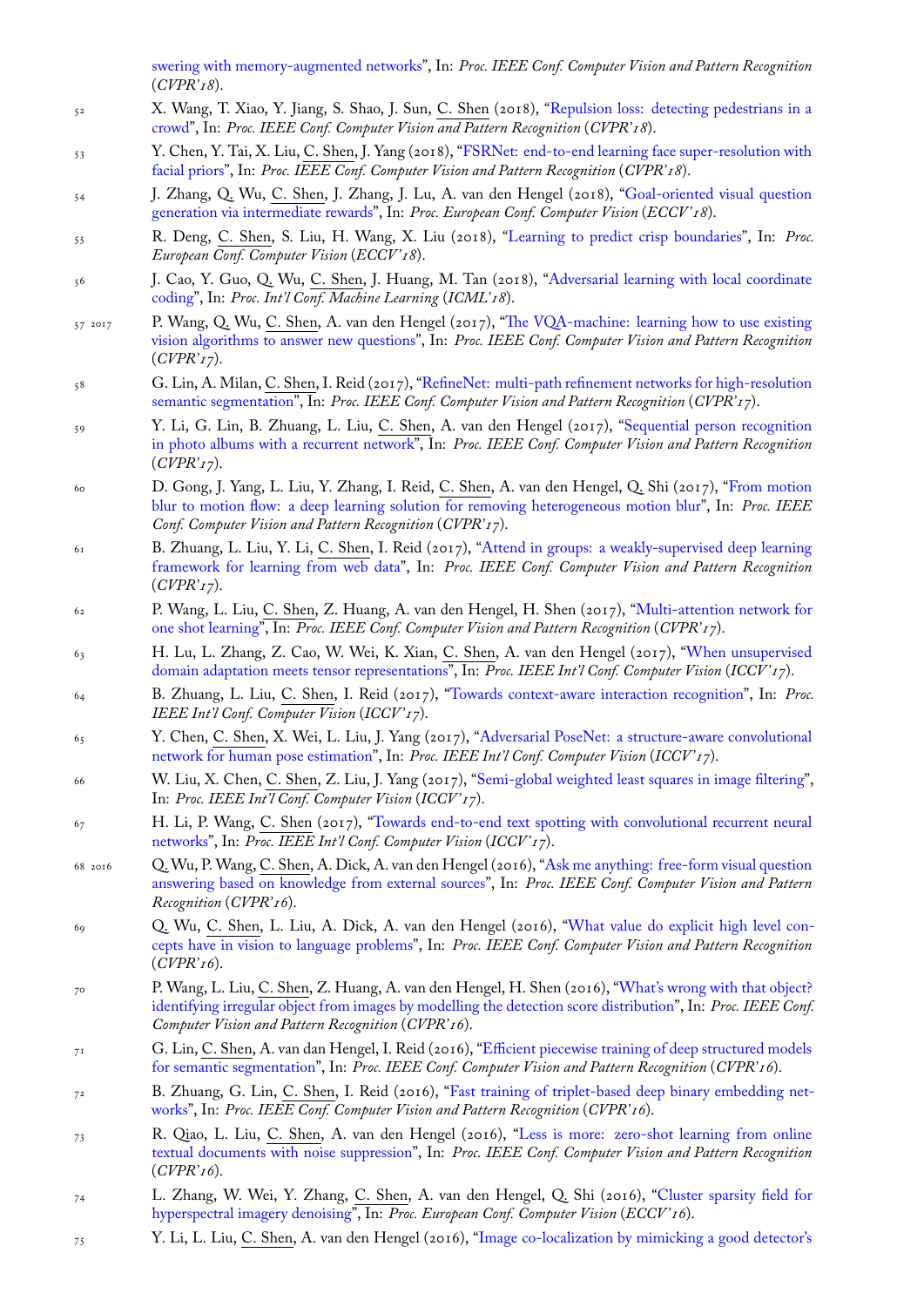- 76 X. Mao, C. Shen, Y. Yang (2016), "Image restoration using very deep fully convolutional encoder-decoder networks with symmetric skip connections", In: *Proc. Advances in Neural Information Processing Systems* (*NeurIPS'16*).
- 77 2015 [Y. Li, L. Liu,](http://www.google.com/search?lr=&ie=UTF-8&oe=UTF-8&q=Image+Co-localization+by+Mimicking+a+Good+Detector) C. Shen, A. van den Hengel (2015), "Mid-level deep pattern mining", In: *Proc. IEEE Conf. Computer Vision and Pattern Recognition* (*[CVPR'15](http://www.google.com/search?lr=&ie=UTF-8&oe=UTF-8&q=Image+Restoration+Using+Very+Deep+Fully+Convolutional+Encoder-Decoder+Networks+with+Symmetric+Skip+Connections+Mao,+Xiao-Jiao+and+Shen,+Chunhua+and+Yang,+Yu-Bin)*).
- 78 F. Liu, C. [Shen, G. Lin \(2015\), "Deep convo](http://www.google.com/search?lr=&ie=UTF-8&oe=UTF-8&q=Image+Restoration+Using+Very+Deep+Fully+Convolutional+Encoder-Decoder+Networks+with+Symmetric+Skip+Connections+Mao,+Xiao-Jiao+and+Shen,+Chunhua+and+Yang,+Yu-Bin)lutional neural fields for depth estimation from a single image", In: *Proc. IEEE Conf. Computer Vision and Pattern Recognition* (*CVPR'15*).
- 79 F. Shen, C. Shen, W. Liu, H. Shen (2015), "Superv[ised discrete hashing", In:](http://www.google.com/search?lr=&ie=UTF-8&oe=UTF-8&q=Mid-level+Deep+Pattern+Mining+Li,+Yao+and+Liu,+Lingqiao+and+Shen,+Chunhua+and+van+den+Hengel,+Anton) *Proc. IEEE Conf. Computer Vision and Pattern Recognition* (*CVPR'15*).
- 80 L. Liu, C. Shen, A. van den H[engel \(2015\), "The treasure beneath convolutional layers: cross convolut](http://www.google.com/search?lr=&ie=UTF-8&oe=UTF-8&q=Deep+Convolutional+Neural+Fields+for+Depth+Estimation+from+a+Single+Image+Liu,+Fayao+and+Shen,+Chunhua+and+Lin,+Guosheng)ional layer pooling for image classification", In: *Proc. IEEE Conf. Computer Vision and Pattern Recognition* (*CVPR'15*).
- 81 P. Wang, C. Shen, A. van den Hengel (2015), "Efficient SDP inference for fully-connected CRFs based on low-rank decomposition", In: *Proc. IEEE C[onf. Computer Vision and Pattern Recognition](http://www.google.com/search?lr=&ie=UTF-8&oe=UTF-8&q=The+Treasure+beneath+Convolutional+Layers:+Cross+convolutional+layer+Pooling+for+Image+Classification+Liu,+Lingqiao+and+Shen,+Chunhua+and+van+den+Hengel,+Anton)* (*CVPR'15*).
- 82 S. Paisitkriangkrai, C. [Shen, A. van den H](http://www.google.com/search?lr=&ie=UTF-8&oe=UTF-8&q=The+Treasure+beneath+Convolutional+Layers:+Cross+convolutional+layer+Pooling+for+Image+Classification+Liu,+Lingqiao+and+Shen,+Chunhua+and+van+den+Hengel,+Anton)engel (2015), "Learning to rank in person re-identification with metric ensembles", In: *Proc. IEEE Conf. Computer Vision and Pattern Recognition* (*CVPR'15*).
- 83 M. Tan, Q. Shi, A. van den Hengel, C. Shen, J. [Gao, F. Hu, Z. Zhang \(2015\), "Learning graph structure](http://www.google.com/search?lr=&ie=UTF-8&oe=UTF-8&q=Efficient+SDP+Inference+for+Fully-connected+CRFs+Based+on+Low-rank+Decomposition+Wang,+Peng+and+Shen,+Chunhua+and+van+den+Hengel,+Anton) [for multi-label image classifi](http://www.google.com/search?lr=&ie=UTF-8&oe=UTF-8&q=Efficient+SDP+Inference+for+Fully-connected+CRFs+Based+on+Low-rank+Decomposition+Wang,+Peng+and+Shen,+Chunhua+and+van+den+Hengel,+Anton)cation via clique generation", In: *Proc. IEEE Conf. Computer Vision and Pattern Recognition* (*CVPR'15*).
- 84 B. Li, C. [Shen, Y](http://www.google.com/search?lr=&ie=UTF-8&oe=UTF-8&q=Learning+to+rank+in+person+re-identification+with+metric+ensembles+Paisitkriangkrai,+Sakrapee+and+Shen,+Chunhua+and+van+den+Hengel,+Anton). Dai, A. van den Hengel, M. He (2015), "Depth and surface normal estimation from monocular images using regression on deep features and hierarchical CRFs", In: *P[roc. IEEE Conf. Computer](http://www.google.com/search?lr=&ie=UTF-8&oe=UTF-8&q=Learning+Graph+Structure+for+Multi-label+Image+Classification+via+Clique+Generation+Tan,+Mingkui+and+Shi,+Qinfeng+and+van+den+Hengel,+Anton+and+Shen,+Chunhua+and+Gao,+Junbin+and+Hu,+Fuyuan+and+Zhang,+Zhen) [Vision and Pattern Recognition](http://www.google.com/search?lr=&ie=UTF-8&oe=UTF-8&q=Learning+Graph+Structure+for+Multi-label+Image+Classification+via+Clique+Generation+Tan,+Mingkui+and+Shi,+Qinfeng+and+van+den+Hengel,+Anton+and+Shen,+Chunhua+and+Gao,+Junbin+and+Hu,+Fuyuan+and+Zhang,+Zhen)* (*CVPR'15*).
- <sup>85</sup> L. Zhang, W. Wei, Y. Zhang, F. Li, C. Shen, Q. Shi (2015), "Hyperspectral compressive sensing using manifold-structured sparsity prior", In: *Proc. IEEE Int'l Conf. [Computer Vision](http://www.google.com/search?lr=&ie=UTF-8&oe=UTF-8&q=Depth+and+Surface+Normal+Estimation+from+Monocular+Images+Using+Regression+on+Deep+Features+and+Hierarchical+CRFs+Li,+Bo+and+Shen,+Chunhua+and+Dai,+Yuchao+and+van+den+Hengel,+Anton+and+He,+Mingyi)* (*ICCV '15*).
- <sup>86</sup> G. Lin, C. [Shen, I. Reid, A. van den Hengel \(2015\), "Deeply learning t](http://www.google.com/search?lr=&ie=UTF-8&oe=UTF-8&q=Depth+and+Surface+Normal+Estimation+from+Monocular+Images+Using+Regression+on+Deep+Features+and+Hierarchical+CRFs+Li,+Bo+and+Shen,+Chunhua+and+Dai,+Yuchao+and+van+den+Hengel,+Anton+and+He,+Mingyi)he messages in message passing inference", In: *Proc. Advances in Neural Information Processing Systems* (*NeurIPS'15*).
- $87 \times 2014$  G. Lin, C. Shen, Q. Shi, A. van den Hengel, D. Suter (2014), "[Fast supervised hashing with decision trees](http://www.google.com/search?lr=&ie=UTF-8&oe=UTF-8&q=Hyperspectral+Compressive+Sensing+Using+Manifold-Structured+Sparsity+Prior+Zhang,+Lei+and+Wei,+Wei+and+Zhang,+Yanning+and+Li,+Fei+and+Shen,+Chunhua+and+Shi,+Qinfeng) [for high-dimensional data", In:](http://www.google.com/search?lr=&ie=UTF-8&oe=UTF-8&q=Hyperspectral+Compressive+Sensing+Using+Manifold-Structured+Sparsity+Prior+Zhang,+Lei+and+Wei,+Wei+and+Zhang,+Yanning+and+Li,+Fei+and+Shen,+Chunhua+and+Shi,+Qinfeng) *Proc. IEEE Conf. Computer Vision and Pattern Recognition* (*CVPR'14*).
- <sup>88</sup> G. Lin, C. Shen, J. Wu (2014), "Optimizing ranking m[easures for compact binary code learning", In:](http://www.google.com/search?lr=&ie=UTF-8&oe=UTF-8&q=Deeply+Learning+the+Messages+in+Message+Passing+Inference+Lin,+Guosheng+and+Shen,+Chunhua+and+Reid,+Ian+and+van+den+Hengel,+Anton) *Proc. [European](http://www.google.com/search?lr=&ie=UTF-8&oe=UTF-8&q=Deeply+Learning+the+Messages+in+Message+Passing+Inference+Lin,+Guosheng+and+Shen,+Chunhua+and+Reid,+Ian+and+van+den+Hengel,+Anton) Conf. Computer Vision* (*ECCV '14*).
- 89 S. Paisitkriangkrai, C. Shen, A. van den Hengel (2014), "Str[engthening the effectiveness of pedestrian](http://www.google.com/search?lr=&ie=UTF-8&oe=UTF-8&q=Fast+Supervised+Hashing+with+Decision+Trees+for+High-Dimensional+Data+Lin,+Guosheng+and+Shen,+Chunhua+and+Shi,+Qinfeng+and+van+den+Hengel,+Anton+and+Suter,+David) [detection with spatially po](http://www.google.com/search?lr=&ie=UTF-8&oe=UTF-8&q=Fast+Supervised+Hashing+with+Decision+Trees+for+High-Dimensional+Data+Lin,+Guosheng+and+Shen,+Chunhua+and+Shi,+Qinfeng+and+van+den+Hengel,+Anton+and+Suter,+David)oled features", In: *Proc. European Conf. Computer Vision* (*ECCV '14*).
- <sup>90</sup> L. Liu, C. Shen, L. Wang, A. [van den Hengel, C. Wang \(2014\), "Encoding high dimensiona](http://www.google.com/search?lr=&ie=UTF-8&oe=UTF-8&q=Optimizing+Ranking+Measures+for+Compact+Binary+Code+Learning+Lin,+Guosheng+and+Shen,+Chunhua+and+Wu,+Jianxin)l local features by sparse coding based Fisher vectors", In: *Proc. Advances in Neural Information Processing Systems* (*NeurIPS'14*).
- 91 2013 F. Shen, C. [Shen, Q. Shi, A. van den H](http://www.google.com/search?lr=&ie=UTF-8&oe=UTF-8&q=Strengthening+the+Effectiveness+of+Pedestrian+Detection+with+Spatially+Pooled+Features+Paisitkriangkrai,+Sakrapee+and+Shen,+Chunhua+and+van+den+Hengel,+Anton)engel, Z. Tang (2013), "Inductive hashing on manifolds", In: *Proc. IEEE Conf. Computer Vision and Pattern Recognition* (*CVPR'13*).
- <sup>92</sup> X. Li, C. [Shen, A. Dick, A. van den Henge](http://www.google.com/search?lr=&ie=UTF-8&oe=UTF-8&q=Encoding+High+Dimensional+Local+Features+by+Sparse+Coding+Based+Fisher+Vectors+Liu,+Lingqiao+and+Shen,+Chunhua+and+Wang,+Lei+and+van+den+Hengel,+Anton+and+Wang,+Chao)l (2013), "Learning compact binary codes for visual tracking", In: *Proc. IEEE Conf. Computer Vision and Pattern Recognition* (*CVPR'13*).
- <sup>93</sup> Z. Wang, Q. Shi, C. Shen, A. van den Hengel (2013), "Bilinear p[rogramming for human activity re](http://www.google.com/search?lr=&ie=UTF-8&oe=UTF-8&q=Inductive+Hashing+on+Manifolds+Shen,+Fumin+and+Shen,+Chunhua+and+Shi,+Qinfeng+and+van+den+Hengel,+Anton+and+Tang,+Zhenmin)cognition with unknown MRF graphs", In: *Proc. IEEE Conf. Computer Vision and Pattern Recognition* (*CVPR'13*).
- <sup>94</sup> P. Wang, C. Shen, A. van den Hengel (2013), "A fas[t semidefinite approach to solving binary quadrati](http://www.google.com/search?lr=&ie=UTF-8&oe=UTF-8&q=Learning+Compact+Binary+Codes+for+Visual+Tracking+Li,+Xi+and+Shen,+Chunhua+and+Dick,+Anthony+and+van+den+Hengel,+Anton)c problems", In: *Proc. IEEE Conf. Computer Vision and Pattern Recognition* (*CVPR'13*).
- <sup>95</sup> R. Yao, Q. Shi, C. Shen, Y. Zhang, A. van den He[ngel \(2013\), "Part-based visual tracking with online](http://www.google.com/search?lr=&ie=UTF-8&oe=UTF-8&q=Bilinear+Programming+for+Human+Activity+Recognition+with+unknown+MRF+graphs+Wang,+Zhenhua+and+Shi,+Qinfeng+and+Shen,+Chunhua+and+van+den+Hengel,+Anton) [latent structural learning", In](http://www.google.com/search?lr=&ie=UTF-8&oe=UTF-8&q=Bilinear+Programming+for+Human+Activity+Recognition+with+unknown+MRF+graphs+Wang,+Zhenhua+and+Shi,+Qinfeng+and+Shen,+Chunhua+and+van+den+Hengel,+Anton): *Proc. IEEE Conf. Computer Vision and Pattern Recognition* (*CVPR'13*).
- <sup>96</sup> G. Lin, C. Shen, D. Suter, A. van den Hengel [\(2013\), "A general two-step approach to learning-based](http://www.google.com/search?lr=&ie=UTF-8&oe=UTF-8&q=A+Fast+Semidefinite+Approach+to+Solving+Binary+Quadratic+Problems+Wang,+Peng+and+Shen,+Chunhua+and+van+den+Hengel,+Anton) [hashing",](http://www.google.com/search?lr=&ie=UTF-8&oe=UTF-8&q=A+Fast+Semidefinite+Approach+to+Solving+Binary+Quadratic+Problems+Wang,+Peng+and+Shen,+Chunhua+and+van+den+Hengel,+Anton) In: *Proc. IEEE Int'l Conf. Computer Vision* (*ICCV '13*).
- <sup>97</sup> S. Paisitkriangkrai, C. Shen, A. van den Hengel (2013), "Efficient p[edestrian detection by directly optimiz](http://www.google.com/search?lr=&ie=UTF-8&oe=UTF-8&q=Part-based+Visual+Tracking+with+Online+Latent+Structural+Learning+Yao,+Rui+and+Shi,+Qinfeng+and+Shen,+Chunhua+and+Zhang,+Yanning+and+van+den+Hengel,+Anton)[ing the partial area under](http://www.google.com/search?lr=&ie=UTF-8&oe=UTF-8&q=Part-based+Visual+Tracking+with+Online+Latent+Structural+Learning+Yao,+Rui+and+Shi,+Qinfeng+and+Shen,+Chunhua+and+Zhang,+Yanning+and+van+den+Hengel,+Anton) the ROC curve", In: *Proc. IEEE Int'l Conf. Computer Vision* (*ICCV '13*).
- <sup>98</sup> X. Li, Y. Li, C. Shen, A. Dick, A. van den Hengel (201[3\), "Contextual hypergraph modeling for salient](http://www.google.com/search?lr=&ie=UTF-8&oe=UTF-8&q=A+General+Two-step+Approach+to+Learning-Based+Hashing+Lin,+Guosheng+and+Shen,+Chunhua+and+Suter,+David+and+van+den+Hengel,+Anton) [object d](http://www.google.com/search?lr=&ie=UTF-8&oe=UTF-8&q=A+General+Two-step+Approach+to+Learning-Based+Hashing+Lin,+Guosheng+and+Shen,+Chunhua+and+Suter,+David+and+van+den+Hengel,+Anton)etection", In: *Proc. IEEE Int'l Conf. Computer Vision* (*ICCV '13*).
- <sup>99</sup> M. Harandi, C. Sanderson, C. Shen, B. Lovell (2013), ["Dictionary learning and sparse coding on Grass](http://www.google.com/search?lr=&ie=UTF-8&oe=UTF-8&q=Efficient+pedestrian+detection+by+directly+optimizing+the+partial+area+under+the+ROC+curve+Paisitkriangkrai,+Sakrapee+and+Shen,+Chunhua+and+van+den+Hengel,+Anton)[mann manifolds: an extrinsic solution", In](http://www.google.com/search?lr=&ie=UTF-8&oe=UTF-8&q=Efficient+pedestrian+detection+by+directly+optimizing+the+partial+area+under+the+ROC+curve+Paisitkriangkrai,+Sakrapee+and+Shen,+Chunhua+and+van+den+Hengel,+Anton): *Proc. IEEE Int'l Conf. Computer Vision* (*ICCV '13*).
- <sup>100</sup> X. Li, G. Lin, C. Shen, A. van den Hengel, A. Dick (201[3\), "Learning hash functions using column](http://www.google.com/search?lr=&ie=UTF-8&oe=UTF-8&q=Contextual+Hypergraph+Modeling+for+Salient+Object+Detection+Li,+Xi+and+Li,+Yao+and+Shen,+Chunhua+and+Dick,+Anthony+and+van+den+Hengel,+Anton) [generation", In:](http://www.google.com/search?lr=&ie=UTF-8&oe=UTF-8&q=Contextual+Hypergraph+Modeling+for+Salient+Object+Detection+Li,+Xi+and+Li,+Yao+and+Shen,+Chunhua+and+Dick,+Anthony+and+van+den+Hengel,+Anton) *Proc. Int'l Conf. Machine Learning* (*ICML'13*).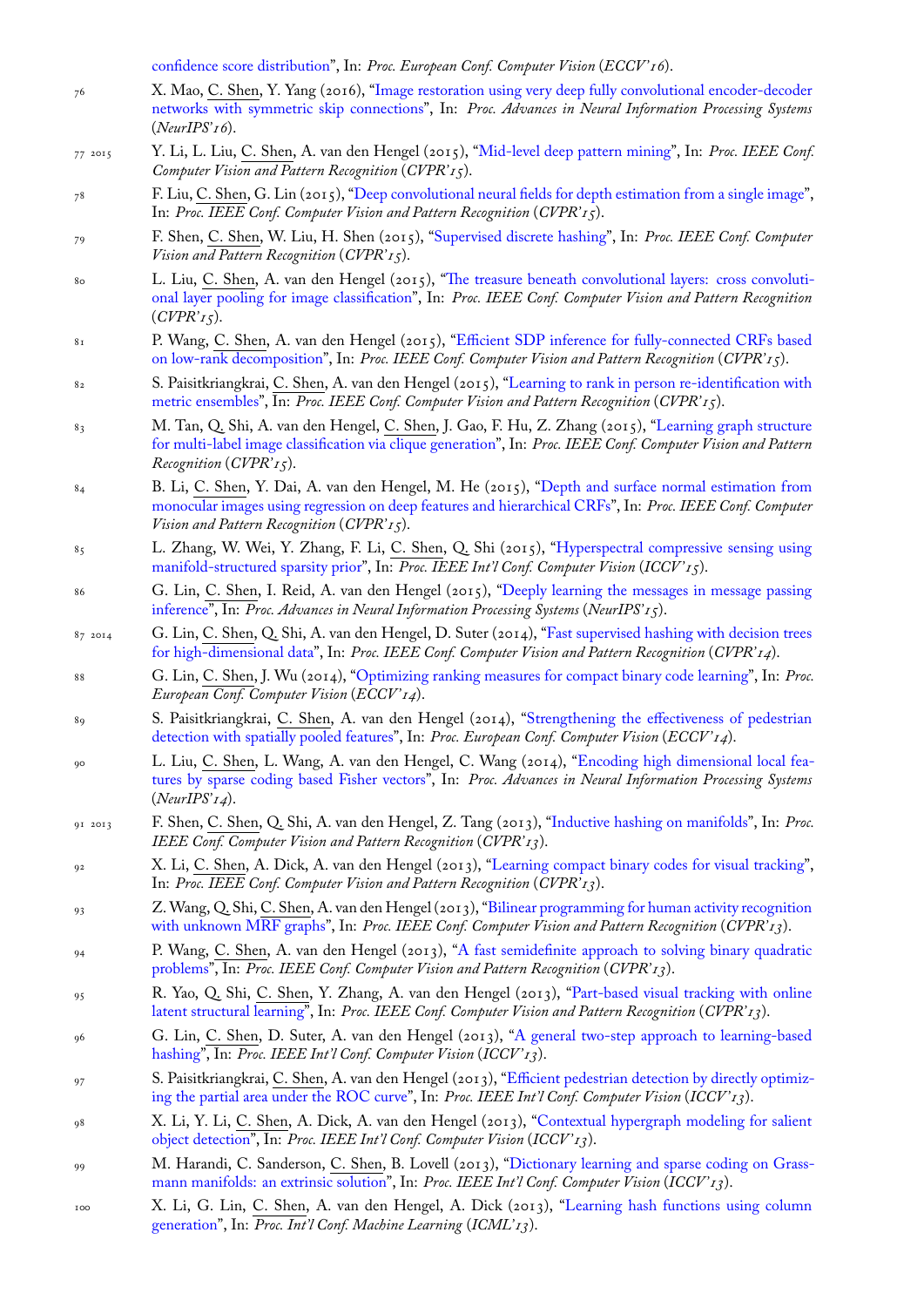- tracking with online reservoir metric learning", In: *Proc. IEEE Conf. Computer Vision and Pattern Recognition* (*CVPR'12*): 1760*−*1767.
- 102 S. Paisitkriangkrai, C. Shen, A. van den Hengel (2012), "Sharing features in multi-class boosting via group sparsity", In: *Proc. IEEE Conf. Computer Vision and Pattern Recognition* (*[CVPR'12](http://www.google.com/search?lr=&ie=UTF-8&oe=UTF-8&q=Non-sparse+Linear+Representations+for+Visual+Tracking+with+Online+Reservoir+Metric+Learning+Li,+Xi+and+Shen,+Chunhua+and+Shi,+Qinfeng+and+Dick,+Anthony+and+van+den+Hengel,+Anton)*): 2128*−*2135.
- 103 R. Yao, Q. Shi, C. [Shen, Y. Zhang, A. van](http://www.google.com/search?lr=&ie=UTF-8&oe=UTF-8&q=Non-sparse+Linear+Representations+for+Visual+Tracking+with+Online+Reservoir+Metric+Learning+Li,+Xi+and+Shen,+Chunhua+and+Shi,+Qinfeng+and+Dick,+Anthony+and+van+den+Hengel,+Anton) den Hengel (2012), "Robust tracking with weighted online structured learning", In: *Proc. European Conf. Computer Vision* (*ECCV '12*): 158*−*172.
- 104 Q. Shi, C. Shen, R. Hill, A. van den Hengel (2012), "I[s margin preserved after random projection?", In:](http://www.google.com/search?lr=&ie=UTF-8&oe=UTF-8&q=Sharing+Features+in+Multi-class+Boosting+via+Group+Sparsity+Paisitkriangkrai,+Sakrapee+and+Shen,+Chunhua+and+van+den+Hengel,+Anton) *[Proc. In](http://www.google.com/search?lr=&ie=UTF-8&oe=UTF-8&q=Sharing+Features+in+Multi-class+Boosting+via+Group+Sparsity+Paisitkriangkrai,+Sakrapee+and+Shen,+Chunhua+and+van+den+Hengel,+Anton)t'l Conf. Machine Learning* (*ICML'12*).
- 105 2011 C. Shen, Z. Hao (2011), "A direct formulation for totally-correctiv[e multi-class boosting", In:](http://www.google.com/search?lr=&ie=UTF-8&oe=UTF-8&q=Robust+Tracking+with+Weighted+Online+Structured+Learning+Yao,+Rui+and+Shi,+Qinfeng+and+Shen,+Chunhua+and+Zhang,+Yanning+and+van+den+Hengel,+Anton) *Proc. IEEE [Conf. Computer Visi](http://www.google.com/search?lr=&ie=UTF-8&oe=UTF-8&q=Robust+Tracking+with+Weighted+Online+Structured+Learning+Yao,+Rui+and+Shi,+Qinfeng+and+Shen,+Chunhua+and+Zhang,+Yanning+and+van+den+Hengel,+Anton)on and Pattern Recognition* (*CVPR'11*): 2585*−*2592.
- 106 L. Liu, L. Wang, C. Shen (2011), "A generalized proba[bilistic framework for compact codebook creat](http://www.google.com/search?lr=&ie=UTF-8&oe=UTF-8&q=Is+margin+preserved+after+random+projection?+Shi,+Qinfeng+and+Shen,+Chunhua+and+Hill,+Rhys+and+van+den+Hengel,+Anton)ion", In: *Proc. IEEE Conf. Computer Vision and Pattern Recognition* (*CVPR'11*): 1537*−*1544.
- 107 Q. Shi, A. Eriksson, A. van den Hengel, C. [Shen \(2011\), "Is face recognition really a com](http://www.google.com/search?lr=&ie=UTF-8&oe=UTF-8&q=A+direct+formulation+for+totally-corrective+multi-class+boosting+Shen,+Chunhua+and+Hao,+Zhihui)pressive sensing problem?", In: *Proc. IEEE Conf. Computer Vision and Pattern Recognition* (*CVPR'11*): 553*−*560.
- 108 H. Li, C. Shen, Q. Shi (2011), "Re[al-time visual tracking using compressive sensing", In:](http://www.google.com/search?lr=&ie=UTF-8&oe=UTF-8&q=A+generalized+probabilistic+framework+for+compact+codebook+creation+Liu,+Lingqiao+and+Wang,+Lei+and+Shen,+Chunhua) *Proc. IEEE Conf. Computer Vision and Pattern Recognition* (*CVPR'11*): 1305*−*1312.
- 109 C. Shen, J. Kim, L. Wang (2011), "A scalable dual appr[oach to semidefinite metric learning", In:](http://www.google.com/search?lr=&ie=UTF-8&oe=UTF-8&q=Is+face+recognition+really+a+Compressive+Sensing+problem?+Shi,+Qinfeng+and+Eriksson,+Anders+and+van+den+Hengel,+Anton+and+Shen,+Chunhua) *Proc. [IEEE Con](http://www.google.com/search?lr=&ie=UTF-8&oe=UTF-8&q=Is+face+recognition+really+a+Compressive+Sensing+problem?+Shi,+Qinfeng+and+Eriksson,+Anders+and+van+den+Hengel,+Anton+and+Shen,+Chunhua)f. Computer Vision and Pattern Recognition* (*CVPR'11*): 2601*−*2608.
- 110 X. Li, A. Dick, H. Wang, C. S[hen, A. van den Hengel \(2011\), "Graph mode-based](http://www.google.com/search?lr=&ie=UTF-8&oe=UTF-8&q=Real-time+visual+tracking+Using+compressive+sensing+Li,+Hanxi+and+Shen,+Chunhua+and+Shi,+Qinfeng) contextual kernels for robust SVM tracking", In: *Proc. IEEE Int'l Conf. Computer Vision* (*ICCV '11*): 1156*−*1163.
- 111 2010 Q. Shi, H. Li, C. Shen (2010), "Ra[pid face recognition using hashing", In:](http://www.google.com/search?lr=&ie=UTF-8&oe=UTF-8&q=A+Scalable+Dual+Approach+to+Semidefinite+Metric+Learning+Shen,+Chunhua+and+Kim,+Junae+and+Wang,+Lei) *Proc. IEEE Conf. Computer Vision and Pattern Recognition* (*CVPR'10*): 2753*−*2760.
- <sup>112</sup> C. Shen, P. Wang, H. Li (2010), "LACBoost and FisherBoost: [optimally building cascade classifiers", In:](http://www.google.com/search?lr=&ie=UTF-8&oe=UTF-8&q=Graph+mode-based+contextual+kernels+for+robust+SVM+tracking+Li,+Xi+and+Dick,+Anthony+and+Wang,+Hanzi+and+Shen,+Chunhua+and+van+den+Hengel,+Anton) *[Proc. European Conf. C](http://www.google.com/search?lr=&ie=UTF-8&oe=UTF-8&q=Graph+mode-based+contextual+kernels+for+robust+SVM+tracking+Li,+Xi+and+Dick,+Anthony+and+Wang,+Hanzi+and+Shen,+Chunhua+and+van+den+Hengel,+Anton)omputer Vision* (*ECCV '10*): 608*−*621.
- 113 2009 S. Paisitkriangkrai, C. Shen, J. [Zhang \(2009\), "Efficiently training a](http://www.google.com/search?lr=&ie=UTF-8&oe=UTF-8&q=Rapid+face+recognition+using+hashing+Shi,+Qinfeng+and+Li,+Hanxi+and+Shen,+Chunhua) better visual detector with sparse eigenvectors", In: *Proc. IEEE Conf. Computer Vision and Pattern Recognition* (*CVPR'09*): 1129*−*1136.
- <sup>114</sup> C. Shen, J. Kim, L. Wang, A. van [den Hengel \(2009\), "Positive semidefinite metric learning with boost](http://www.google.com/search?lr=&ie=UTF-8&oe=UTF-8&q=LACBoost+and+FisherBoost:+Optimally+Building+Cascade+Classifiers+Shen,+Chunhua+and+Wang,+Peng+and+Li,+Hanxi)ing", In: *Proc. Advances in Neural Information Processing Systems* (*NeurIPS'09*).
- 115 2008 L. Wang, L. Zhou, C. Shen (2008), "A fast alg[orithm for creating a compact and discriminative visual](http://www.google.com/search?lr=&ie=UTF-8&oe=UTF-8&q=Efficiently+Training+a+Better+Visual+Detector+with+Sparse+Eigenvectors+Paisitkriangkrai,+Sakrapee+and+Shen,+Chunhua+and+Zhang,+Jian) [codebook", I](http://www.google.com/search?lr=&ie=UTF-8&oe=UTF-8&q=Efficiently+Training+a+Better+Visual+Detector+with+Sparse+Eigenvectors+Paisitkriangkrai,+Sakrapee+and+Shen,+Chunhua+and+Zhang,+Jian)n: *Proc. European Conf. Computer Vision* (*ECCV '08*): 719*−*732.
- <sup>116</sup> C. Shen, A. Welsh, L. Wang (2008), "PSDBoost: [matrix-generation linear programming for positiv](http://www.google.com/search?lr=&ie=UTF-8&oe=UTF-8&q=Positive+semidefinite+metric+learning+with+Boosting+Shen,+Chunhua+and+Kim,+Junae+and+Wang,+Lei+and+van+den+Hengel,+Anton)e semidefinite matrices learning", In: *Proc. Advances in Neural Information Processing Systems* (*NeurIPS'08*).
- 117 2007 Q. Nguyen, A. Robles-Kelly, C. Shen [\(2007\), "Kernel-based tracking from a probabilistic viewpoint", In:](http://www.google.com/search?lr=&ie=UTF-8&oe=UTF-8&q=A+Fast+Algorithm+for+Creating+a+Compact+and+Discriminative+Visual+Codebook+Wang,+Lei+and+Zhou,+Luping+and+Shen,+Chunhua) *[Proc. IEE](http://www.google.com/search?lr=&ie=UTF-8&oe=UTF-8&q=A+Fast+Algorithm+for+Creating+a+Compact+and+Discriminative+Visual+Codebook+Wang,+Lei+and+Zhou,+Luping+and+Shen,+Chunhua)E Conf. Computer Vision and Pattern Recognition* (*CVPR'07*).
- 118 2005 C. Shen, M. Brooks, A. van den Hengel [\(2005\), "Fast global kernel density mode seeking with application](http://www.google.com/search?lr=&ie=UTF-8&oe=UTF-8&q=PSDBoost:+Matrix-generation+linear+programming+for+positive+semidefinite+matrices+learning+Shen,+Chunhua+and+Welsh,+Alan+and+Wang,+Lei) [to localisation and tracking", I](http://www.google.com/search?lr=&ie=UTF-8&oe=UTF-8&q=PSDBoost:+Matrix-generation+linear+programming+for+positive+semidefinite+matrices+learning+Shen,+Chunhua+and+Welsh,+Alan+and+Wang,+Lei)n: *Proc. IEEE Int'l Conf. Computer Vision* (*ICCV '05*): 1516*[−](http://www.google.com/search?lr=&ie=UTF-8&oe=UTF-8&q=Kernel-based+tracking+from+a+probabilistic+viewpoint+Nguyen,+Quang+and+Robles-Kelly,+Antonio+and+Shen,+Chunhua)*1523.

REFEREED MAJOR CONFERENCE ARTICLES IN ARTI[FICIAL INTELLIGENCE AND ROBOTICS \(23\)](http://www.google.com/search?lr=&ie=UTF-8&oe=UTF-8&q=Fast+global+kernel+density+mode+seeking+with+application+to+localisation+and+tracking+Shen,+Chunhua+and+Brooks,+Michael+J.+and+van+den+Hengel,+Anton)

- *[Proc. AAAI Conf. Artificial](http://www.google.com/search?lr=&ie=UTF-8&oe=UTF-8&q=Fast+global+kernel+density+mode+seeking+with+application+to+localisation+and+tracking+Shen,+Chunhua+and+Brooks,+Michael+J.+and+van+den+Hengel,+Anton) Intelligence* (*AAAI*)
- *Proc. Int. Joint Conf. Artificial Intelligence* (*IJCAI*)
- *Proc. ACM SIGKKD Conf. Knowledge Discovery and Data Mining* (*KDD*)
- *Proc. IEEE Int. Conf. Robotics & Automation* (*ICRA*)
- *Proc. British Machine Vision Conf.* (*BMVC*)
- *Proc. ACM Int. Conf. Multimedia* (*ACM MM*)
- *Proc. Int. Conf. Medical Image Computing and Computer Assisted Intervention* (*MICCAI*)
- 1 2020 D. Teney, P. Wang, J. Cao, L. Liu, C. Shen, A. van den Hengel (2020), "V-PROM: a benchmark for visual reasoning using visual progressive matrices", In: *Proc. AAAI Conf. Artificial Intelligence* (*AAAI'20*).
- <sup>2</sup> X. Wang, W. Yin, T. Kong, Y. Jiang, L. Li, C. Shen (2020), "Task-aware monocular depth estimation for 3D object detection", In: *Proc. AAAI Conf. Artificial Intelligence* (*AAAI'20*).
- <sup>3</sup> H. Wang, G. Pang, C. Shen, C. Ma (2020), "Unsupervised representat[ion learning by predicting random](http://www.google.com/search?lr=&ie=UTF-8&oe=UTF-8&q=V-PROM:+A+Benchmark+for+Visual+Reasoning+Using+Visual+Progressive+Matrices+Teney,+Damien+and+Wang,+Peng+and+Cao,+Jiewei+and+Liu,+Lingqiao+and+Shen,+Chunhua+and+van+den+Hengel,+Anton) distances", In: *[Proc. Int'l Joint Conferences o](http://www.google.com/search?lr=&ie=UTF-8&oe=UTF-8&q=V-PROM:+A+Benchmark+for+Visual+Reasoning+Using+Visual+Progressive+Matrices+Teney,+Damien+and+Wang,+Peng+and+Cao,+Jiewei+and+Liu,+Lingqiao+and+Shen,+Chunhua+and+van+den+Hengel,+Anton)n Artificial Intelligence* (*IJCAI'20*).
- <sup>4</sup> Y. Xie, J. Zhang, Z. Liao, C. Shen, J. Verjans, Y. Xia (2020), "[Pairwise relation learning for semi-supervised](http://www.google.com/search?lr=&ie=UTF-8&oe=UTF-8&q=Task-Aware+Monocular+Depth+Estimation+for+3D+Object+Detection+Wang,+Xinlong+and+Yin,+Wei+and+Kong,+Tao+and+Jiang,+Yuning+and+Li,+Lei+and+Shen,+Chunhua) [gland segmentation"](http://www.google.com/search?lr=&ie=UTF-8&oe=UTF-8&q=Task-Aware+Monocular+Depth+Estimation+for+3D+Object+Detection+Wang,+Xinlong+and+Yin,+Wei+and+Kong,+Tao+and+Jiang,+Yuning+and+Li,+Lei+and+Shen,+Chunhua), In: *Proc. Int'l Conf. Medical Image Computing and Computer Assisted Intervention* (*MIC-CAI'20*).
- 5 2019 [H. Li, P.](http://www.google.com/search?lr=&ie=UTF-8&oe=UTF-8&q=Unsupervised+Representation+Learning+by+Predicting+Random+Distances+Wang,+Hu+and+Pang,+Guansong+and+Shen,+Chunhua+and+Ma,+Congbo) Wang, C. Shen, G. Zhang (2019), "Show, attend and read: a simple and strong baseline for irregular text recognition", In: *Proc. AAAI Conf. Artificial Intelligence* (*[AAAI'19](http://www.google.com/search?lr=&ie=UTF-8&oe=UTF-8&q=Pairwise+Relation+Learning+for+Semi-supervised+Gland+Segmentation+Xie,+Yutong+and+Zhang,+Jianpeng+and+Liao,+Zhibin+and+Shen,+Chunhua+and+Verjans,+Johan+and+Xia,+Yong)*).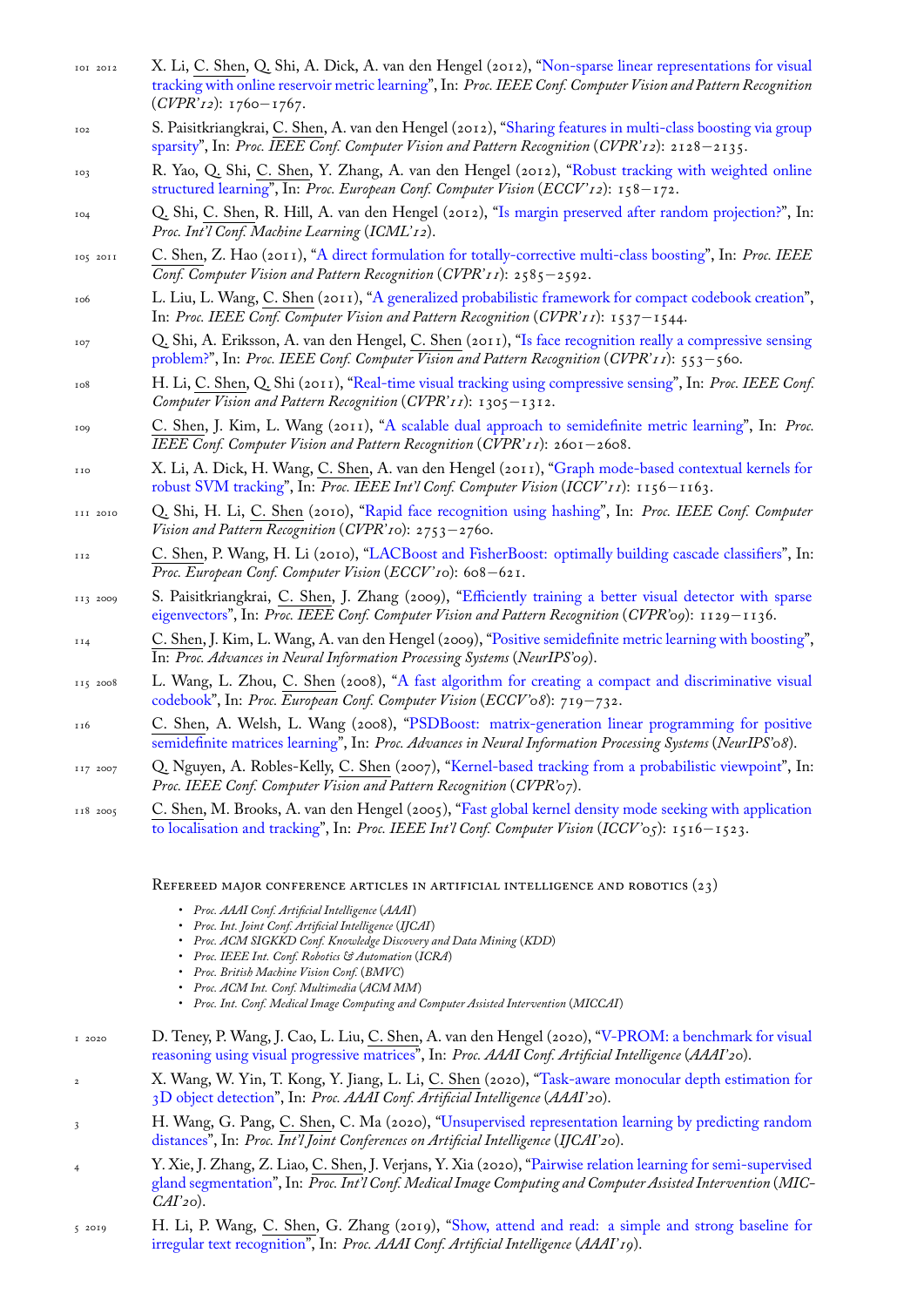- examples", In: *Proc. ACM Int'l Conf. Multimedia* (*ACMMM'19*).
- 7 V. Nekrasov, T. Dharmasiri, A. Spek, T. Drummond, C. Shen, I. Reid (2019), "Real-time joint semantic segmentation and depth estimation using asymmetric annotations", In: *Proc. Int'l Conf. Robotics and Automation* (*ICRA'19*).
- 8 [J. Zhang,](http://www.google.com/search?lr=&ie=UTF-8&oe=UTF-8&q=Deep+Hashing+by+Discriminating+Hard+Examples+Yan,+Cheng+and+Pang,+Guansong+and+Bai,+Xiao+and+Shen,+Chunhua+and+Zhou,+Jun+and+Hancock,+Edwin) Y. Xie, P. Zhang, H. Chen, Y. Xia, C. Shen (2019), "Light-weight hybrid convolutional network for liver tumor segmentation", In: *Proc. Int'l Joint Conf. Artificial Intelligence* (*IJC[AI'19](http://www.google.com/search?lr=&ie=UTF-8&oe=UTF-8&q=Real-Time+Joint+Semantic+Segmentation+and+Depth+Estimation+Using+Asymmetric+Annotations+Nekrasov,+Vladimir+and+Dharmasiri,+Thanuja+and+Spek,+Andrew+and+Drummond,+Tom+and+Shen,+Chunhua+and+Reid,+Ian)*).
- 9 G. Pang, C. [Shen, A. van den Hengel \(2019\), "Deep anomaly det](http://www.google.com/search?lr=&ie=UTF-8&oe=UTF-8&q=Real-Time+Joint+Semantic+Segmentation+and+Depth+Estimation+Using+Asymmetric+Annotations+Nekrasov,+Vladimir+and+Dharmasiri,+Thanuja+and+Spek,+Andrew+and+Drummond,+Tom+and+Shen,+Chunhua+and+Reid,+Ian)ection with deviation networks", In: *Proc. ACM SIGKDD Conf. Knowledge Discovery and Data Mining* (*KDD'19*).
- 10 Y. Xie, H. Lu, J. Zhang, C. Shen, Y. Xia (2019), "Deep seg[mentation-emendation model for gland in](http://www.google.com/search?lr=&ie=UTF-8&oe=UTF-8&q=Light-Weight+Hybrid+Convolutional+Network+for+Liver+Tumor+Segmentation+Zhang,+Jianpeng+and+Xie,+Yutong+and+Zhang,+Pingping+and+Chen,+Hao+and+Xia,+Yong+and+Shen,+Chunhua)[stance segmentation", In:](http://www.google.com/search?lr=&ie=UTF-8&oe=UTF-8&q=Light-Weight+Hybrid+Convolutional+Network+for+Liver+Tumor+Segmentation+Zhang,+Jianpeng+and+Xie,+Yutong+and+Zhang,+Pingping+and+Chen,+Hao+and+Xia,+Yong+and+Shen,+Chunhua) *Proc. Int'l Conf. Medical Image Computing and Computer Assisted Intervention* (*MICCAI'19*).
- 11 2018 J. Zhang, Q. Wu, J. Zhang, C. Shen, J. Lu (2018), "Kill two birds with one stone: weakly-supervised neural network for image annotation and tag refinement", In: *[Proc. AAAI Conf. Artificial Intelligence](http://www.google.com/search?lr=&ie=UTF-8&oe=UTF-8&q=Deep+Segmentation-Emendation+Model+for+Gland+Instance+Segmentation+Xie,+Yutong+and+Lu,+Hao+and+Zhang,+Jianpeng+and+Shen,+Chunhua+and+Xia,+Yong)* (*AAAI'18*).
- 12 [B. Zhuang, Q. Wu,](http://www.google.com/search?lr=&ie=UTF-8&oe=UTF-8&q=Deep+Segmentation-Emendation+Model+for+Gland+Instance+Segmentation+Xie,+Yutong+and+Lu,+Hao+and+Zhang,+Jianpeng+and+Shen,+Chunhua+and+Xia,+Yong) C. Shen, I. Reid, A. van den Hengel (2018), "HCVRD: a benchmark for large-scale human-centered visual relationship detection", In: *Proc. AAAI Conf. Artificial Intelligence* (*AAAI'18*).
- 13 V. Nekrasov, C. Shen, I. Reid (2018), "Light-wei[ght refinenet for real-time semantic segmentation", In:](http://www.google.com/search?lr=&ie=UTF-8&oe=UTF-8&q=Kill+Two+Birds+with+One+Stone:+Weakly-Supervised+Neural+Network+for+Image+Annotation+and+Tag+Refinement+Zhang,+Junjie+and+Wu,+Qi+and+Zhang,+Jian+and+Shen,+Chunhua+and+Lu,+Jianfeng) *[Proc. British Machine Vision Conference](http://www.google.com/search?lr=&ie=UTF-8&oe=UTF-8&q=Kill+Two+Birds+with+One+Stone:+Weakly-Supervised+Neural+Network+for+Image+Annotation+and+Tag+Refinement+Zhang,+Junjie+and+Wu,+Qi+and+Zhang,+Jian+and+Shen,+Chunhua+and+Lu,+Jianfeng)* (*BMVC'18*).
- <sup>14</sup> M. Cai, C. Shen, I. Reid (2018), "A hybrid probabilistic model for [camera relocalization", In:](http://www.google.com/search?lr=&ie=UTF-8&oe=UTF-8&q=HCVRD:+a+benchmark+for+large-scale+Human-Centered+Visual+Relationship+Detection+Zhuang,+Bohan+and+Wu,+Qi+and+Shen,+Chunhua+and+Reid,+Ian+and+van+den+Hengel,+Anton) *Proc. British [Machine Vision Conference](http://www.google.com/search?lr=&ie=UTF-8&oe=UTF-8&q=HCVRD:+a+benchmark+for+large-scale+Human-Centered+Visual+Relationship+Detection+Zhuang,+Bohan+and+Wu,+Qi+and+Shen,+Chunhua+and+Reid,+Ian+and+van+den+Hengel,+Anton)* (*BMVC'18*).
- 15 P. Zhang, W. Liu, H. Lu, C. Shen (201[8\), "Salient object detection by lossless feature reflection", In:](http://www.google.com/search?lr=&ie=UTF-8&oe=UTF-8&q=Light-Weight+RefineNet+for+Real-Time+Semantic+Segmentation+Nekrasov,+Vladimir+and+Shen,+Chunhua+and+Reid,+Ian) *Proc. Int'l Joint Conf. Artificial Intelligence* (*IJCAI'18*).
- 16 2017 R. Qiao, L. Liu, C. Shen, A. van [den Hengel \(2017\), "Visually aligned word embeddin](http://www.google.com/search?lr=&ie=UTF-8&oe=UTF-8&q=A+Hybrid+Probabilistic+Model+for+Camera+Relocalization+Cai,+Ming+and+Shen,+Chunhua+and+Reid,+Ian)gs for improving zero-shot learning", In: *Proc. British Machine Vision Conference* (*BMVC'17*).
- <sup>17</sup> T. Shen, G. Lin, L. Liu, C. Shen, I. Reid [\(2017\), "Weakly supervised semantic segmentation](http://www.google.com/search?lr=&ie=UTF-8&oe=UTF-8&q=Salient+Object+Detection+by+Lossless+Feature+Reflection+Zhang,+Pingping+and+Liu,+Wei+and+Lu,+Huchuan+and+Shen,+Chunhua) based on co-segmentation", In: *Proc. British Machine Vision Conference* (*BMVC'17*).
- <sup>18</sup> Z. Chen, A. Jacobson, N. Sunderhauf, B. Upcroft, L. Liu, C. [Shen, I. Reid, M. Milford \(2017\), "Deep](http://www.google.com/search?lr=&ie=UTF-8&oe=UTF-8&q=Visually+Aligned+Word+Embeddings+for+Improving+Zero-shot+Learning+Qiao,+Ruizhi+and+Liu,+Lingqiao+and+Shen,+Chunhua+and+van+den+Hengel,+Anton) [learning features a](http://www.google.com/search?lr=&ie=UTF-8&oe=UTF-8&q=Visually+Aligned+Word+Embeddings+for+Improving+Zero-shot+Learning+Qiao,+Ruizhi+and+Liu,+Lingqiao+and+Shen,+Chunhua+and+van+den+Hengel,+Anton)t scale for visual place recognition", In: *Proc. IEEE Int'l Conf. Robotics and Automation* (*ICRA'17*).
- <sup>19</sup> [T. Shen, G. Lin,](http://www.google.com/search?lr=&ie=UTF-8&oe=UTF-8&q=Weakly+supervised+semantic+segmentation+based+on+co-segmentation+Shen,+Tong+and+Lin,+Guosheng+and+Liu,+Lingqiao+and+Shen,+Chunhua+and+Reid,+Ian) C. Shen, I. Reid (2017), "Learning multi-level region consistency with dense multi-label networks for semantic segmentation", In: *Proc. Int'l Joint Conf. Artificial Intelligence* (*IJCAI'17*).
- <sup>20</sup> [X. Wei, C. Zhang, Y. Li, C. Xie, J. Wu,](http://www.google.com/search?lr=&ie=UTF-8&oe=UTF-8&q=Deep+Learning+Features+at+Scale+for+Visual+Place+Recognition+Chen,+Zetao+and+Jacobson,+Adam+and+Sunderhauf,+Niko+and+Upcroft,+Ben+and+Liu,+Lingqiao+and+Shen,+Chunhua+and+Reid,+Ian+and+Milford,+Michael) C. Shen, Z. Zhou (2017), "Deep descriptor transforming for image co-localization", In: *Proc. Int'l Joint Conf. Artificial Intelligence* (*IJCAI'17*).
- <sup>21</sup> P. Wang, Q. Wu, C. Shen, A. van den He[ngel, A. Dick \(2017\), "Explicit knowledge-based reasoning for](http://www.google.com/search?lr=&ie=UTF-8&oe=UTF-8&q=Learning+Multi-level+Region+Consistency+with+Dense+Multi-label+Networks+for+Semantic+Segmentation+Shen,+Tong+and+Lin,+Guosheng+and+Shen,+Chunhua+and+Reid,+Ian) [visual question answering", In:](http://www.google.com/search?lr=&ie=UTF-8&oe=UTF-8&q=Learning+Multi-level+Region+Consistency+with+Dense+Multi-label+Networks+for+Semantic+Segmentation+Shen,+Tong+and+Lin,+Guosheng+and+Shen,+Chunhua+and+Reid,+Ian) *Proc. Int'l Joint Conf. Artificial Intelligence* (*IJCAI'17*).
- 22 2011 K. Park, C. Shen, Z. Hao, J. Kim (2011), "Efficiently learning a [distance metric for large margin nearest](http://www.google.com/search?lr=&ie=UTF-8&oe=UTF-8&q=Deep+Descriptor+Transforming+for+Image+Co-Localization+Wei,+Xiu-Shen+and+Zhang,+Chen-Lin+and+Li,+Yao+and+Xie,+Chen-Wei+and+Wu,+Jianxin+and+Shen,+Chunhua+and+Zhou,+Zhi-Hua) [neighbor classi](http://www.google.com/search?lr=&ie=UTF-8&oe=UTF-8&q=Deep+Descriptor+Transforming+for+Image+Co-Localization+Wei,+Xiu-Shen+and+Zhang,+Chen-Lin+and+Li,+Yao+and+Xie,+Chen-Wei+and+Wu,+Jianxin+and+Shen,+Chunhua+and+Zhou,+Zhi-Hua)fication", In: *Proc. AAAI Conf. Artificial Intelligence* (*AAAI'11*): 453*−*458.
- 23 2010 L. Zhou, L. Wang, C. Shen, N. Barnes (2010), "Hippocampal sh[ape classification using redundancy con](http://www.google.com/search?lr=&ie=UTF-8&oe=UTF-8&q=Explicit+Knowledge-based+Reasoning+for+Visual+Question+Answering+Wang,+Peng+and+Wu,+Qi+and+Shen,+Chunhua+and+van+den+Hengel,+Anton+and+Dick,+Anthony)[strained feature selection"](http://www.google.com/search?lr=&ie=UTF-8&oe=UTF-8&q=Explicit+Knowledge-based+Reasoning+for+Visual+Question+Answering+Wang,+Peng+and+Wu,+Qi+and+Shen,+Chunhua+and+van+den+Hengel,+Anton+and+Dick,+Anthony), In: *Proc. Int'l Conf. Medical Image Computing and Computer Assisted Intervention* (*MICCAI'10*): 266*[−](http://www.google.com/search?lr=&ie=UTF-8&oe=UTF-8&q=Efficiently+learning+a+distance+metric+for+large+margin+nearest+neighbor+classification+Park,+Kyoungup+and+Shen,+Chunhua+and+Hao,+Zhihui+and+Kim,+Junae)*273.

## [REFEREED OTHER MISCE](http://www.google.com/search?lr=&ie=UTF-8&oe=UTF-8&q=Hippocampal+shape+classification+using+redundancy+constrained+feature+selection+Zhou,+Luping+and+Wang,+Lei+and+Shen,+Chunhua+and+Barnes,+Nick)LLANEOUS CONFERENCE ARTICLES (42)

- 1 2018 R. Li, K. Xian, C. Shen, Z. Cao, H. Lu, L. Hang (2018), "Deep attention-based classification network for robust depth prediction", In: *Proc. Asian Conf. Computer Vision* (*ACCV '18*).
- <sup>2</sup> X. Wei, C. Zhang, L. Liu, C. Shen, J. Wu (2018), "Coarse-to-fine: a RNN-based hierarchical attention model for vehicle re-identification", In: *Proc. Asian Conf. Computer Vision* (*ACCV '18*).
- <sup>3</sup> L. Dong, Y. Gan, X. Mao, Y. Yang, C. Shen (2018), "Le[arning deep representations using convolutional](http://www.google.com/search?lr=&ie=UTF-8&oe=UTF-8&q=Deep+attention-based+classification+network+for+robust+depth+prediction+Li,+Ruibo+and+Xian,+Ke+and+Shen,+Chunhua+and+Cao,+Zhiguo+and+Lu,+Hao+and+Hang,+Lingxiao) [auto-encoders with sym](http://www.google.com/search?lr=&ie=UTF-8&oe=UTF-8&q=Deep+attention-based+classification+network+for+robust+depth+prediction+Li,+Ruibo+and+Xian,+Ke+and+Shen,+Chunhua+and+Cao,+Zhiguo+and+Lu,+Hao+and+Hang,+Lingxiao)metric skip connections", In: *Proc. IEEE Int'l Conf. Acoustics, Speech and Signal Processing* (*ICASSP'18*).
- 4 2017 [S. McMahon, T. Shen, N. Sunder](http://www.google.com/search?lr=&ie=UTF-8&oe=UTF-8&q=Coarse-to-fine:+A+RNN-based+hierarchical+attention+model+for+vehicle+re-identification+Wei,+Xiu-Shen+and+Zhang,+Chen-Lin+and+Liu,+Lingqiao+and+Shen,+Chunhua+and+Wu,+Jianxin)hauf, I. Reid, C. Shen, M. Milford (2017), "Auxiliary tasks to improve trip hazard affordance detection", In: *Proc. Australasian [Conf. Robotics and Automation](http://www.google.com/search?lr=&ie=UTF-8&oe=UTF-8&q=Learning+Deep+Representations+Using+Convolutional+Auto-Encoders+with+Symmetric+Skip+Connections+Dong,+Lian-Feng+and+Gan,+Yuan-Zhu+and+Mao,+Xiao-Liao+and+Yang,+Yu-Bin+and+Shen,+Chunhua)* (*ACRA'17*).
- 5 2015 M. Milford, C. [Shen, S. Lowry, N. Suenderha](http://www.google.com/search?lr=&ie=UTF-8&oe=UTF-8&q=Learning+Deep+Representations+Using+Convolutional+Auto-Encoders+with+Symmetric+Skip+Connections+Dong,+Lian-Feng+and+Gan,+Yuan-Zhu+and+Mao,+Xiao-Liao+and+Yang,+Yu-Bin+and+Shen,+Chunhua)uf, S. Shirazi, G. Lin, F. Liu, E. Pepperell, C. Lerma, B. Upcroft, I. Reid (2015), "Sequence searching with deep-learnt depth for condition- and viewpointinvariant route-based place recognition", In: *Proc. 6th Int'l Workshop on Computer [Vision in Vehicle Technology,](http://www.google.com/search?lr=&ie=UTF-8&oe=UTF-8&q=Auxiliary+Tasks+To+Improve+Trip+Hazard+Affordance+Detection+McMahon,+Sean+and+Shen,+Tong+and+Sunderhauf,+Niko+and+Reid,+Ian+and+Shen,+Chunhua+and+Milford,+Michael) [in conjunction with IEEE Conf. C](http://www.google.com/search?lr=&ie=UTF-8&oe=UTF-8&q=Auxiliary+Tasks+To+Improve+Trip+Hazard+Affordance+Detection+McMahon,+Sean+and+Shen,+Tong+and+Sunderhauf,+Niko+and+Reid,+Ian+and+Shen,+Chunhua+and+Milford,+Michael)omputer Vision and Pattern Recognition* (*CVVT '15*).
- 6 2013 G. Lin, C. Shen, A. van den Hengel (2013), "Approximate constraint generation for efficient structured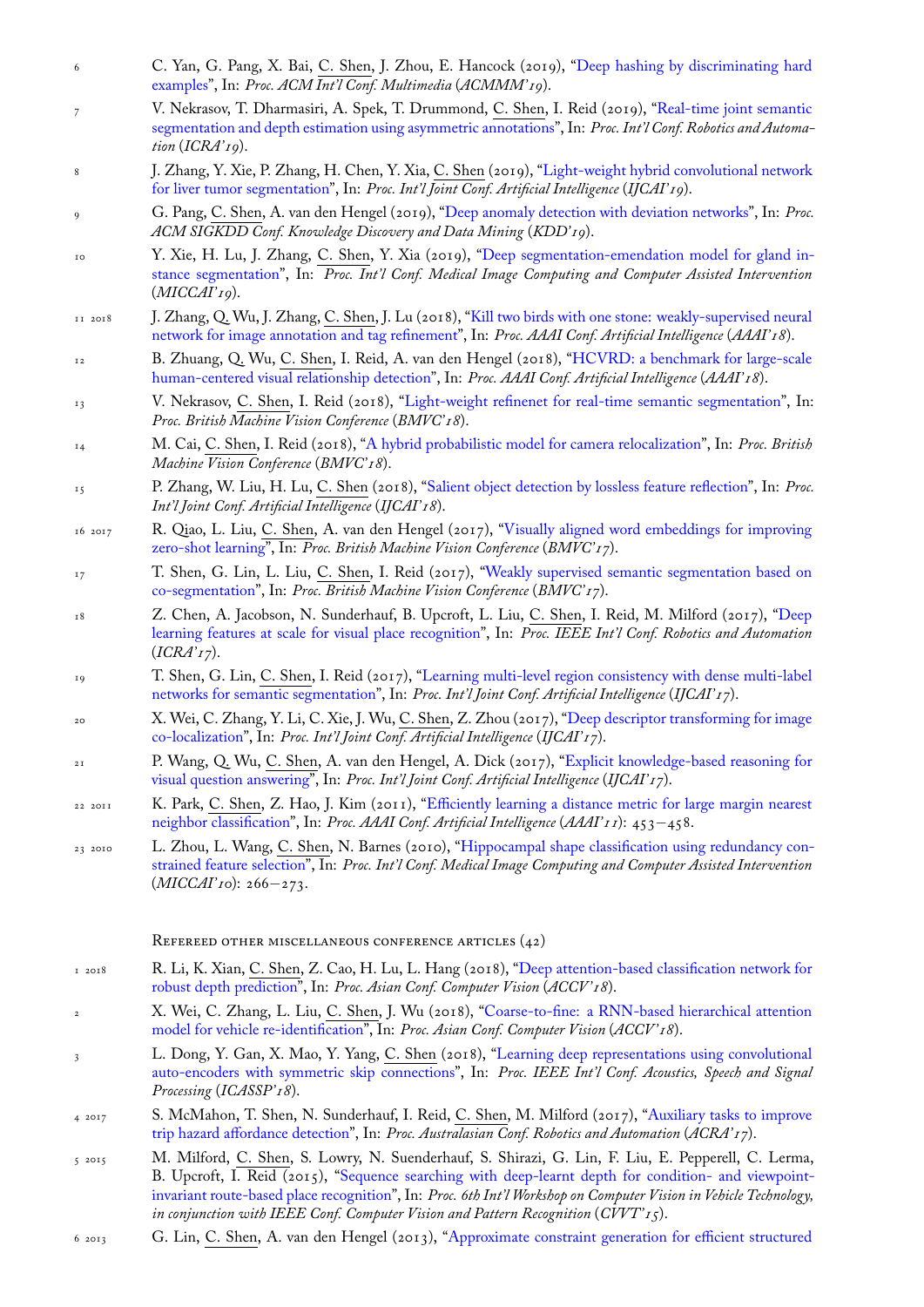- 7 Y. Li, C. Shen, W. Jia, A. van den Hengel (2013), "Leveraging surrounding context for scene text detection", In: *Proc. IEEE Conf. Image Processing* (*ICIP'13*).
- 8 C. Zhang, J. Bastian, C. Shen, A. van den Hengel, T. Shen (2013), "Extended depth-of-field via focus [stacking](http://www.google.com/search?lr=&ie=UTF-8&oe=UTF-8&q=Approximate+constraint+generation+for+efficient+structured+boosting+Lin,+Guosheng+and+Shen,+Chunhua+and+van+den+Hengel,+Anton) and graph cuts", In: *Proc. IEEE Conf. Image Processing* (*ICIP'13*).
- 9 2012 G. Lin, C. Shen, A. van den Hengel, D. Suter (20[12\), "Fast training of effective multi-class boosting usin](http://www.google.com/search?lr=&ie=UTF-8&oe=UTF-8&q=Leveraging+surrounding+context+for+scene+text+detection+Li,+Yao+and+Shen,+Chunhua+and+Jia,+Wenjing+and+van+den+Hengel,+Anton)g coordinate descent optimization", In: *Proc. Asian Conf. Computer Vision* (*ACCV '12*): 782*−*795.
- 10 2011 L. Wang, C. Shen, R. Hartley (2011), "On the optimality of sequentialf[orward feature selection using class](http://www.google.com/search?lr=&ie=UTF-8&oe=UTF-8&q=Extended+depth-of-field+via+focus+stacking+and+graph+cuts+Zhang,+Chao+and+Bastian,+John+and+Shen,+Chunhua+and+van+den+Hengel,+Anton+and+Shen,+Tingzhi) [separability measure", In](http://www.google.com/search?lr=&ie=UTF-8&oe=UTF-8&q=Extended+depth-of-field+via+focus+stacking+and+graph+cuts+Zhang,+Chao+and+Bastian,+John+and+Shen,+Chunhua+and+van+den+Hengel,+Anton+and+Shen,+Tingzhi): *Proc. Int'l Conf. Digital Image Computing: Techniques and Applications* (*DICTA'11*): 203*−*208.
- 11 [T. Wang, X. He,](http://www.google.com/search?lr=&ie=UTF-8&oe=UTF-8&q=Fast+Training+of+Effective+Multi-class+Boosting+Using+Coordinate+Descent+Optimization+Lin,+Guosheng+and+Shen,+Chunhua+and+van+den+Hengel,+Anton+and+Suter,+David) C. Shen, N. Barnes (2011), "Laplacian margin distribution boosting for learning from sparsely labeled data", In: *Proc. Int'l Co[nf. Digital Image Computing: Techniques and Applications](http://www.google.com/search?lr=&ie=UTF-8&oe=UTF-8&q=On+The+Optimality+of+Sequential+Forward+Feature+Selection+Using+Class+Separability+Measure+Wang,+Lei+and+Shen,+Chunhua+and+Hartley,+Richard)* (*DICTA'11*): 209*−*[216.](http://www.google.com/search?lr=&ie=UTF-8&oe=UTF-8&q=On+The+Optimality+of+Sequential+Forward+Feature+Selection+Using+Class+Separability+Measure+Wang,+Lei+and+Shen,+Chunhua+and+Hartley,+Richard)
- 12 2010 P. Wang, C. Shen, N. Barnes, H. Zheng, Z. Ren (2010), "Asymmetric totally-corrective boosting for realtime object detection", In: *Proc. Asian Conf. Co[mputer Vision](http://www.google.com/search?lr=&ie=UTF-8&oe=UTF-8&q=Laplacian+margin+distribution+boosting+for+learning+from+sparsely+labeled+data+Wang,+Tao+and+He,+Xuming+and+Shen,+Chunhua+and+Barnes,+Nick)* (*ACCV '10*): 176*−*188.
- 13 [Y. Zheng,](http://www.google.com/search?lr=&ie=UTF-8&oe=UTF-8&q=Laplacian+margin+distribution+boosting+for+learning+from+sparsely+labeled+data+Wang,+Tao+and+He,+Xuming+and+Shen,+Chunhua+and+Barnes,+Nick) C. Shen, R. Hartley, X. Huang (2010), "Pyramid center-symmetric local binary, trinary patterns for effective pedestrian detection", In: *Proc. Asian Conf. Computer Vision* (*ACCV '10*): 281*−*292.
- 14 Z. Hao, C. Shen, N. Barnes, B. Wang (2010), "Totally-[corrective multi-class boosting", In:](http://www.google.com/search?lr=&ie=UTF-8&oe=UTF-8&q=Asymmetric+Totally-corrective+Boosting+for+Real-time+Object+Detection+Wang,+Peng+and+Shen,+Chunhua+and+Barnes,+Nick+and+Zheng,+Hong+and+Ren,+Zhang) *Proc. Asian [Conf. Computer Vision](http://www.google.com/search?lr=&ie=UTF-8&oe=UTF-8&q=Asymmetric+Totally-corrective+Boosting+for+Real-time+Object+Detection+Wang,+Peng+and+Shen,+Chunhua+and+Barnes,+Nick+and+Zheng,+Hong+and+Ren,+Zhang)* (*ACCV '10*): 269*−*280.
- 15 S. Paisitkriangkrai, C. Shen, J. Zhang (2010), "Fa[ce detection with effective feature extraction", In:](http://www.google.com/search?lr=&ie=UTF-8&oe=UTF-8&q=Pyramid+Center-symmetric+Local+Binary,+Trinary+Patterns+for+Effective+Pedestrian+Detection+Zheng,+Yongbin+and+Shen,+Chunhua+and+Hartley,+Richard+and+Huang,+Xinsheng) *Proc. [Asian Conf. Computer Vision](http://www.google.com/search?lr=&ie=UTF-8&oe=UTF-8&q=Pyramid+Center-symmetric+Local+Binary,+Trinary+Patterns+for+Effective+Pedestrian+Detection+Zheng,+Yongbin+and+Shen,+Chunhua+and+Hartley,+Richard+and+Huang,+Xinsheng)* (*ACCV '10*): 460*−*470.
- <sup>16</sup> H. Li, P. Wang, C. Shen (2010), "Robust face rec[ognition via accurate face alignment an](http://www.google.com/search?lr=&ie=UTF-8&oe=UTF-8&q=Totally-corrective+Multi-class+Boosting+Hao,+Zhihui+and+Shen,+Chunhua+and+Barnes,+Nick+and+Wang,+Bo)d sparse representation", In: *Proc. Int'l Conf. on Digital Image Computing: Techniques and Applications* (*DICTA'10*): 262*−*269.
- 17 W. Wang, J. Zhang, C. Shen (2010), "Improved [human detection and classification in thermal im](http://www.google.com/search?lr=&ie=UTF-8&oe=UTF-8&q=Face+Detection+with+Effective+Feature+Extraction+Paisitkriangkrai,+Sakrapee+and+Shen,+Chunhua+and+Zhang,+Jian)ages", In: *Proc. IEEE Int'l Conf. Image Processing* (*ICIP'10*): 2313*−*2316.
- <sup>18</sup> P. Wang, C. Shen, H. Zheng, [Z. Ren \(2010\), "Training a multi-exit cascade with linear asymmetric](http://www.google.com/search?lr=&ie=UTF-8&oe=UTF-8&q=Robust+Face+Recognition+via+Accurate+Face+Alignment+and+Sparse+Representation+Li,+Hanxi+and+Wang,+Peng+and+Shen,+Chunhua) [classifi](http://www.google.com/search?lr=&ie=UTF-8&oe=UTF-8&q=Robust+Face+Recognition+via+Accurate+Face+Alignment+and+Sparse+Representation+Li,+Hanxi+and+Wang,+Peng+and+Shen,+Chunhua)cation for efficient object detection", In: *Proc. IEEE Int'l Conf. Image Processing* (*ICIP'10*): 61*−*64.
- 19 2009 P. Wang, C. Shen, H. Zheng, Z. Ren([2009\), "A variant of the trace quotient formulation for dimension](http://www.google.com/search?lr=&ie=UTF-8&oe=UTF-8&q=Improved+Human+Detection+and+Classification+in+Thermal+Images+Wang,+Weihong+and+Zhang,+Jian+and+Shen,+Chunhua)ality reduction", In: *Proc. 9th Asian Conf. Computer Vision* (*ACCV '09*): 277*−*286.
- <sup>20</sup> J. Kim, C. Shen, L. Wang (2009), "A scalable alg[orithm for learning a Mahalanobis distance metric", In:](http://www.google.com/search?lr=&ie=UTF-8&oe=UTF-8&q=Training+a+multi-exit+cascade+with+linear+asymmetric+classification+for+efficient+object+detection+Wang,+Peng+and+Shen,+Chunhua+and+Zheng,+Hong+and+Ren,+Zhang) *[Proc. 9th Asian Conf. Computer Vision](http://www.google.com/search?lr=&ie=UTF-8&oe=UTF-8&q=Training+a+multi-exit+cascade+with+linear+asymmetric+classification+for+efficient+object+detection+Wang,+Peng+and+Shen,+Chunhua+and+Zheng,+Hong+and+Ren,+Zhang)* (*ACCV '09*): 299*−*310.
- <sup>21</sup> Y. Dai, H. Li, M. He, C. Shen (2009), "Smooth approximation of *l∞*[-norm for multi-view geometry", In:](http://www.google.com/search?lr=&ie=UTF-8&oe=UTF-8&q=A+Variant+of+the+Trace+Quotient+Formulation+for+Dimensionality+Reduction+Wang,+Peng+and+Shen,+Chunhua+and+Zheng,+Hong+and+Ren,+Zhang) *[Proc. Int'l](http://www.google.com/search?lr=&ie=UTF-8&oe=UTF-8&q=A+Variant+of+the+Trace+Quotient+Formulation+for+Dimensionality+Reduction+Wang,+Peng+and+Shen,+Chunhua+and+Zheng,+Hong+and+Ren,+Zhang) Conf. Digital Image Computing - Techniques and Applications* (*DICTA'09*): 339*−*346.
- <sup>22</sup> W. Wang, C. Shen, J. Zhang, S. Pais[itkriangkrai \(2009\), "A two-layer night-time vehicle detector", In:](http://www.google.com/search?lr=&ie=UTF-8&oe=UTF-8&q=A+Scalable+Algorithm+for+Learning+a+Mahalanobis+Distance+Metric+Kim,+Junae+and+Shen,+Chunhua+and+Wang,+Lei) *Proc. Int'l Conf. Digital Image Computing - Techniques and Applications* (*DICTA'09*): 162*−*167.
- 23 2008 Y. Lu, L. Wang, R. Hartley, H. Li, C. S[hen \(2008\), "Multi-view human motion capture with an impr](http://www.google.com/search?lr=&ie=UTF-8&oe=UTF-8&q=Smooth+Approximation+of+$L_\infty $-Norm+for+Multi-view+Geometry+Dai,+Yuchao+and+Li,+Hongdong+and+He,+Mingyi+and+Shen,+Chunhua)oved deformation skin model", In: *Proc. Int'l Conf. Digital Image Computing - Techniques and Applications* (*DI-CTA'08*): 420*−*427.
- <sup>24</sup> J. Kim, C. Shen, L. Wang (2008), "Learning cascaded reduced-set SVMs using linear programming", In: *Proc. Int'l Conf. Digital Image Computing - Techniques [and Applications](http://www.google.com/search?lr=&ie=UTF-8&oe=UTF-8&q=Multi-view+Human+Motion+Capture+with+An+Improved+Deformation+Skin+Model+Lu,+Yifan+and+Wang,+Lei+and+Hartley,+Richard+and+Li,+Hongdong+and+Shen,+Chunhua)* (*DICTA'08*): 619*−*626.
- <sup>25</sup> H. Li, C. [Shen \(2008\),](http://www.google.com/search?lr=&ie=UTF-8&oe=UTF-8&q=Multi-view+Human+Motion+Capture+with+An+Improved+Deformation+Skin+Model+Lu,+Yifan+and+Wang,+Lei+and+Hartley,+Richard+and+Li,+Hongdong+and+Shen,+Chunhua) "Boosting the minimum margin: LPBoost vs. AdaBoost", In: *Proc. Int'l Conf. Digital Image Computing - Techniques and Applications* (*DICTA'08*): 533*−*539.
- <sup>26</sup> C. Shen, H. Li, M. Brooks (2008), ["Self-calibrating cameras using semidefinite programming", In:](http://www.google.com/search?lr=&ie=UTF-8&oe=UTF-8&q=Learning+Cascaded+Reduced-set+SVMs+Using+Linear+Programming+Kim,+Junae+and+Shen,+Chunhua+and+Wang,+Lei) *Proc. Int'l Conf. Digital Image Computing - Techniques and Applications* (*DICTA'08*): 436*−*441.
- <sup>27</sup> C. Shen, S. Paisitkriangkr[ai, J. Zhang \(2008\), "Face detection from few training exam](http://www.google.com/search?lr=&ie=UTF-8&oe=UTF-8&q=Boosting+the+minimum+margin:+LPBoost+vs.+AdaBoost+Li,+Hanxi+and+Shen,+Chunhua)ples", In: *Proc. IEEE Int'l Conf. Image Processing* (*ICIP'08*): 2764*−*2767.
- <sup>28</sup> S. Paisitkriangkrai, C. Shen, J. Zhan[g \(2008\), "Real-time pedestrian detection using a boosted m](http://www.google.com/search?lr=&ie=UTF-8&oe=UTF-8&q=Self-Calibrating+Cameras+Using+Semidefinite+Programming+Shen,+Chunhua+and+Li,+Hongdong+and+Brooks,+Michael+J.)ulti-layer classifier", In: *Proc. 8th IEEE Int'l Workshop on Visual Surveillance, in conjunction with European Conf. Computer Vision* (*ECCVW '08*).
- 29 2007 C. Shen, H. Li, M. Brooks (2007), "A convex programming approach to the trace quotient problem", In: *Proc. 8th Asian Conf. Computer Vision* (*ACCV '07*[\): 227](http://www.google.com/search?lr=&ie=UTF-8&oe=UTF-8&q=Real-time+Pedestrian+Detection+Using+a+Boosted+Multi-layer+Classifier+Paisitkriangkrai,+Sakrapee+and+Shen,+Chunhua+and+Zhang,+Jian)*−*235.
- <sup>30</sup> [H. Li,](http://www.google.com/search?lr=&ie=UTF-8&oe=UTF-8&q=Real-time+Pedestrian+Detection+Using+a+Boosted+Multi-layer+Classifier+Paisitkriangkrai,+Sakrapee+and+Shen,+Chunhua+and+Zhang,+Jian) C. Shen, Z. Wen (2007), "Color image labelling using linear programming", In: *Proc. Int'l Conf. Digital Image Computing - Techniques and Applications* (*DICTA'07*): 239*−*244.
- <sup>31</sup> S. Paisitkriangkrai, C. Shen, J. Zha[ng \(2007\), "An experimental evaluation of local features for p](http://www.google.com/search?lr=&ie=UTF-8&oe=UTF-8&q=A+convex+programming+approach+to+the+trace+quotient+problem+Shen,+Chunhua+and+Li,+Hongdong+and+Brooks,+Michael+J.)edestrian classification", In: *Proc. Int'l Conf. Digital Image Computing - Techniques and Applications* (*DICTA'07*): 53*−*60.